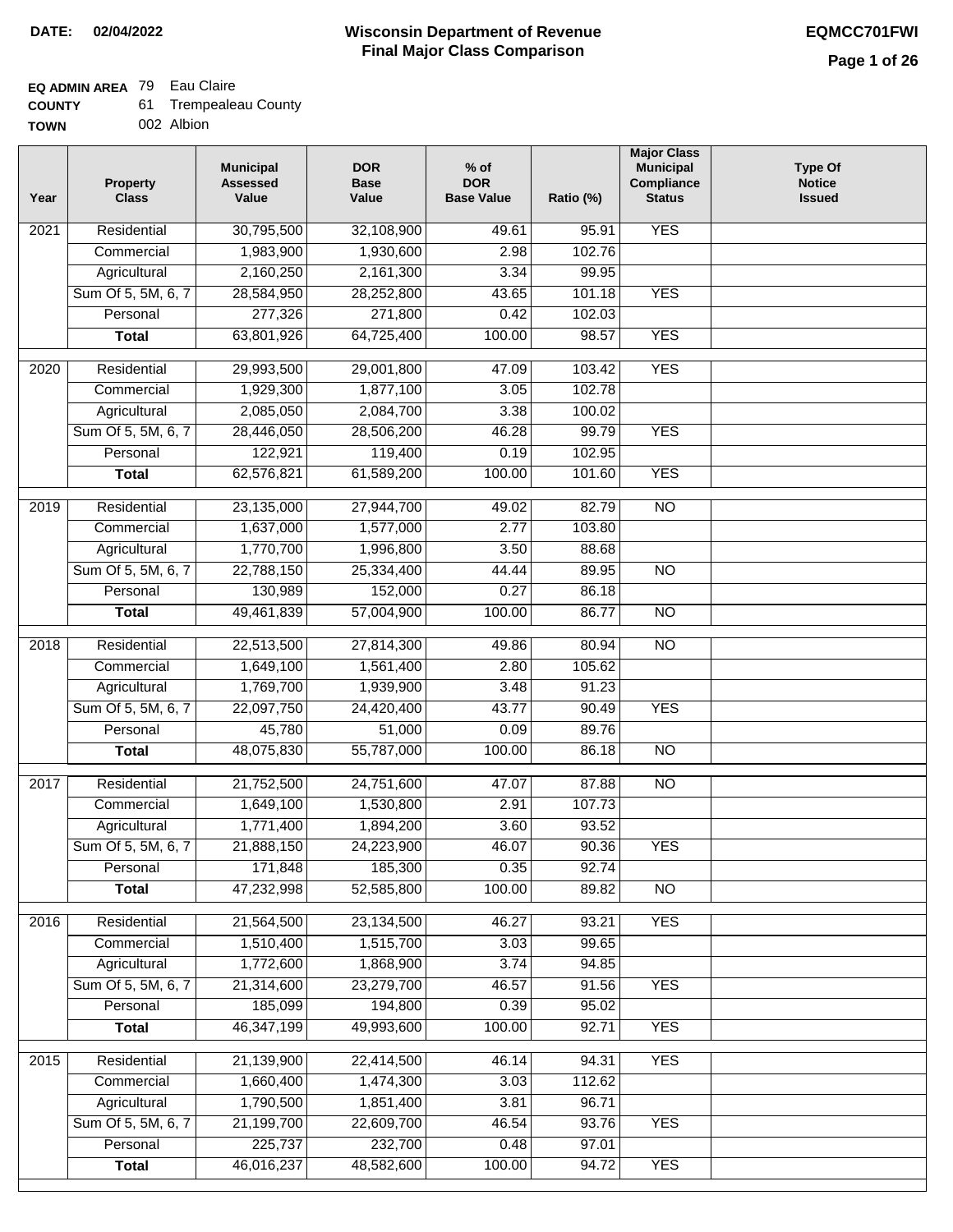## **EQ ADMIN AREA** 79 Eau Claire

| <b>COUNTY</b> | <b>Trempealeau County</b> |
|---------------|---------------------------|
|---------------|---------------------------|

**TOWN** 004 Arcadia

| Year              | <b>Property</b><br><b>Class</b> | <b>Municipal</b><br><b>Assessed</b><br>Value | <b>DOR</b><br><b>Base</b><br>Value | $%$ of<br><b>DOR</b><br><b>Base Value</b> | Ratio (%) | <b>Major Class</b><br><b>Municipal</b><br>Compliance<br><b>Status</b> | Type Of<br><b>Notice</b><br><b>Issued</b> |
|-------------------|---------------------------------|----------------------------------------------|------------------------------------|-------------------------------------------|-----------|-----------------------------------------------------------------------|-------------------------------------------|
| $\overline{202}1$ | Residential                     | 102,252,000                                  | 119,008,800                        | 60.51                                     | 85.92     | <b>NO</b>                                                             |                                           |
|                   | Commercial                      | 4,045,900                                    | 4,076,300                          | 2.07                                      | 99.25     |                                                                       |                                           |
|                   | Agricultural                    | 5,230,700                                    | 5,915,800                          | 3.01                                      | 88.42     |                                                                       |                                           |
|                   | Sum Of 5, 5M, 6, 7              | 59,602,900                                   | 66,895,800                         | 34.01                                     | 89.10     | $\overline{NO}$                                                       |                                           |
|                   | Personal                        | 696,200                                      | 791,200                            | 0.40                                      | 87.99     |                                                                       |                                           |
|                   | <b>Total</b>                    | 171,827,700                                  | 196,687,900                        | 100.00                                    | 87.36     | $\overline{NO}$                                                       |                                           |
| $\overline{2020}$ | Residential                     | 101,111,700                                  | 108,990,000                        | 58.31                                     | 92.77     | <b>YES</b>                                                            |                                           |
|                   | Commercial                      | 3,991,800                                    | 4,012,500                          | 2.15                                      | 99.48     |                                                                       |                                           |
|                   | Agricultural                    | 5,334,300                                    | 5,680,500                          | 3.04                                      | 93.91     |                                                                       |                                           |
|                   | Sum Of 5, 5M, 6, 7              | 60,710,800                                   | 67,440,600                         | 36.08                                     | 90.02     | <b>YES</b>                                                            |                                           |
|                   | Personal                        | 744,600                                      | 792,200                            | 0.42                                      | 93.99     |                                                                       |                                           |
|                   | <b>Total</b>                    | 171,893,200                                  | 186,915,800                        | 100.00                                    | 91.96     | <b>YES</b>                                                            |                                           |
|                   |                                 |                                              |                                    |                                           |           |                                                                       |                                           |
| 2019              | Residential                     | 99,989,100                                   | 101,941,900                        | 58.91                                     | 98.08     | <b>YES</b>                                                            |                                           |
|                   | Commercial                      | 3,991,800                                    | 4,156,700                          | 2.40                                      | 96.03     |                                                                       |                                           |
|                   | Agricultural                    | 5,325,600                                    | 5,462,700                          | 3.16                                      | 97.49     |                                                                       |                                           |
|                   | Sum Of 5, 5M, 6, 7              | 61,409,500                                   | 60,979,200                         | 35.24                                     | 100.71    | <b>YES</b>                                                            |                                           |
|                   | Personal                        | 503,200                                      | 503,200                            | 0.29                                      | 100.00    |                                                                       |                                           |
|                   | <b>Total</b>                    | 171,219,200                                  | 173,043,700                        | 100.00                                    | 98.95     | <b>YES</b>                                                            |                                           |
| 2018              | Residential                     | 99,654,600                                   | 99,667,600                         | 58.87                                     | 99.99     | <b>YES</b>                                                            |                                           |
|                   | Commercial                      | 3,948,300                                    | 4,072,600                          | 2.41                                      | 96.95     |                                                                       |                                           |
|                   | Agricultural                    | 5,339,800                                    | 5,335,200                          | 3.15                                      | 100.09    |                                                                       |                                           |
|                   | Sum Of 5, 5M, 6, 7              | 60,677,800                                   | 59,722,900                         | 35.27                                     | 101.60    | <b>YES</b>                                                            |                                           |
|                   | Personal                        | 511,100                                      | 511,100                            | 0.30                                      | 100.00    |                                                                       |                                           |
|                   | <b>Total</b>                    | 170,131,600                                  | 169,309,400                        | 100.00                                    | 100.49    | <b>YES</b>                                                            |                                           |
| 2017              | Residential                     | 83,899,900                                   | 92,648,700                         | 57.73                                     | 90.56     | <b>YES</b>                                                            |                                           |
|                   | Commercial                      | 3,793,000                                    | 4,149,000                          | 2.59                                      | 91.42     |                                                                       |                                           |
|                   | Agricultural                    | 5,065,300                                    | 5,188,000                          | 3.23                                      | 97.63     |                                                                       |                                           |
|                   | Sum Of 5, 5M, 6, 7              | 50,912,800                                   | 57,873,100                         | 36.06                                     | 87.97     | N <sub>O</sub>                                                        |                                           |
|                   | Personal                        | 550,700                                      | 625,800                            | 0.39                                      | 88.00     |                                                                       |                                           |
|                   | <b>Total</b>                    | 144,221,700                                  | 160,484,600                        | 100.00                                    | 89.87     | <b>NO</b>                                                             | 1st Notice of Non-Compliance              |
| 2016              | Residential                     | 81,806,400                                   | 94,022,600                         | 57.63                                     | 87.01     | N <sub>O</sub>                                                        |                                           |
|                   | Commercial                      | 3,793,000                                    | 4,107,900                          | 2.52                                      | 92.33     |                                                                       |                                           |
|                   | Agricultural                    | 5,073,500                                    | 5,123,700                          | 3.14                                      | 99.02     |                                                                       |                                           |
|                   | Sum Of 5, 5M, 6, 7              | 50,953,000                                   | 59,218,300                         | 36.30                                     | 86.04     | $\overline{NO}$                                                       |                                           |
|                   | Personal                        | 617,900                                      | 678,900                            | 0.42                                      | 91.01     |                                                                       |                                           |
|                   | <b>Total</b>                    | 142,243,800                                  | 163, 151, 400                      | 100.00                                    | 87.19     | $\overline{NO}$                                                       |                                           |
| 2015              | Residential                     | 81,114,700                                   | 94,177,400                         | 58.14                                     | 86.13     | $\overline{NO}$                                                       |                                           |
|                   | Commercial                      | 3,715,600                                    | 3,946,100                          | 2.44                                      | 94.16     |                                                                       |                                           |
|                   | Agricultural                    | 5,097,300                                    | 5,086,400                          | 3.14                                      | 100.21    |                                                                       |                                           |
|                   | Sum Of 5, 5M, 6, 7              | 53,319,300                                   | 57,757,000                         | 35.66                                     | 92.32     | <b>YES</b>                                                            |                                           |
|                   | Personal                        | 908,500                                      | 1,020,800                          | 0.63                                      | 89.00     |                                                                       |                                           |
|                   | <b>Total</b>                    | 144, 155, 400                                | 161,987,700                        | 100.00                                    | 88.99     | $\overline{NO}$                                                       |                                           |
|                   |                                 |                                              |                                    |                                           |           |                                                                       |                                           |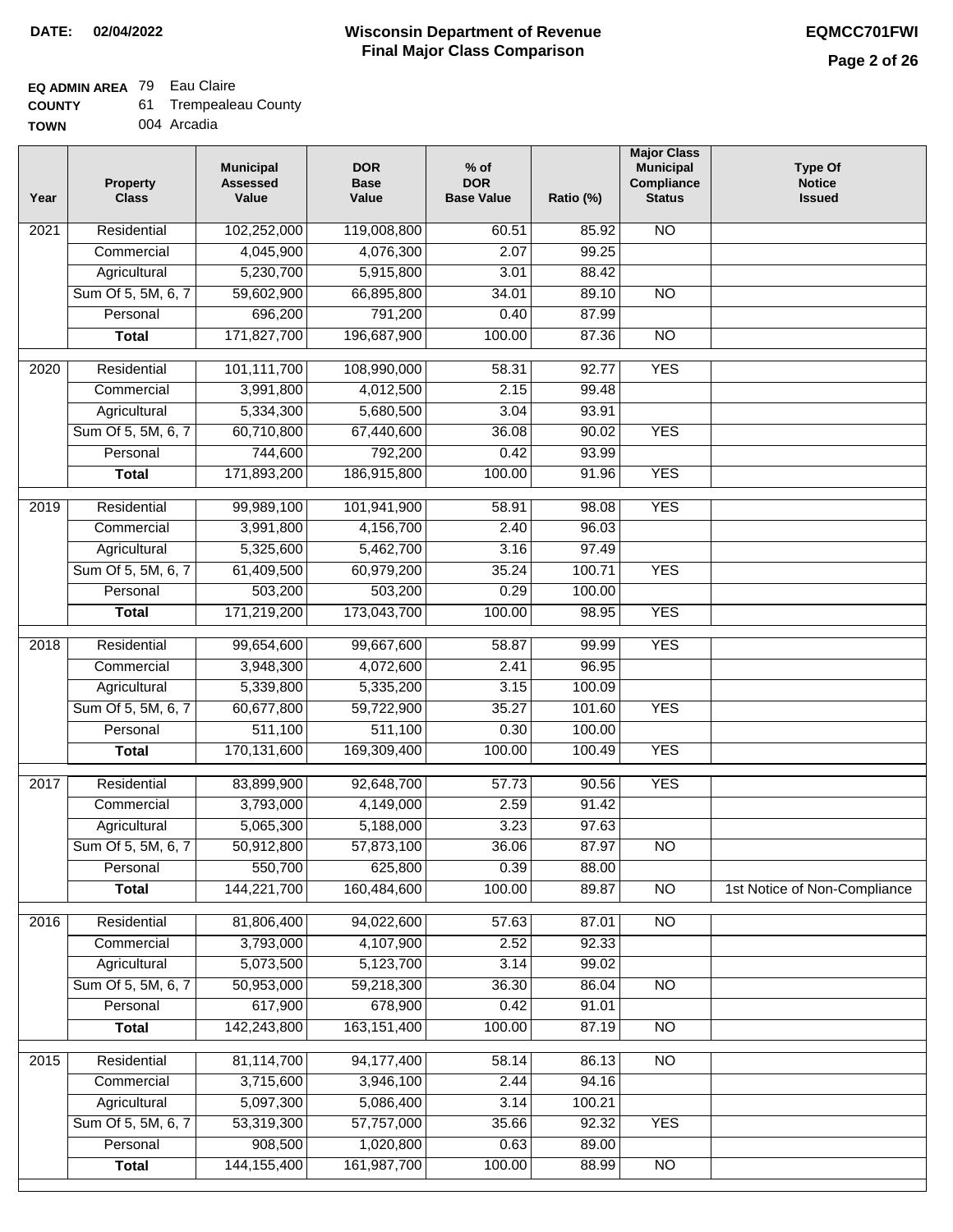## **EQ ADMIN AREA** 79 Eau Claire

| 61<br><b>COUNTY</b> | <b>Trempealeau County</b> |
|---------------------|---------------------------|
|---------------------|---------------------------|

**TOWN** 006 Burnside

| Year              | <b>Property</b><br><b>Class</b> | <b>Municipal</b><br><b>Assessed</b><br>Value | <b>DOR</b><br><b>Base</b><br>Value | $%$ of<br><b>DOR</b><br><b>Base Value</b> | Ratio (%) | <b>Major Class</b><br><b>Municipal</b><br>Compliance<br><b>Status</b> | <b>Type Of</b><br><b>Notice</b><br><b>Issued</b> |
|-------------------|---------------------------------|----------------------------------------------|------------------------------------|-------------------------------------------|-----------|-----------------------------------------------------------------------|--------------------------------------------------|
| $\overline{202}1$ | Residential                     | 17,587,500                                   | 19,354,800                         | 42.45                                     | 90.87     | <b>YES</b>                                                            |                                                  |
|                   | Commercial                      | 328,200                                      | 359,600                            | 0.79                                      | 91.27     |                                                                       |                                                  |
|                   | Agricultural                    | 1,968,500                                    | 2,151,300                          | 4.72                                      | 91.50     |                                                                       |                                                  |
|                   | Sum Of 5, 5M, 6, 7              | 21,870,600                                   | 23,521,500                         | 51.58                                     | 92.98     | <b>YES</b>                                                            |                                                  |
|                   | Personal                        | 192,324                                      | 211,300                            | 0.46                                      | 91.02     |                                                                       |                                                  |
|                   | <b>Total</b>                    | 41,947,124                                   | 45,598,500                         | 100.00                                    | 91.99     | <b>YES</b>                                                            |                                                  |
| $\overline{2020}$ | Residential                     | 17,343,700                                   | 19,088,300                         | 41.96                                     | 90.86     | <b>YES</b>                                                            |                                                  |
|                   | Commercial                      | 310,800                                      | 367,400                            | 0.81                                      | 84.59     |                                                                       |                                                  |
|                   | Agricultural                    | 1,996,400                                    | 2,076,200                          | 4.56                                      | 96.16     |                                                                       |                                                  |
|                   | Sum Of 5, 5M, 6, 7              | 21,915,100                                   | 23,928,100                         | 52.60                                     | 91.59     | <b>YES</b>                                                            |                                                  |
|                   | Personal                        | 34,132                                       | 33,500                             | 0.07                                      | 101.89    |                                                                       |                                                  |
|                   | <b>Total</b>                    | 41,600,132                                   | 45,493,500                         | 100.00                                    | 91.44     | <b>YES</b>                                                            |                                                  |
| 2019              | Residential                     | 17,173,200                                   | 16,875,500                         | 41.90                                     | 101.76    | <b>YES</b>                                                            |                                                  |
|                   | Commercial                      | 310,800                                      | 176,300                            | 0.44                                      | 176.29    |                                                                       |                                                  |
|                   | Agricultural                    | 1,996,800                                    | 1,992,800                          | 4.95                                      | 100.20    |                                                                       |                                                  |
|                   | Sum Of 5, 5M, 6, 7              | 21,820,000                                   | 21,199,400                         | 52.63                                     | 102.93    | <b>YES</b>                                                            |                                                  |
|                   | Personal                        | 33,672                                       | 33,600                             | 0.08                                      | 100.21    |                                                                       |                                                  |
|                   | <b>Total</b>                    | 41,334,472                                   | 40,277,600                         | 100.00                                    | 102.62    | <b>YES</b>                                                            |                                                  |
| 2018              | Residential                     | 14,537,000                                   | 17,158,600                         | 42.82                                     | 84.72     | $\overline{10}$                                                       |                                                  |
|                   | Commercial                      | 178,300                                      | 174,600                            | 0.44                                      | 102.12    |                                                                       |                                                  |
|                   | Agricultural                    | 1,732,300                                    | 1,939,600                          | 4.84                                      | 89.31     |                                                                       |                                                  |
|                   | Sum Of 5, 5M, 6, 7              | 17,502,750                                   | 20,757,600                         | 51.81                                     | 84.32     | $\overline{3}$                                                        |                                                  |
|                   | Personal                        | 32,819                                       | 37,400                             | 0.09                                      | 87.75     |                                                                       |                                                  |
|                   | <b>Total</b>                    | 33,983,169                                   | 40,067,800                         | 100.00                                    | 84.81     | $\overline{10}$                                                       | 2nd Notice of Non-Compliance                     |
| 2017              | Residential                     | 14,280,900                                   | 15,488,700                         | 40.59                                     | 92.20     | <b>YES</b>                                                            |                                                  |
|                   | Commercial                      | 178,300                                      | 171,200                            | 0.45                                      | 104.15    |                                                                       |                                                  |
|                   | Agricultural                    | 1,733,950                                    | 1,889,000                          | 4.95                                      | 91.79     |                                                                       |                                                  |
|                   | Sum Of 5, 5M, 6, 7              | 17,287,600                                   | 20,576,100                         | 53.92                                     | 84.02     | <b>NO</b>                                                             |                                                  |
|                   | Personal                        | 34,126                                       | 37,600                             | 0.10                                      | 90.76     |                                                                       |                                                  |
|                   | <b>Total</b>                    | 33,514,876                                   | 38,162,600                         | 100.00                                    | 87.82     | <b>NO</b>                                                             | 1st Notice of Non-Compliance                     |
| 2016              | Residential                     | 13,974,600                                   | 14,159,600                         | 38.64                                     | 98.69     | <b>YES</b>                                                            |                                                  |
|                   | Commercial                      | 178,300                                      | 169,500                            | 0.46                                      | 105.19    |                                                                       |                                                  |
|                   | Agricultural                    | 1,744,050                                    | 1,873,400                          | 5.11                                      | 93.10     |                                                                       |                                                  |
|                   | Sum Of 5, 5M, 6, 7              | 17,268,900                                   | 20,402,000                         | 55.68                                     | 84.64     | $\overline{NO}$                                                       |                                                  |
|                   | Personal                        | 33,199                                       | 35,700                             | 0.10                                      | 92.99     |                                                                       |                                                  |
|                   | <b>Total</b>                    | 33,199,049                                   | 36,640,200                         | 100.00                                    | 90.61     | $\overline{NO}$                                                       |                                                  |
| 2015              | Residential                     | 13,707,600                                   | 13,256,700                         | 37.81                                     | 103.40    | <b>YES</b>                                                            |                                                  |
|                   | Commercial                      | 178,300                                      | 166,200                            | 0.47                                      | 107.28    |                                                                       |                                                  |
|                   | Agricultural                    | 1,787,350                                    | 1,852,800                          | 5.28                                      | 96.47     |                                                                       |                                                  |
|                   | Sum Of 5, 5M, 6, 7              | 16,920,650                                   | 19,747,800                         | 56.33                                     | 85.68     | <b>NO</b>                                                             |                                                  |
|                   | Personal                        | 34,588                                       | 36,100                             | 0.10                                      | 95.81     |                                                                       |                                                  |
|                   | <b>Total</b>                    | 32,628,488                                   | 35,059,600                         | 100.00                                    | 93.07     | NO                                                                    |                                                  |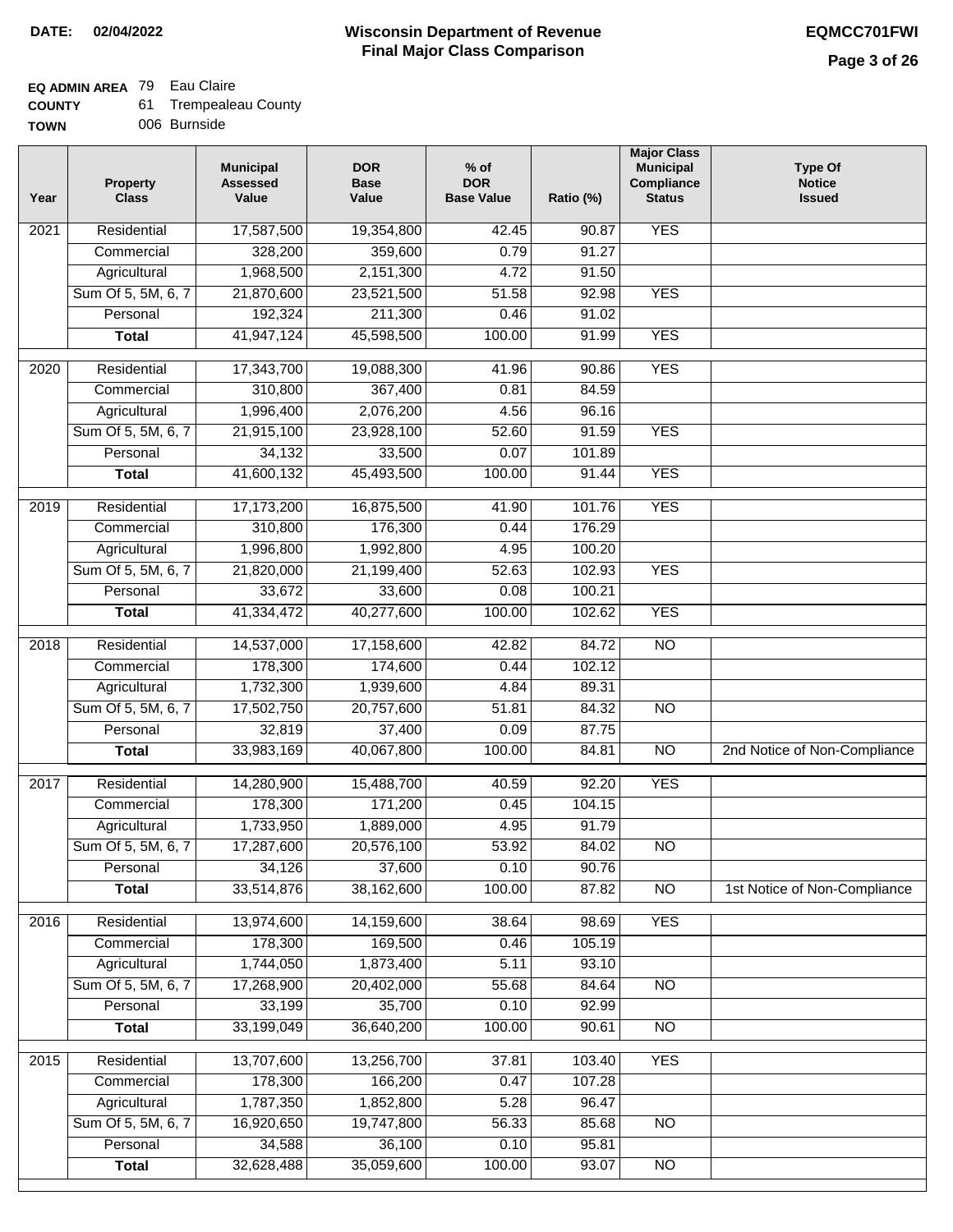**TOWN**

## **Wisconsin Department of Revenue DATE: 02/04/2022 EQMCC701FWI Final Major Class Comparison**

## **EQ ADMIN AREA** 79 Eau Claire

**Total**

61,576,200

 52,678,000 1,179,600 1,216,400 5,960,800 30,900 61,065,700

**Residential Commercial Agricultural** Sum Of 5, 5M, 6, 7 **Personal Total**

2015

| <b>COUNTY</b> |  | Trempealeau County |
|---------------|--|--------------------|
|---------------|--|--------------------|

008 Caledonia

| Year              | Property<br><b>Class</b> | <b>Municipal</b><br><b>Assessed</b><br>Value | <b>DOR</b><br><b>Base</b><br>Value | $%$ of<br><b>DOR</b><br><b>Base Value</b> | Ratio (%) | <b>Major Class</b><br><b>Municipal</b><br>Compliance<br><b>Status</b> | <b>Type Of</b><br><b>Notice</b><br><b>Issued</b> |
|-------------------|--------------------------|----------------------------------------------|------------------------------------|-------------------------------------------|-----------|-----------------------------------------------------------------------|--------------------------------------------------|
| $\overline{2021}$ | Residential              | 88,707,200                                   | 88,223,800                         | 88.67                                     | 100.55    | <b>YES</b>                                                            |                                                  |
|                   | Commercial               | 2,285,600                                    | 1,788,100                          | 1.80                                      | 127.82    |                                                                       |                                                  |
|                   | Agricultural             | 1,454,600                                    | 1,355,300                          | 1.36                                      | 107.33    |                                                                       |                                                  |
|                   | Sum Of 5, 5M, 6, 7       | 9,178,000                                    | 8,108,700                          | 8.15                                      | 113.19    |                                                                       |                                                  |
|                   | Personal                 | 12,700                                       | 15,900                             | 0.02                                      | 79.87     |                                                                       |                                                  |
|                   | <b>Total</b>             | 101,638,100                                  | 99,491,800                         | 100.00                                    | 102.16    | <b>YES</b>                                                            |                                                  |
| $\overline{2020}$ | Residential              | 54,946,800                                   | 79,619,400                         | 88.39                                     | 69.01     | $\overline{NO}$                                                       |                                                  |
|                   | Commercial               | 1,382,000                                    | 1,488,100                          | 1.65                                      | 92.87     |                                                                       |                                                  |
|                   | Agricultural             | 1,214,500                                    | 1,129,400                          | 1.25                                      | 107.53    |                                                                       |                                                  |
|                   | Sum Of 5, 5M, 6, 7       | 6,211,700                                    | 7,822,600                          | 8.68                                      | 79.41     |                                                                       |                                                  |
|                   | Personal                 | 15,000                                       | 17,600                             | 0.02                                      | 85.23     |                                                                       |                                                  |
|                   | <b>Total</b>             | 63,770,000                                   | 90,077,100                         | 100.00                                    | 70.79     | $\overline{NO}$                                                       | 2nd Notice of Non-Compliance                     |
| 2019              | Residential              | 54,437,200                                   | 70,041,100                         | 87.54                                     | 77.72     | $\overline{NO}$                                                       |                                                  |
|                   | Commercial               | 1,250,100                                    | 1,412,200                          | 1.77                                      | 88.52     |                                                                       |                                                  |
|                   | Agricultural             | 1,215,000                                    | 1,091,800                          | 1.36                                      | 111.28    |                                                                       |                                                  |
|                   | Sum Of 5, 5M, 6, 7       | 6,234,800                                    | 7,447,000                          | 9.31                                      | 83.72     |                                                                       |                                                  |
|                   | Personal                 | 14,800                                       | 17,400                             | 0.02                                      | 85.06     |                                                                       |                                                  |
|                   | <b>Total</b>             | 63,151,900                                   | 80,009,500                         | 100.00                                    | 78.93     | $\overline{NO}$                                                       | 1st Notice of Non-Compliance                     |
| 2018              | Residential              | 54,216,800                                   | 63,438,000                         | 86.37                                     | 85.46     | $\overline{NO}$                                                       |                                                  |
|                   | Commercial               | 1,250,100                                    | 1,398,200                          | 1.90                                      | 89.41     |                                                                       |                                                  |
|                   | Agricultural             | 1,215,000                                    | 1,054,800                          | 1.44                                      | 115.19    |                                                                       |                                                  |
|                   | Sum Of 5, 5M, 6, 7       | 6,290,000                                    | 7,536,600                          | 10.26                                     | 83.46     | <b>NO</b>                                                             |                                                  |
|                   | Personal                 | 21,600                                       | 23,800                             | 0.03                                      | 90.76     |                                                                       |                                                  |
|                   | <b>Total</b>             | 62,993,500                                   | 73,451,400                         | 100.00                                    | 85.76     | <b>NO</b>                                                             |                                                  |
| 2017              | Residential              | 53,545,500                                   | 58,711,700                         | 85.42                                     | 91.20     | <b>YES</b>                                                            |                                                  |
|                   | Commercial               | 1,179,600                                    | 1,294,800                          | 1.88                                      | 91.10     |                                                                       |                                                  |
|                   | Agricultural             | 1,216,500                                    | 1,030,700                          | 1.50                                      | 118.03    |                                                                       |                                                  |
|                   | Sum Of 5, 5M, 6, 7       | 6,203,200                                    | 7,670,400                          | 11.16                                     | 80.87     | $\overline{NO}$                                                       |                                                  |
|                   | Personal                 | 26,400                                       | 27,800                             | 0.04                                      | 94.96     |                                                                       |                                                  |
|                   | <b>Total</b>             | 62,171,200                                   | 68,735,400                         | 100.00                                    | 90.45     | $\overline{NO}$                                                       |                                                  |
| 2016              | Residential              | 53,116,100                                   | 56,695,100                         | 85.99                                     | 93.69     | <b>YES</b>                                                            |                                                  |
|                   | Commercial               | 1,179,600                                    | 1,282,000                          | 1.94                                      | 92.01     |                                                                       |                                                  |
|                   | Agricultural             | 1,216,200                                    | 1,012,900                          | 1.54                                      | 120.07    |                                                                       |                                                  |
|                   | Sum Of 5, 5M, 6, 7       | 6,036,500                                    | 6,913,100                          | 10.49                                     | 87.32     | $\overline{NO}$                                                       |                                                  |
|                   | Personal                 | 27,800                                       | 29,300                             | 0.04                                      | 94.88     |                                                                       |                                                  |
|                   |                          |                                              |                                    |                                           |           |                                                                       |                                                  |

65,932,400

100.00

93.39

NO

YES

YES

YES

 102.13 93.86 121.22 92.07 100.00 101.20

 85.47 2.08 1.66 10.73 0.05 100.00

 51,577,500 1,256,800 1,003,500 6,474,000 30,900 60,342,700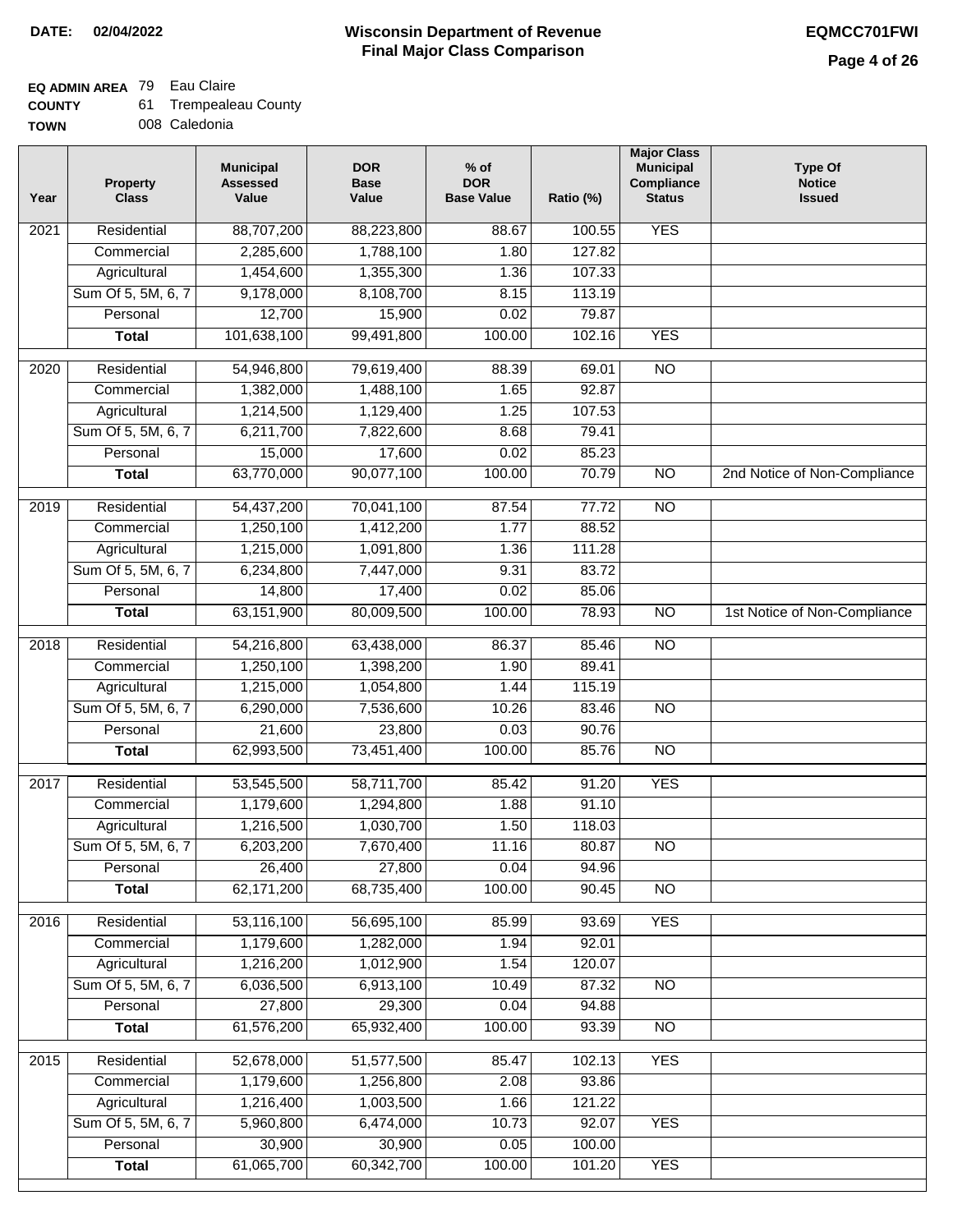### **EQ ADMIN AREA** 79 Eau Claire

**COUNTY** 61 Trempealeau County

**TOWN** 010 Chimney Rock

| Year | <b>Property</b><br><b>Class</b> | <b>Municipal</b><br><b>Assessed</b><br>Value | <b>DOR</b><br><b>Base</b><br>Value | $%$ of<br><b>DOR</b><br><b>Base Value</b> | Ratio (%)      | <b>Major Class</b><br><b>Municipal</b><br>Compliance<br><b>Status</b> | <b>Type Of</b><br><b>Notice</b><br><b>Issued</b> |
|------|---------------------------------|----------------------------------------------|------------------------------------|-------------------------------------------|----------------|-----------------------------------------------------------------------|--------------------------------------------------|
| 2021 | Residential                     | 9,435,100                                    | 11,284,600                         | 35.15                                     | 83.61          | <b>NO</b>                                                             |                                                  |
|      | Commercial                      | 33,500                                       | 53,500                             | 0.17                                      | 62.62          |                                                                       |                                                  |
|      | Agricultural                    | 1,291,800                                    | 1,290,500                          | 4.02                                      | 100.10         |                                                                       |                                                  |
|      | Sum Of 5, 5M, 6, 7              | 18,239,100                                   | 19,341,300                         | 60.25                                     | 94.30          | <b>YES</b>                                                            |                                                  |
|      | Personal                        | 134,400                                      | 134,400                            | 0.42                                      | 100.00         |                                                                       |                                                  |
|      | <b>Total</b>                    | 29,133,900                                   | 32,104,300                         | 100.00                                    | 90.75          | $\overline{NO}$                                                       |                                                  |
| 2020 | Residential                     | 9,315,300                                    | 10,338,300                         | 32.92                                     | 90.10          | <b>YES</b>                                                            |                                                  |
|      | Commercial                      | 33,500                                       | 53,500                             | 0.17                                      | 62.62          |                                                                       |                                                  |
|      | Agricultural                    | 1,234,300                                    | 1,233,500                          | 3.93                                      | 100.06         |                                                                       |                                                  |
|      | Sum Of 5, 5M, 6, 7              | 18,360,900                                   | 19,643,700                         | 62.55                                     | 93.47          | <b>YES</b>                                                            |                                                  |
|      | Personal                        | 134,100                                      | 134,100                            | 0.43                                      | 100.00         |                                                                       |                                                  |
|      | <b>Total</b>                    | 29,078,100                                   | 31,403,100                         | 100.00                                    | 92.60          | <b>YES</b>                                                            |                                                  |
|      |                                 |                                              |                                    |                                           |                |                                                                       |                                                  |
| 2019 | Residential                     | 9,274,400                                    | 9,025,400                          | 31.12                                     | 102.76         | <b>YES</b>                                                            |                                                  |
|      | Commercial                      | 33,500                                       | 9,300                              | 0.03                                      | 360.22         |                                                                       |                                                  |
|      | Agricultural                    | 1,156,850                                    | 1,190,000                          | 4.10                                      | 97.21          |                                                                       |                                                  |
|      | Sum Of 5, 5M, 6, 7              | 18,598,700                                   | 18,646,100                         | 64.29                                     | 99.75          | <b>YES</b>                                                            |                                                  |
|      | Personal                        | 134,100                                      | 134,100                            | 0.46                                      | 100.00         |                                                                       |                                                  |
|      | <b>Total</b>                    | 29,197,550                                   | 29,004,900                         | 100.00                                    | 100.66         | <b>YES</b>                                                            |                                                  |
| 2018 | Residential                     | 8,947,000                                    | 8,875,500                          | 30.87                                     | 100.81         | <b>YES</b>                                                            |                                                  |
|      | Commercial                      | 33,500                                       | 9,200                              | 0.03                                      | 364.13         |                                                                       |                                                  |
|      | Agricultural                    | 1,137,200                                    | 1,137,300                          | 3.96                                      | 99.99          |                                                                       |                                                  |
|      | Sum Of 5, 5M, 6, 7              | 18,580,350                                   | 18,592,200                         | 64.67                                     | 99.94          | <b>YES</b>                                                            |                                                  |
|      | Personal                        | 134,800                                      | 134,800                            | 0.47                                      | 100.00         |                                                                       |                                                  |
|      | <b>Total</b>                    | 28,832,850                                   | 28,749,000                         | 100.00                                    | 100.29         | <b>YES</b>                                                            |                                                  |
| 2017 | Residential                     | 6,955,499                                    | 8,448,700                          | 32.12                                     | 82.33          | <b>NO</b>                                                             |                                                  |
|      | Commercial                      | 32,100                                       | 78,200                             | 0.30                                      | 41.05          |                                                                       |                                                  |
|      | Agricultural                    | 1,291,900                                    | 1,242,700                          | 4.72                                      | 103.96         |                                                                       |                                                  |
|      | Sum Of 5, 5M, 6, 7              | 13,300,714                                   | 16,454,900                         | 62.56                                     | 80.83          | <b>NO</b>                                                             |                                                  |
|      | Personal                        | 65,600                                       | 80,000                             | 0.30                                      | 82.00          |                                                                       |                                                  |
|      | <b>Total</b>                    | 21,645,813                                   | 26,304,500                         | 100.00                                    | 82.29          | <b>NO</b>                                                             | 2nd Notice of Non-Compliance                     |
|      |                                 |                                              |                                    |                                           |                |                                                                       |                                                  |
| 2016 | Residential<br>Commercial       | 6,959,799<br>32,100                          | 7,900,000<br>77,500                | 30.91<br>0.30                             | 88.10<br>41.42 | $\overline{NO}$                                                       |                                                  |
|      | Agricultural                    | 1,292,400                                    | 1,217,700                          | 4.76                                      | 106.13         |                                                                       |                                                  |
|      | Sum Of 5, 5M, 6, 7              | 13,282,114                                   | 16,281,800                         | 63.71                                     | 81.58          | $\overline{NO}$                                                       |                                                  |
|      | Personal                        | 67,200                                       | 79,000                             | 0.31                                      | 85.06          |                                                                       |                                                  |
|      | <b>Total</b>                    | 21,633,613                                   | 25,556,000                         | 100.00                                    | 84.65          | $\overline{NO}$                                                       | 1st Notice of Non-Compliance                     |
|      |                                 |                                              |                                    |                                           |                |                                                                       |                                                  |
| 2015 | Residential                     | 6,657,999                                    | 7,185,700                          | 28.76                                     | 92.66          | <b>YES</b>                                                            |                                                  |
|      | Commercial                      | 32,100                                       | 76,000                             | 0.30                                      | 42.24          |                                                                       |                                                  |
|      | Agricultural                    | 1,293,800                                    | 1,210,900                          | 4.85                                      | 106.85         |                                                                       |                                                  |
|      | Sum Of 5, 5M, 6, 7              | 13,486,874                                   | 16,434,000                         | 65.78                                     | 82.07          | <b>NO</b>                                                             |                                                  |
|      | Personal                        | 67,400                                       | 74,900                             | 0.30                                      | 89.99          |                                                                       |                                                  |
|      | <b>Total</b>                    | 21,538,173                                   | 24,981,500                         | 100.00                                    | 86.22          | NO                                                                    |                                                  |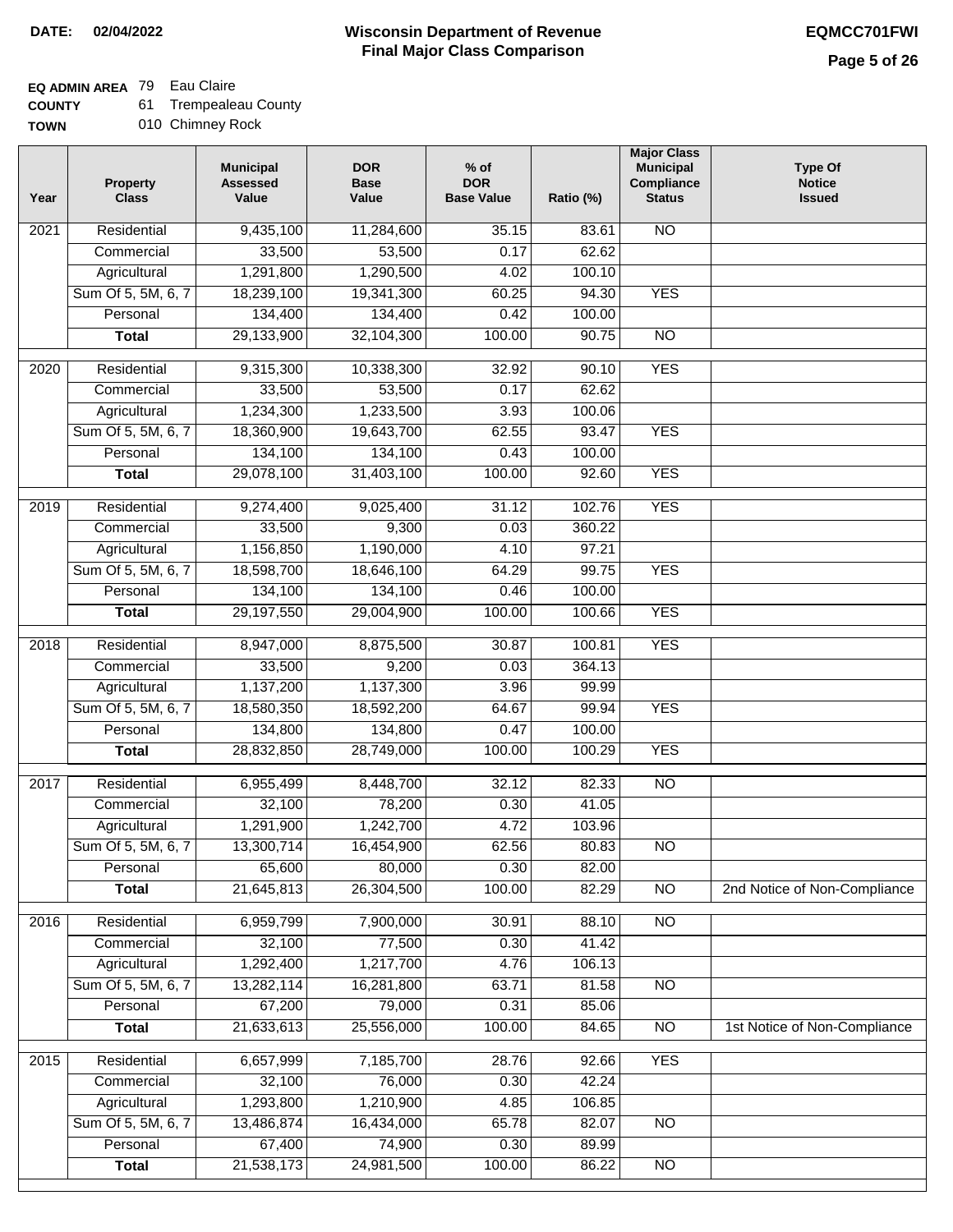## **EQ ADMIN AREA** 79 Eau Claire

| <b>COUNTY</b> | <b>Trempealeau County</b> |
|---------------|---------------------------|
|---------------|---------------------------|

**TOWN** 012 Dodge

| Year              | <b>Property</b><br><b>Class</b> | <b>Municipal</b><br><b>Assessed</b><br>Value | <b>DOR</b><br><b>Base</b><br>Value | $%$ of<br><b>DOR</b><br><b>Base Value</b> | Ratio (%) | <b>Major Class</b><br><b>Municipal</b><br>Compliance<br><b>Status</b> | <b>Type Of</b><br><b>Notice</b><br><b>Issued</b> |
|-------------------|---------------------------------|----------------------------------------------|------------------------------------|-------------------------------------------|-----------|-----------------------------------------------------------------------|--------------------------------------------------|
| $\overline{202}1$ | Residential                     | 23,364,600                                   | 23,456,400                         | 56.85                                     | 99.61     | <b>YES</b>                                                            |                                                  |
|                   | Commercial                      | 1,817,600                                    | 2,012,500                          | 4.88                                      | 90.32     |                                                                       |                                                  |
|                   | Agricultural                    | 919,250                                      | 918,400                            | 2.23                                      | 100.09    |                                                                       |                                                  |
|                   | Sum Of 5, 5M, 6, 7              | 15,018,200                                   | 14,798,300                         | 35.87                                     | 101.49    | <b>YES</b>                                                            |                                                  |
|                   | Personal                        | 72,100                                       | 72,100                             | 0.17                                      | 100.00    |                                                                       |                                                  |
|                   | <b>Total</b>                    | 41, 191, 750                                 | 41,257,700                         | 100.00                                    | 99.84     | <b>YES</b>                                                            |                                                  |
| $\overline{2020}$ | Residential                     | 17,524,900                                   | 21,734,900                         | 54.00                                     | 80.63     | $\overline{NO}$                                                       |                                                  |
|                   | Commercial                      | 1,249,300                                    | 2,012,500                          | 5.00                                      | 62.08     |                                                                       |                                                  |
|                   | Agricultural                    | 785,900                                      | 882,200                            | 2.19                                      | 89.08     |                                                                       |                                                  |
|                   | Sum Of 5, 5M, 6, 7              | 13,104,050                                   | 15,473,100                         | 38.45                                     | 84.69     | $\overline{NO}$                                                       |                                                  |
|                   | Personal                        | 124,190                                      | 144,400                            | 0.36                                      | 86.00     |                                                                       |                                                  |
|                   | <b>Total</b>                    | 32,788,340                                   | 40,247,100                         | 100.00                                    | 81.47     | $\overline{NO}$                                                       | 2nd Notice of Non-Compliance                     |
| 2019              | Residential                     | 17,435,500                                   | 20,918,500                         | 54.93                                     | 83.35     | $\overline{NO}$                                                       |                                                  |
|                   | Commercial                      | 1,299,500                                    | 1,448,500                          | 3.80                                      | 89.71     |                                                                       |                                                  |
|                   | Agricultural                    | 786,700                                      | 848,400                            | 2.23                                      | 92.73     |                                                                       |                                                  |
|                   | Sum Of 5, 5M, 6, 7              | 13,388,400                                   | 14,716,200                         | 38.64                                     | 90.98     | <b>YES</b>                                                            |                                                  |
|                   | Personal                        | 132,510                                      | 150,600                            | 0.40                                      | 87.99     |                                                                       |                                                  |
|                   | <b>Total</b>                    | 33,042,610                                   | 38,082,200                         | 100.00                                    | 86.77     | $\overline{NO}$                                                       | 1st Notice of Non-Compliance                     |
| 2018              | Residential                     | 17,087,500                                   | 19,524,600                         | 53.10                                     | 87.52     | $\overline{NO}$                                                       |                                                  |
|                   | Commercial                      | 1,299,500                                    | 1,434,200                          | 3.90                                      | 90.61     |                                                                       |                                                  |
|                   | Agricultural                    | 787,900                                      | 825,300                            | 2.24                                      | 95.47     |                                                                       |                                                  |
|                   | Sum Of 5, 5M, 6, 7              | 13,504,500                                   | 14,845,600                         | 40.37                                     | 90.97     | <b>YES</b>                                                            |                                                  |
|                   | Personal                        | 122,990                                      | 141,400                            | 0.38                                      | 86.98     |                                                                       |                                                  |
|                   | <b>Total</b>                    | 32,802,390                                   | 36,771,100                         | 100.00                                    | 89.21     | <b>NO</b>                                                             |                                                  |
| $\overline{2017}$ | Residential                     | 16,823,800                                   | 19,221,500                         | 52.30                                     | 87.53     | $\overline{NO}$                                                       |                                                  |
|                   | Commercial                      | 1,298,300                                    | 1,404,700                          | 3.82                                      | 92.43     |                                                                       |                                                  |
|                   | Agricultural                    | 788,100                                      | 805,000                            | 2.19                                      | 97.90     |                                                                       |                                                  |
|                   | Sum Of 5, 5M, 6, 7              | 13,705,200                                   | 15,170,700                         | 41.28                                     | 90.34     | <b>YES</b>                                                            |                                                  |
|                   | Personal                        | 134,660                                      | 153,000                            | 0.42                                      | 88.01     |                                                                       |                                                  |
|                   | <b>Total</b>                    | 32,750,060                                   | 36,754,900                         | 100.00                                    | 89.10     | <b>NO</b>                                                             |                                                  |
| 2016              | Residential                     | 17,152,300                                   | 19,405,100                         | 52.81                                     | 88.39     | $\overline{NO}$                                                       |                                                  |
|                   | Commercial                      | 1,298,800                                    | 1,337,700                          | 3.64                                      | 97.09     |                                                                       |                                                  |
|                   | Agricultural                    | 788,300                                      | 795,400                            | 2.16                                      | 99.11     |                                                                       |                                                  |
|                   | Sum Of 5, 5M, 6, 7              | 13,257,300                                   | 15,052,900                         | 40.96                                     | 88.07     | $\overline{NO}$                                                       |                                                  |
|                   | Personal                        | 145,890                                      | 156,800                            | 0.43                                      | 93.04     |                                                                       |                                                  |
|                   | <b>Total</b>                    | 32,642,590                                   | 36,747,900                         | 100.00                                    | 88.83     | N <sub>O</sub>                                                        |                                                  |
| 2015              | Residential                     | 16,877,700                                   | 18,028,900                         | 52.81                                     | 93.61     | <b>YES</b>                                                            |                                                  |
|                   | Commercial                      | 1,271,600                                    | 1,282,900                          | 3.76                                      | 99.12     |                                                                       |                                                  |
|                   | Agricultural                    | 788,300                                      | 783,400                            | 2.29                                      | 100.63    |                                                                       |                                                  |
|                   | Sum Of 5, 5M, 6, 7              | 12,883,100                                   | 13,905,600                         | 40.73                                     | 92.65     | <b>YES</b>                                                            |                                                  |
|                   | Personal                        | 132,290                                      | 136,400                            | 0.40                                      | 96.99     |                                                                       |                                                  |
|                   | <b>Total</b>                    | 31,952,990                                   | 34, 137, 200                       | 100.00                                    | 93.60     | <b>YES</b>                                                            |                                                  |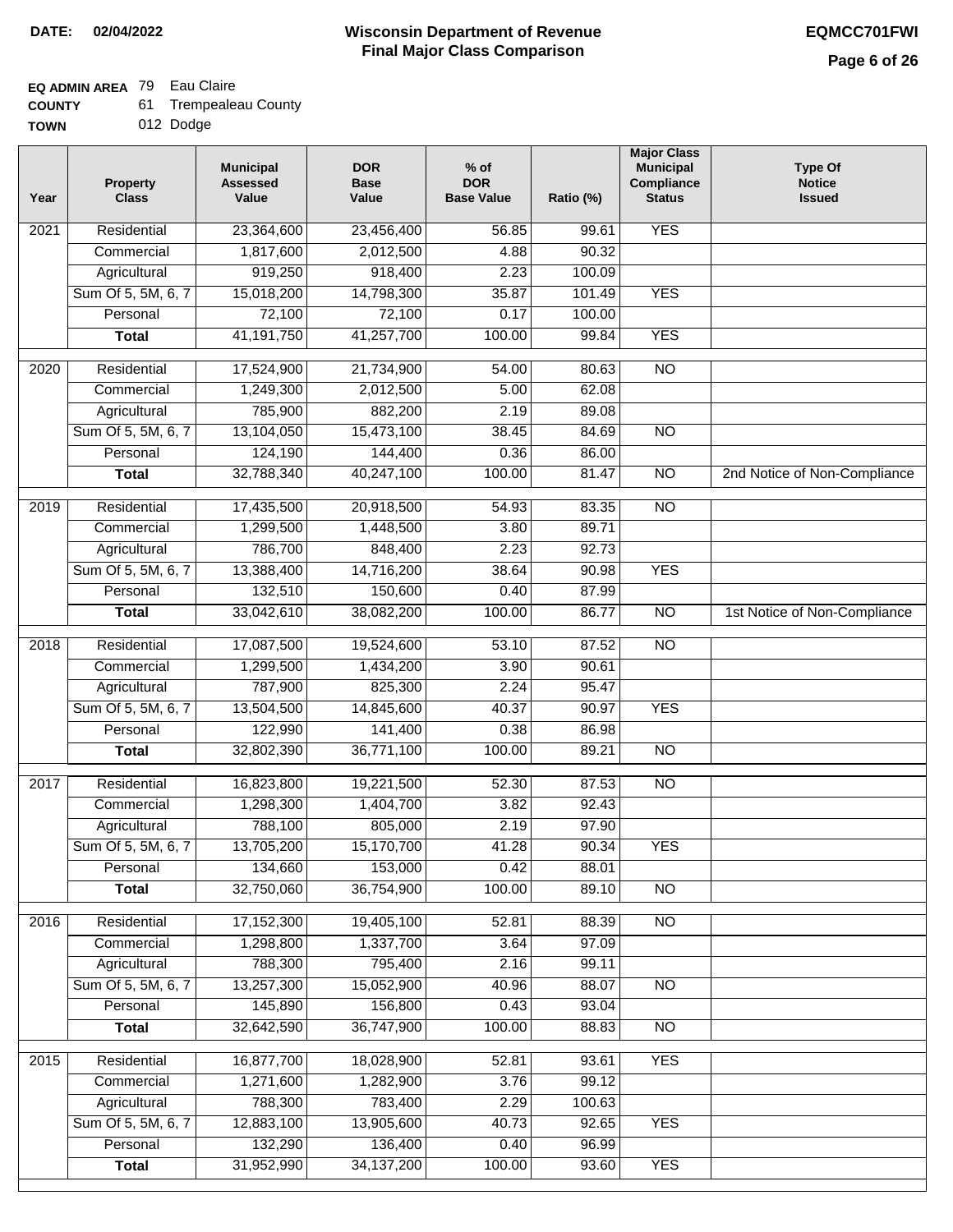## **EQ ADMIN AREA** 79 Eau Claire

| 61.<br><b>COUNTY</b> | Trempealeau County |
|----------------------|--------------------|
|----------------------|--------------------|

**TOWN** 014 Ettrick

| Year              | <b>Property</b><br><b>Class</b> | <b>Municipal</b><br><b>Assessed</b><br>Value | <b>DOR</b><br><b>Base</b><br>Value | % of<br><b>DOR</b><br><b>Base Value</b> | Ratio (%) | <b>Major Class</b><br><b>Municipal</b><br>Compliance<br><b>Status</b> | <b>Type Of</b><br><b>Notice</b><br><b>Issued</b> |
|-------------------|---------------------------------|----------------------------------------------|------------------------------------|-----------------------------------------|-----------|-----------------------------------------------------------------------|--------------------------------------------------|
| $\overline{202}1$ | Residential                     | 90,713,150                                   | 87,871,400                         | 60.96                                   | 103.23    | <b>YES</b>                                                            |                                                  |
|                   | Commercial                      | 2,888,500                                    | 2,498,700                          | 1.73                                    | 115.60    |                                                                       |                                                  |
|                   | Agricultural                    | 3,118,125                                    | 3,195,300                          | 2.22                                    | 97.58     |                                                                       |                                                  |
|                   | Sum Of 5, 5M, 6, 7              | 55,037,913                                   | 50,268,700                         | 34.87                                   | 109.49    | <b>YES</b>                                                            |                                                  |
|                   | Personal                        | 318,300                                      | 318,300                            | 0.22                                    | 100.00    |                                                                       |                                                  |
|                   | <b>Total</b>                    | 152,075,988                                  | 144, 152, 400                      | 100.00                                  | 105.50    | <b>YES</b>                                                            |                                                  |
| $\overline{2020}$ | Residential                     | 89,987,050                                   | 82,982,100                         | 59.28                                   | 108.44    | <b>YES</b>                                                            |                                                  |
|                   | Commercial                      | 2,884,500                                    | 2,494,700                          | 1.78                                    | 115.63    |                                                                       |                                                  |
|                   | Agricultural                    | 3,096,525                                    | 3,049,200                          | 2.18                                    | 101.55    |                                                                       |                                                  |
|                   | Sum Of 5, 5M, 6, 7              | 55,683,113                                   | 51,124,200                         | 36.52                                   | 108.92    | <b>YES</b>                                                            |                                                  |
|                   | Personal                        | 330,600                                      | 330,600                            | 0.24                                    | 100.00    |                                                                       |                                                  |
|                   | <b>Total</b>                    | 151,981,788                                  | 139,980,800                        | 100.00                                  | 108.57    | <b>YES</b>                                                            |                                                  |
| 2019              | Residential                     | 68,180,375                                   | 85,344,100                         | 65.31                                   | 79.89     | $\overline{NO}$                                                       |                                                  |
|                   | Commercial                      | 2,210,200                                    | 2,172,500                          | 1.66                                    | 101.74    |                                                                       |                                                  |
|                   | Agricultural                    | 3,076,970                                    | 3,340,600                          | 2.56                                    | 92.11     |                                                                       |                                                  |
|                   | Sum Of 5, 5M, 6, 7              | 33, 177, 875                                 | 39,648,300                         | 30.34                                   | 83.68     | $\overline{NO}$                                                       |                                                  |
|                   | Personal                        | 153,500                                      | 168,700                            | 0.13                                    | 90.99     |                                                                       |                                                  |
|                   | <b>Total</b>                    | 106,798,920                                  | 130,674,200                        | 100.00                                  | 81.73     | $\overline{NO}$                                                       | 2nd Notice of Non-Compliance                     |
| 2018              | Residential                     | 67,047,375                                   | 84,173,000                         | 66.21                                   | 79.65     | $\overline{NO}$                                                       |                                                  |
|                   | Commercial                      | 2,210,200                                    | 2,151,000                          | 1.69                                    | 102.75    |                                                                       |                                                  |
|                   | Agricultural                    | 3,086,950                                    | 3,303,900                          | 2.60                                    | 93.43     |                                                                       |                                                  |
|                   | Sum Of 5, 5M, 6, 7              | 32,714,775                                   | 37,331,800                         | 29.37                                   | 87.63     | $\overline{10}$                                                       |                                                  |
|                   | Personal                        | 161,200                                      | 161,200                            | 0.13                                    | 100.00    |                                                                       |                                                  |
|                   | <b>Total</b>                    | 105,220,500                                  | 127,120,900                        | 100.00                                  | 82.77     | $\overline{NO}$                                                       | 1st Notice of Non-Compliance                     |
| 2017              | Residential                     | 66, 162, 875                                 | 75,055,500                         | 62.25                                   | 88.15     | $\overline{NO}$                                                       |                                                  |
|                   | Commercial                      | 2,223,600                                    | 2,121,400                          | 1.76                                    | 104.82    |                                                                       |                                                  |
|                   | Agricultural                    | 3,094,450                                    | 3,197,400                          | 2.65                                    | 96.78     |                                                                       |                                                  |
|                   | Sum Of 5, 5M, 6, 7              | 32,450,375                                   | 39,938,100                         | 33.12                                   | 81.25     | <b>NO</b>                                                             |                                                  |
|                   | Personal                        | 265,600                                      | 265,600                            | 0.22                                    | 100.00    |                                                                       |                                                  |
|                   | <b>Total</b>                    | 104,196,900                                  | 120,578,000                        | 100.00                                  | 86.41     | <b>NO</b>                                                             |                                                  |
| 2016              | Residential                     | 65,233,875                                   | 67,459,500                         | 60.10                                   | 96.70     | <b>YES</b>                                                            |                                                  |
|                   | Commercial                      | 1,655,500                                    | 1,513,000                          | 1.35                                    | 109.42    |                                                                       |                                                  |
|                   | Agricultural                    | 3,094,550                                    | 3,145,500                          | 2.80                                    | 98.38     |                                                                       |                                                  |
|                   | Sum Of 5, 5M, 6, 7              | 32,356,175                                   | 39,817,200                         | 35.47                                   | 81.26     | $\overline{NO}$                                                       |                                                  |
|                   | Personal                        | 310,600                                      | 310,600                            | 0.28                                    | 100.00    |                                                                       |                                                  |
|                   | <b>Total</b>                    | 102,650,700                                  | 112,245,800                        | 100.00                                  | 91.45     | N <sub>O</sub>                                                        |                                                  |
|                   |                                 |                                              |                                    |                                         |           |                                                                       |                                                  |
| 2015              | Residential                     | 64,672,375                                   | 62,521,500                         | 60.52                                   | 103.44    | <b>YES</b>                                                            |                                                  |
|                   | Commercial                      | 1,160,700                                    | 998,300                            | 0.97                                    | 116.27    |                                                                       |                                                  |
|                   | Agricultural                    | 3,093,750                                    | 3,107,000                          | 3.01                                    | 99.57     |                                                                       |                                                  |
|                   | Sum Of 5, 5M, 6, 7              | 32,033,675                                   | 36,385,500                         | 35.22                                   | 88.04     | $\overline{NO}$                                                       |                                                  |
|                   | Personal                        | 303,100                                      | 288,600                            | 0.28                                    | 105.02    |                                                                       |                                                  |
|                   | <b>Total</b>                    | 101,263,600                                  | 103,300,900                        | 100.00                                  | 98.03     | N <sub>O</sub>                                                        |                                                  |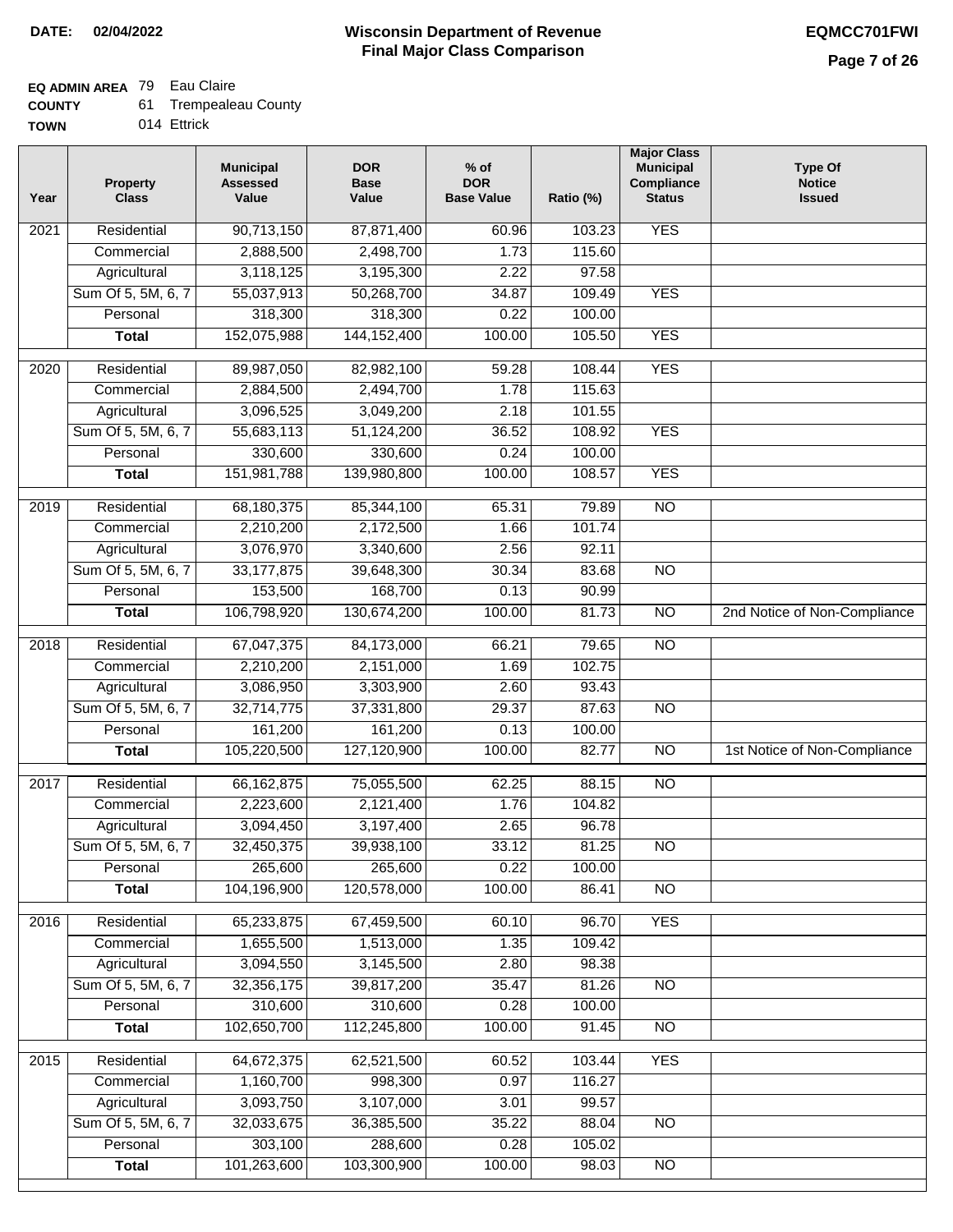## **EQ ADMIN AREA** 79 Eau Claire

| <b>COUNTY</b> | <b>Trempealeau County</b> |
|---------------|---------------------------|
|---------------|---------------------------|

**TOWN** 016 Gale

| Year              | Property<br><b>Class</b> | <b>Municipal</b><br><b>Assessed</b><br>Value | <b>DOR</b><br><b>Base</b><br>Value | $%$ of<br><b>DOR</b><br><b>Base Value</b> | Ratio (%) | <b>Major Class</b><br><b>Municipal</b><br>Compliance<br><b>Status</b> | <b>Type Of</b><br><b>Notice</b><br><b>Issued</b> |
|-------------------|--------------------------|----------------------------------------------|------------------------------------|-------------------------------------------|-----------|-----------------------------------------------------------------------|--------------------------------------------------|
| $\overline{202}1$ | Residential              | 133,863,100                                  | 142,841,800                        | 71.00                                     | 93.71     | <b>YES</b>                                                            |                                                  |
|                   | Commercial               | 10,436,000                                   | 9,868,800                          | 4.91                                      | 105.75    |                                                                       |                                                  |
|                   | Agricultural             | 2,550,950                                    | 2,518,400                          | 1.25                                      | 101.29    |                                                                       |                                                  |
|                   | Sum Of 5, 5M, 6, 7       | 45,279,525                                   | 45,331,300                         | 22.53                                     | 99.89     | <b>YES</b>                                                            |                                                  |
|                   | Personal                 | 580,700                                      | 611,300                            | 0.30                                      | 94.99     |                                                                       |                                                  |
|                   | <b>Total</b>             | 192,710,275                                  | 201, 171, 600                      | 100.00                                    | 95.79     | <b>YES</b>                                                            |                                                  |
| 2020              | Residential              | 132,713,700                                  | 134,887,500                        | 70.16                                     | 98.39     | <b>YES</b>                                                            |                                                  |
|                   | Commercial               | 9,420,600                                    | 8,800,000                          | 4.58                                      | 107.05    |                                                                       |                                                  |
|                   | Agricultural             | 2,551,950                                    | 2,404,400                          | 1.25                                      | 106.14    |                                                                       |                                                  |
|                   | Sum Of 5, 5M, 6, 7       | 45,940,325                                   | 45,691,700                         | 23.77                                     | 100.54    | <b>YES</b>                                                            |                                                  |
|                   | Personal                 | 462,100                                      | 462,100                            | 0.24                                      | 100.00    |                                                                       |                                                  |
|                   | <b>Total</b>             | 191,088,675                                  | 192,245,700                        | 100.00                                    | 99.40     | <b>YES</b>                                                            |                                                  |
| 2019              | Residential              | 127,902,600                                  | 131,996,400                        | 72.06                                     | 96.90     | <b>YES</b>                                                            |                                                  |
|                   | Commercial               | 6,149,700                                    | 5,453,800                          | 2.98                                      | 112.76    |                                                                       |                                                  |
|                   | Agricultural             | 2,572,150                                    | 2,340,000                          | 1.28                                      | 109.92    |                                                                       |                                                  |
|                   | Sum Of 5, 5M, 6, 7       | 46,047,425                                   | 41,907,300                         | 22.88                                     | 109.88    | <b>YES</b>                                                            |                                                  |
|                   | Personal                 | 1,466,300                                    | 1,466,300                          | 0.80                                      | 100.00    |                                                                       |                                                  |
|                   | <b>Total</b>             | 184, 138, 175                                | 183, 163, 800                      | 100.00                                    | 100.53    | <b>YES</b>                                                            |                                                  |
| 2018              | Residential              | 106,574,100                                  | 127,401,300                        | 71.54                                     | 83.65     | $\overline{NO}$                                                       |                                                  |
|                   | Commercial               | 5,056,300                                    | 5,313,400                          | 2.98                                      | 95.16     |                                                                       |                                                  |
|                   | Agricultural             | 2,501,800                                    | 2,288,500                          | 1.29                                      | 109.32    |                                                                       |                                                  |
|                   | Sum Of 5, 5M, 6, 7       | 34,702,025                                   | 41,638,300                         | 23.38                                     | 83.34     | $\overline{10}$                                                       |                                                  |
|                   | Personal                 | 1,368,100                                    | 1,440,100                          | 0.81                                      | 95.00     |                                                                       |                                                  |
|                   | <b>Total</b>             | 150,202,325                                  | 178,081,600                        | 100.00                                    | 84.34     | NO                                                                    | 2nd Notice of Non-Compliance                     |
| 2017              | Residential              | 103,640,700                                  | 114,483,100                        | 69.25                                     | 90.53     | <b>YES</b>                                                            |                                                  |
|                   | Commercial               | 5,174,700                                    | 5,435,200                          | 3.29                                      | 95.21     |                                                                       |                                                  |
|                   | Agricultural             | 2,496,600                                    | 2,201,500                          | 1.33                                      | 113.40    |                                                                       |                                                  |
|                   | Sum Of 5, 5M, 6, 7       | 34,389,125                                   | 41,560,900                         | 25.14                                     | 82.74     | N <sub>O</sub>                                                        |                                                  |
|                   | Personal                 | 1,627,300                                    | 1,627,300                          | 0.98                                      | 100.00    |                                                                       |                                                  |
|                   | <b>Total</b>             | 147,328,425                                  | 165,308,000                        | 100.00                                    | 89.12     | <b>NO</b>                                                             | 1st Notice of Non-Compliance                     |
| 2016              | Residential              | 101,560,900                                  | 106,303,800                        | 67.21                                     | 95.54     | <b>YES</b>                                                            |                                                  |
|                   | Commercial               | 4,541,100                                    | 4,754,100                          | 3.01                                      | 95.52     |                                                                       |                                                  |
|                   | Agricultural             | 2,474,200                                    | 2,168,300                          | 1.37                                      | 114.11    |                                                                       |                                                  |
|                   | Sum Of 5, 5M, 6, 7       | 34,346,525                                   | 43,210,600                         | 27.32                                     | 79.49     | $\overline{NO}$                                                       |                                                  |
|                   | Personal                 | 1,722,900                                    | 1,722,900                          | 1.09                                      | 100.00    |                                                                       |                                                  |
|                   | <b>Total</b>             | 144,645,625                                  | 158,159,700                        | 100.00                                    | 91.46     | $\overline{NO}$                                                       |                                                  |
| 2015              | Residential              | 100,276,400                                  | 100,009,800                        | 67.72                                     | 100.27    | <b>YES</b>                                                            |                                                  |
|                   | Commercial               | 4,440,900                                    | 4,557,700                          | 3.09                                      | 97.44     |                                                                       |                                                  |
|                   | Agricultural             | 2,473,000                                    | 2,136,100                          | 1.45                                      | 115.77    |                                                                       |                                                  |
|                   | Sum Of 5, 5M, 6, 7       | 33,379,625                                   | 39,392,000                         | 26.67                                     | 84.74     | <b>NO</b>                                                             |                                                  |
|                   | Personal                 | 1,589,000                                    | 1,589,000                          | 1.08                                      | 100.00    |                                                                       |                                                  |
|                   | <b>Total</b>             | 142, 158, 925                                | 147,684,600                        | 100.00                                    | 96.26     | N <sub>O</sub>                                                        |                                                  |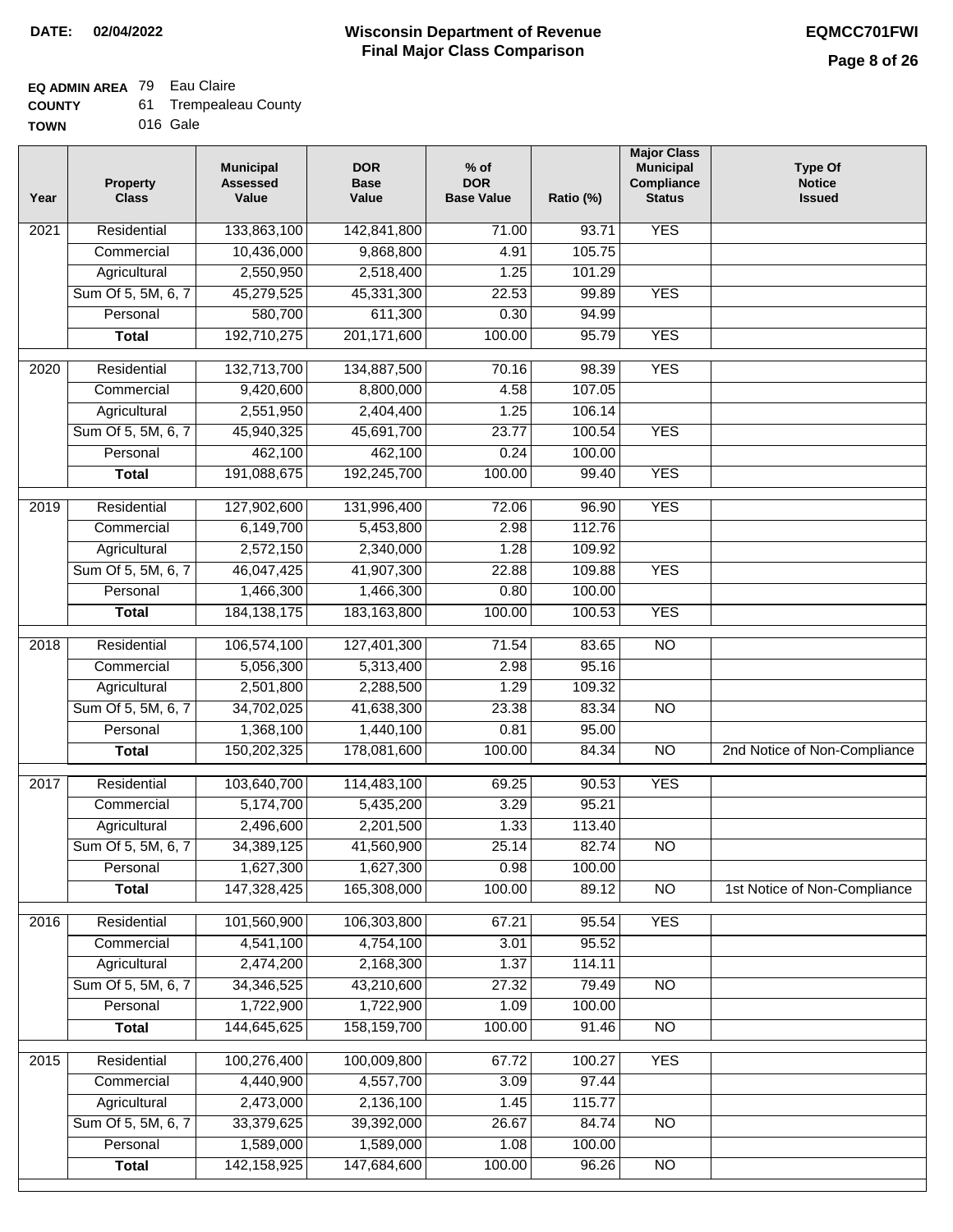## **EQ ADMIN AREA** 79 Eau Claire

| 61.<br><b>COUNTY</b> | <b>Trempealeau County</b> |  |
|----------------------|---------------------------|--|
|----------------------|---------------------------|--|

**TOWN** 018 Hale

| Year              | <b>Property</b><br><b>Class</b> | <b>Municipal</b><br><b>Assessed</b><br>Value | <b>DOR</b><br><b>Base</b><br>Value | $%$ of<br><b>DOR</b><br><b>Base Value</b> | Ratio (%) | <b>Major Class</b><br><b>Municipal</b><br>Compliance<br><b>Status</b> | <b>Type Of</b><br><b>Notice</b><br><b>Issued</b> |
|-------------------|---------------------------------|----------------------------------------------|------------------------------------|-------------------------------------------|-----------|-----------------------------------------------------------------------|--------------------------------------------------|
| 2021              | Residential                     | 50,529,300                                   | 57,275,000                         | 56.50                                     | 88.22     | N <sub>O</sub>                                                        |                                                  |
|                   | Commercial                      | 1,386,000                                    | 1,427,800                          | 1.41                                      | 97.07     |                                                                       |                                                  |
|                   | Agricultural                    | 3,414,400                                    | 3,712,000                          | 3.66                                      | 91.98     |                                                                       |                                                  |
|                   | Sum Of 5, 5M, 6, 7              | 35,485,150                                   | 38,553,200                         | 38.03                                     | 92.04     | <b>YES</b>                                                            |                                                  |
|                   | Personal                        | 371,800                                      | 404,200                            | 0.40                                      | 91.98     |                                                                       |                                                  |
|                   | <b>Total</b>                    | 91,186,650                                   | 101,372,200                        | 100.00                                    | 89.95     | $\overline{NO}$                                                       |                                                  |
| 2020              | Residential                     | 49,398,200                                   | 51,894,900                         | 54.90                                     | 95.19     | <b>YES</b>                                                            |                                                  |
|                   | Commercial                      | 1,378,500                                    | 1,419,700                          | 1.50                                      | 97.10     |                                                                       |                                                  |
|                   | Agricultural                    | 3,571,100                                    | 3,574,500                          | 3.78                                      | 99.90     |                                                                       |                                                  |
|                   | Sum Of 5, 5M, 6, 7              | 35,231,100                                   | 37,228,900                         | 39.39                                     | 94.63     | <b>YES</b>                                                            |                                                  |
|                   | Personal                        | 406,700                                      | 406,700                            | 0.43                                      | 100.00    |                                                                       |                                                  |
|                   | <b>Total</b>                    | 89,985,600                                   | 94,524,700                         | 100.00                                    | 95.20     | <b>YES</b>                                                            |                                                  |
|                   |                                 |                                              |                                    |                                           |           |                                                                       |                                                  |
| 2019              | Residential                     | 48,631,100                                   | 48,776,800                         | 55.38                                     | 99.70     | <b>YES</b>                                                            |                                                  |
|                   | Commercial                      | 1,371,000                                    | 1,560,900                          | 1.77                                      | 87.83     |                                                                       |                                                  |
|                   | Agricultural                    | 3,434,150                                    | 3,432,700                          | 3.90                                      | 100.04    |                                                                       |                                                  |
|                   | Sum Of 5, 5M, 6, 7              | 35,049,300                                   | 34,037,000                         | 38.64                                     | 102.97    | <b>YES</b>                                                            |                                                  |
|                   | Personal                        | 275,900                                      | 275,900                            | 0.31                                      | 100.00    |                                                                       |                                                  |
|                   | <b>Total</b>                    | 88,761,450                                   | 88,083,300                         | 100.00                                    | 100.77    | <b>YES</b>                                                            |                                                  |
| 2018              | Residential                     | 41,773,000                                   | 49,491,300                         | 55.25                                     | 84.40     | $\overline{NO}$                                                       |                                                  |
|                   | Commercial                      | 1,238,400                                    | 1,545,400                          | 1.73                                      | 80.13     |                                                                       |                                                  |
|                   | Agricultural                    | 2,937,450                                    | 3,326,100                          | 3.71                                      | 88.32     |                                                                       |                                                  |
|                   | Sum Of 5, 5M, 6, 7              | 27,957,750                                   | 34,892,700                         | 38.95                                     | 80.12     | <b>NO</b>                                                             |                                                  |
|                   | Personal                        | 275,810                                      | 320,700                            | 0.36                                      | 86.00     |                                                                       |                                                  |
|                   | <b>Total</b>                    | 74,182,410                                   | 89,576,200                         | 100.00                                    | 82.81     | <b>NO</b>                                                             | 2nd Notice of Non-Compliance                     |
| 2017              | Residential                     | 41,474,700                                   | 45,090,300                         | 52.79                                     | 91.98     | <b>YES</b>                                                            |                                                  |
|                   | Commercial                      | 1,202,600                                    | 1,474,300                          | 1.73                                      | 81.57     |                                                                       |                                                  |
|                   | Agricultural                    | 2,933,350                                    | 3,239,300                          | 3.79                                      | 90.56     |                                                                       |                                                  |
|                   | Sum Of 5, 5M, 6, 7              | 27,883,350                                   | 35,257,500                         | 41.27                                     | 79.08     | NO                                                                    |                                                  |
|                   | Personal                        | 306,820                                      | 360,900                            | 0.42                                      | 85.02     |                                                                       |                                                  |
|                   | <b>Total</b>                    | 73,800,820                                   | 85,422,300                         | 100.00                                    | 86.40     | $\overline{NO}$                                                       | 1st Notice of Non-Compliance                     |
| 2016              | Residential                     | 40,391,000                                   | 44,703,900                         | 52.86                                     | 90.35     | <b>YES</b>                                                            |                                                  |
|                   | Commercial                      | 1,202,600                                    | 1,474,300                          | 1.74                                      | 81.57     |                                                                       |                                                  |
|                   | Agricultural                    | 2,933,250                                    | 3,202,000                          | 3.79                                      | 91.61     |                                                                       |                                                  |
|                   | Sum Of 5, 5M, 6, 7              | 27,803,850                                   | 34,801,000                         | 41.15                                     | 79.89     | $\overline{NO}$                                                       |                                                  |
|                   | Personal                        | 335,990                                      | 386,200                            | 0.46                                      | 87.00     |                                                                       |                                                  |
|                   | <b>Total</b>                    | 72,666,690                                   | 84,567,400                         | 100.00                                    | 85.93     | $\overline{NO}$                                                       |                                                  |
| $\overline{2015}$ | Residential                     | 39,769,600                                   | 44,003,800                         | 53.56                                     | 90.38     | <b>YES</b>                                                            |                                                  |
|                   | Commercial                      | 1,009,600                                    | 1,228,600                          | 1.50                                      | 82.17     |                                                                       |                                                  |
|                   | Agricultural                    | 2,927,950                                    | 3,147,800                          | 3.83                                      | 93.02     |                                                                       |                                                  |
|                   | Sum Of 5, 5M, 6, 7              | 27,631,350                                   | 33,425,400                         | 40.68                                     | 82.67     | N <sub>O</sub>                                                        |                                                  |
|                   | Personal                        | 320,690                                      | 356,300                            | 0.43                                      | 90.01     |                                                                       |                                                  |
|                   |                                 | 71,659,190                                   | 82,161,900                         | 100.00                                    | 87.22     | $\overline{NO}$                                                       |                                                  |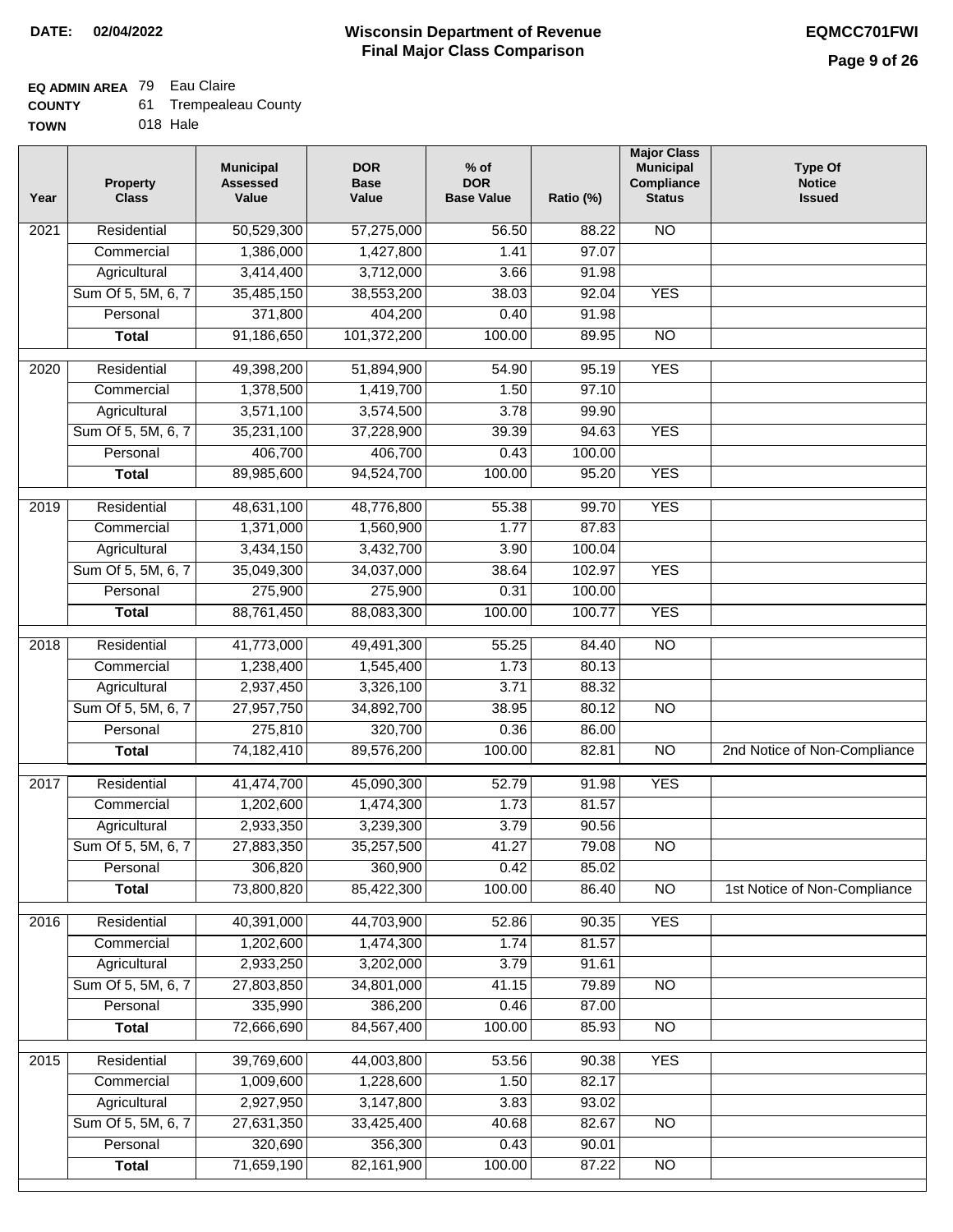## **EQ ADMIN AREA** 79 Eau Claire

| 61.<br><b>COUNTY</b> | <b>Trempealeau County</b> |
|----------------------|---------------------------|
|----------------------|---------------------------|

**TOWN** 020 Lincoln

| Year              | <b>Property</b><br><b>Class</b> | <b>Municipal</b><br><b>Assessed</b><br>Value | <b>DOR</b><br><b>Base</b><br>Value | $%$ of<br><b>DOR</b><br><b>Base Value</b> | Ratio (%)       | <b>Major Class</b><br><b>Municipal</b><br>Compliance<br><b>Status</b> | <b>Type Of</b><br><b>Notice</b><br><b>Issued</b> |
|-------------------|---------------------------------|----------------------------------------------|------------------------------------|-------------------------------------------|-----------------|-----------------------------------------------------------------------|--------------------------------------------------|
| $\overline{202}1$ | Residential                     | 27,547,200                                   | 28,626,000                         | 52.32                                     | 96.23           | <b>YES</b>                                                            |                                                  |
|                   | Commercial                      | 582,100                                      | 541,500                            | 0.99                                      | 107.50          |                                                                       |                                                  |
|                   | Agricultural                    | 1,576,000                                    | 1,624,100                          | 2.97                                      | 97.04           |                                                                       |                                                  |
|                   | Sum Of 5, 5M, 6, 7              | 22,164,300                                   | 23,905,200                         | 43.69                                     | 92.72           | <b>YES</b>                                                            |                                                  |
|                   | Personal                        | 13,900                                       | 14,400                             | 0.03                                      | 96.53           |                                                                       |                                                  |
|                   | <b>Total</b>                    | 51,883,500                                   | 54,711,200                         | 100.00                                    | 94.83           | <b>YES</b>                                                            |                                                  |
| $\overline{2020}$ | Residential                     | 27,257,000                                   | 26,064,100                         | 50.57                                     | 104.58          | <b>YES</b>                                                            |                                                  |
|                   | Commercial                      | 582,100                                      | 541,500                            | 1.05                                      | 107.50          |                                                                       |                                                  |
|                   | Agricultural                    | 1,566,800                                    | 1,562,100                          | 3.03                                      | 100.30          |                                                                       |                                                  |
|                   | Sum Of 5, 5M, 6, 7              | 22,014,900                                   | 23,352,200                         | 45.31                                     | 94.27           | <b>YES</b>                                                            |                                                  |
|                   | Personal                        | 16,700                                       | 16,700                             | 0.03                                      | 100.00          |                                                                       |                                                  |
|                   | <b>Total</b>                    | 51,437,500                                   | 51,536,600                         | 100.00                                    | 99.81           | <b>YES</b>                                                            |                                                  |
| 2019              | Residential                     | 21,339,100                                   | 26,111,400                         | 55.14                                     | 81.72           | $\overline{10}$                                                       |                                                  |
|                   | Commercial                      | 400,700                                      | 390,600                            | 0.82                                      | 102.59          |                                                                       |                                                  |
|                   | Agricultural                    | 1,456,600                                    | 1,422,000                          | 3.00                                      | 102.43          |                                                                       |                                                  |
|                   | Sum Of 5, 5M, 6, 7              | 16,597,800                                   | 19,415,700                         | 41.00                                     | 85.49           | $\overline{NO}$                                                       |                                                  |
|                   | Personal                        | 10,200                                       | 12,800                             | 0.03                                      | 79.69           |                                                                       |                                                  |
|                   | <b>Total</b>                    | 39,804,400                                   | 47,352,500                         | 100.00                                    | 84.06           | $\overline{NO}$                                                       | 2nd Notice of Non-Compliance                     |
| 2018              | Residential                     | 21,328,300                                   | 26,630,500                         | 55.33                                     | 80.09           | $\overline{10}$                                                       |                                                  |
|                   | Commercial                      | 400,700                                      | 386,700                            | 0.80                                      | 103.62          |                                                                       |                                                  |
|                   | Agricultural                    | 1,454,400                                    | 1,378,000                          | 2.86                                      | 105.54          |                                                                       |                                                  |
|                   | Sum Of 5, 5M, 6, 7              | 16,565,900                                   | 19,714,600                         | 40.96                                     | 84.03           | $\overline{3}$                                                        |                                                  |
|                   | Personal                        | 17,300                                       | 19,200                             | 0.04                                      | 90.10           |                                                                       |                                                  |
|                   | <b>Total</b>                    | 39,766,600                                   | 48,129,000                         | 100.00                                    | 82.63           | $\overline{10}$                                                       | 1st Notice of Non-Compliance                     |
| 2017              | Residential                     | 21,232,600                                   | 24,397,600                         | 53.30                                     | 87.03           | <b>NO</b>                                                             |                                                  |
|                   | Commercial                      | 400,700                                      | 379,100                            | 0.83                                      | 105.70          |                                                                       |                                                  |
|                   | Agricultural                    | 1,454,700                                    | 1,343,800                          | 2.94                                      | 108.25          |                                                                       |                                                  |
|                   | Sum Of 5, 5M, 6, 7              | 16,611,800                                   | 19,572,000                         | 42.76                                     | 84.88           | <b>NO</b>                                                             |                                                  |
|                   | Personal                        | 78,700                                       | 78,700                             | 0.17                                      | 100.00          |                                                                       |                                                  |
|                   | <b>Total</b>                    | 39,778,500                                   | 45,771,200                         | 100.00                                    | 86.91           | <b>NO</b>                                                             |                                                  |
| 2016              | Residential                     | 20,962,600                                   |                                    |                                           |                 | <b>YES</b>                                                            |                                                  |
|                   | Commercial                      | 400,700                                      | 23,032,600<br>371,600              | 52.72<br>0.85                             | 91.01<br>107.83 |                                                                       |                                                  |
|                   | Agricultural                    | 1,455,700                                    | 1,323,400                          | 3.03                                      | 110.00          |                                                                       |                                                  |
|                   | Sum Of 5, 5M, 6, 7              | 16,179,000                                   | 18,876,700                         | 43.21                                     | 85.71           | $\overline{NO}$                                                       |                                                  |
|                   | Personal                        | 85,070                                       | 85,000                             | 0.19                                      | 100.08          |                                                                       |                                                  |
|                   | <b>Total</b>                    | 39,083,070                                   | 43,689,300                         | 100.00                                    | 89.46           | $\overline{NO}$                                                       |                                                  |
|                   |                                 |                                              |                                    |                                           |                 |                                                                       |                                                  |
| 2015              | Residential                     | 21,051,400                                   | 21,942,500                         | 50.74                                     | 95.94           | <b>YES</b>                                                            |                                                  |
|                   | Commercial                      | 400,700                                      | 364,300                            | 0.84                                      | 109.99          |                                                                       |                                                  |
|                   | Agricultural                    | 1,603,000                                    | 1,438,600                          | 3.33                                      | 111.43          |                                                                       |                                                  |
|                   | Sum Of 5, 5M, 6, 7              | 16,865,600                                   | 19,402,100                         | 44.87                                     | 86.93           | <b>NO</b>                                                             |                                                  |
|                   | Personal                        | 97,800                                       | 97,800                             | 0.23                                      | 100.00          |                                                                       |                                                  |
|                   | <b>Total</b>                    | 40,018,500                                   | 43,245,300                         | 100.00                                    | 92.54           | <b>NO</b>                                                             |                                                  |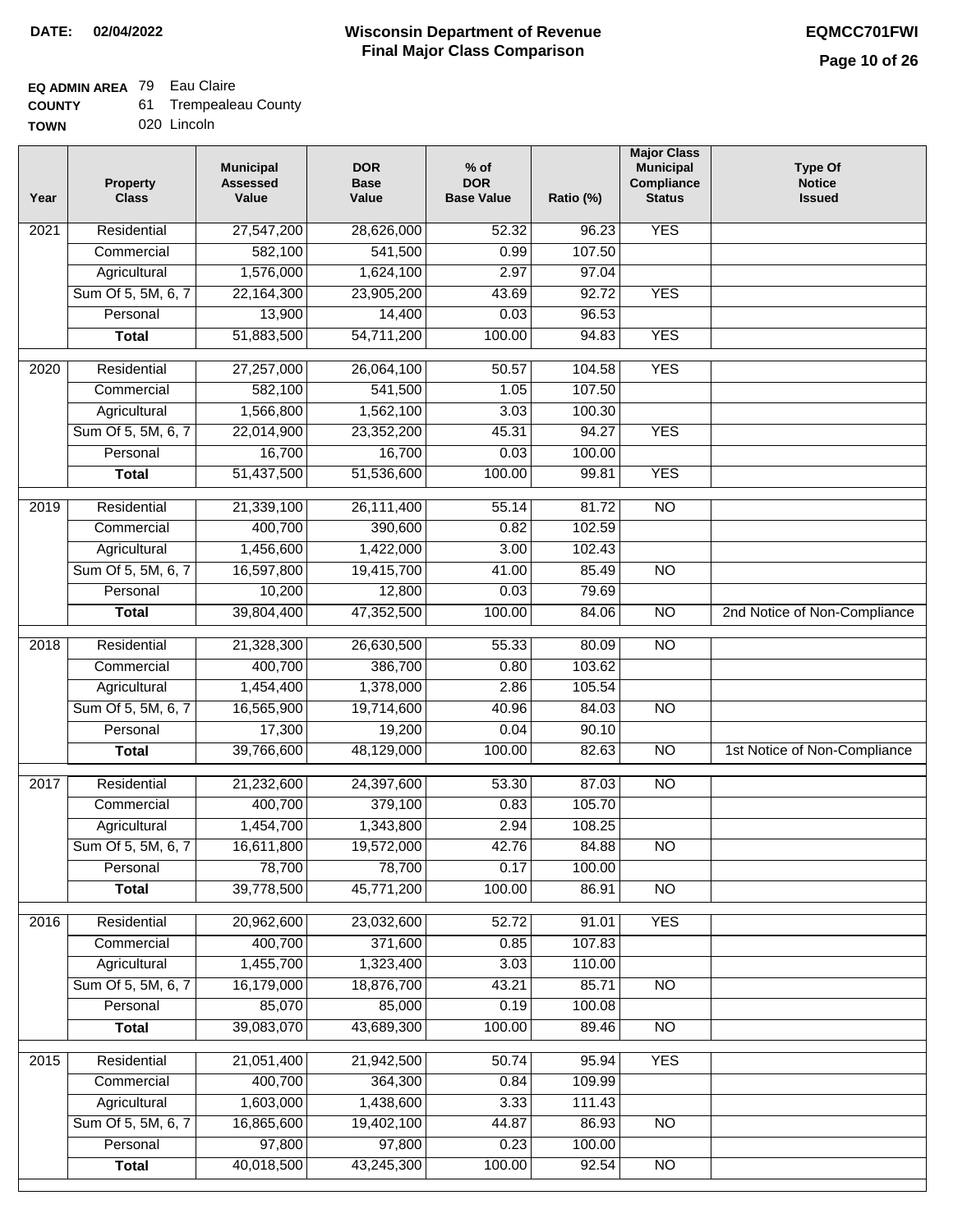## **EQ ADMIN AREA** 79 Eau Claire

| <b>COUNTY</b> | <b>Trempealeau County</b> |
|---------------|---------------------------|
|---------------|---------------------------|

**TOWN** 022 Pigeon

| Year              | <b>Property</b><br><b>Class</b> | <b>Municipal</b><br><b>Assessed</b><br>Value | <b>DOR</b><br><b>Base</b><br>Value | % of<br><b>DOR</b><br><b>Base Value</b> | Ratio (%) | <b>Major Class</b><br><b>Municipal</b><br>Compliance<br><b>Status</b> | <b>Type Of</b><br><b>Notice</b><br><b>Issued</b> |
|-------------------|---------------------------------|----------------------------------------------|------------------------------------|-----------------------------------------|-----------|-----------------------------------------------------------------------|--------------------------------------------------|
| $\overline{202}1$ | Residential                     | 23,296,000                                   | 29,492,200                         | 42.63                                   | 78.99     | N <sub>O</sub>                                                        |                                                  |
|                   | Commercial                      | 639,300                                      | 854,600                            | 1.24                                    | 74.81     |                                                                       |                                                  |
|                   | Agricultural                    | 2,116,900                                    | 2,487,500                          | 3.60                                    | 85.10     |                                                                       |                                                  |
|                   | Sum Of 5, 5M, 6, 7              | 31,132,400                                   | 36,061,400                         | 52.13                                   | 86.33     | $\overline{NO}$                                                       |                                                  |
|                   | Personal                        | 237,300                                      | 279,100                            | 0.40                                    | 85.02     |                                                                       |                                                  |
|                   | <b>Total</b>                    | 57,421,900                                   | 69,174,800                         | 100.00                                  | 83.01     | $\overline{NO}$                                                       | 2nd Notice of Non-Compliance                     |
| $\overline{2020}$ | Residential                     | 22,945,200                                   | 29,673,100                         | 42.85                                   | 77.33     | $\overline{NO}$                                                       |                                                  |
|                   | Commercial                      | 639,300                                      | 854,600                            | 1.23                                    | 74.81     |                                                                       |                                                  |
|                   | Agricultural                    | 2,027,300                                    | 2,392,200                          | 3.45                                    | 84.75     |                                                                       |                                                  |
|                   | Sum Of 5, 5M, 6, 7              | 31,018,700                                   | 36,018,700                         | 52.01                                   | 86.12     | $\overline{NO}$                                                       |                                                  |
|                   | Personal                        | 268,400                                      | 315,800                            | 0.46                                    | 84.99     |                                                                       |                                                  |
|                   | <b>Total</b>                    | 56,898,900                                   | 69,254,400                         | 100.00                                  | 82.16     | N <sub>O</sub>                                                        | 1st Notice of Non-Compliance                     |
| 2019              | Residential                     | 22,664,900                                   | 28,239,000                         | 43.47                                   | 80.26     | $\overline{3}$                                                        |                                                  |
|                   | Commercial                      | 638,000                                      | 614,100                            | 0.95                                    | 103.89    |                                                                       |                                                  |
|                   | Agricultural                    | 1,999,000                                    | 2,298,900                          | 3.54                                    | 86.95     |                                                                       |                                                  |
|                   | Sum Of 5, 5M, 6, 7              | 30,661,950                                   | 33,563,000                         | 51.67                                   | 91.36     | <b>YES</b>                                                            |                                                  |
|                   | Personal                        | 204,800                                      | 241,000                            | 0.37                                    | 84.98     |                                                                       |                                                  |
|                   | <b>Total</b>                    | 56,168,650                                   | 64,956,000                         | 100.00                                  | 86.47     | $\overline{NO}$                                                       |                                                  |
| 2018              | Residential                     | 22,503,400                                   | 27,499,700                         | 42.55                                   | 81.83     | $\overline{10}$                                                       |                                                  |
|                   | Commercial                      | 633,500                                      | 602,700                            | 0.93                                    | 105.11    |                                                                       |                                                  |
|                   | Agricultural                    | 1,998,200                                    | 2,235,200                          | 3.46                                    | 89.40     |                                                                       |                                                  |
|                   | Sum Of 5, 5M, 6, 7              | 30,737,650                                   | 34,130,200                         | 52.81                                   | 90.06     | <b>YES</b>                                                            |                                                  |
|                   | Personal                        | 135,100                                      | 155,300                            | 0.24                                    | 86.99     |                                                                       |                                                  |
|                   | <b>Total</b>                    | 56,007,850                                   | 64,623,100                         | 100.00                                  | 86.67     | <b>NO</b>                                                             |                                                  |
| $\overline{2017}$ | Residential                     | 21,915,500                                   | 24,610,200                         | 39.78                                   | 89.05     | <b>NO</b>                                                             |                                                  |
|                   | Commercial                      | 590,300                                      | 542,100                            | 0.88                                    | 108.89    |                                                                       |                                                  |
|                   | Agricultural                    | 1,997,950                                    | 2,175,900                          | 3.52                                    | 91.82     |                                                                       |                                                  |
|                   | Sum Of 5, 5M, 6, 7              | 30,680,250                                   | 34,138,400                         | 55.18                                   | 89.87     | N <sub>O</sub>                                                        |                                                  |
|                   | Personal                        | 365,700                                      | 397,500                            | 0.64                                    | 92.00     |                                                                       |                                                  |
|                   | <b>Total</b>                    | 55,549,700                                   | 61,864,100                         | 100.00                                  | 89.79     | <b>NO</b>                                                             |                                                  |
| 2016              | Residential                     | 21,770,300                                   | 22,230,100                         | 37.58                                   | 97.93     | <b>YES</b>                                                            |                                                  |
|                   | Commercial                      | 590,300                                      | 531,500                            | 0.90                                    | 111.06    |                                                                       |                                                  |
|                   | Agricultural                    | 2,265,800                                    | 2,143,700                          | 3.62                                    | 105.70    |                                                                       |                                                  |
|                   | Sum Of 5, 5M, 6, 7              | 30,644,900                                   | 33,825,700                         | 57.19                                   | 90.60     | <b>YES</b>                                                            |                                                  |
|                   | Personal                        | 395,700                                      | 416,500                            | 0.70                                    | 95.01     |                                                                       |                                                  |
|                   | <b>Total</b>                    | 55,667,000                                   | 59,147,500                         | 100.00                                  | 94.12     | <b>YES</b>                                                            |                                                  |
| 2015              | Residential                     | 21,528,300                                   | 20,730,700                         | 36.61                                   | 103.85    | <b>YES</b>                                                            |                                                  |
|                   | Commercial                      | 590,300                                      | 521,100                            | 0.92                                    | 113.28    |                                                                       |                                                  |
|                   | Agricultural                    | 2,266,100                                    | 2,119,700                          | 3.74                                    | 106.91    |                                                                       |                                                  |
|                   | Sum Of 5, 5M, 6, 7              | 30,524,000                                   | 33,018,600                         | 58.31                                   | 92.44     | <b>YES</b>                                                            |                                                  |
|                   | Personal                        | 240,100                                      | 240,100                            | 0.42                                    | 100.00    |                                                                       |                                                  |
|                   | <b>Total</b>                    | 55,148,800                                   | 56,630,200                         | 100.00                                  | 97.38     | <b>YES</b>                                                            |                                                  |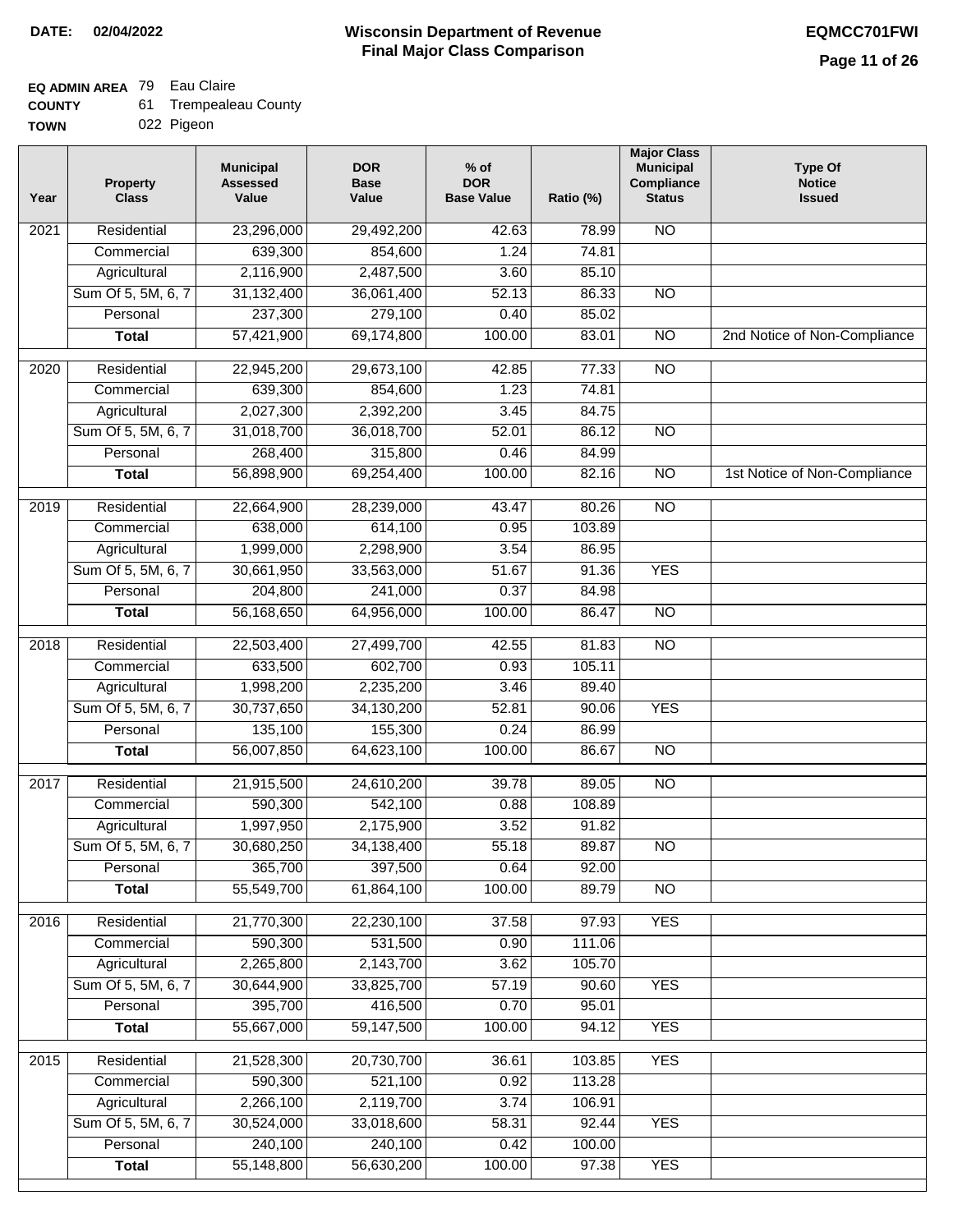## **EQ ADMIN AREA** 79 Eau Claire

| <b>COUNTY</b> | Trempealeau County |
|---------------|--------------------|
|---------------|--------------------|

**TOWN** 024 Preston

| Year              | <b>Property</b><br><b>Class</b> | <b>Municipal</b><br><b>Assessed</b><br>Value | <b>DOR</b><br><b>Base</b><br>Value | $%$ of<br><b>DOR</b><br><b>Base Value</b> | Ratio (%) | <b>Major Class</b><br><b>Municipal</b><br>Compliance<br><b>Status</b> | <b>Type Of</b><br><b>Notice</b><br><b>Issued</b> |
|-------------------|---------------------------------|----------------------------------------------|------------------------------------|-------------------------------------------|-----------|-----------------------------------------------------------------------|--------------------------------------------------|
| $\overline{202}1$ | Residential                     | 36,812,200                                   | 40,421,300                         | 45.01                                     | 91.07     | <b>YES</b>                                                            |                                                  |
|                   | Commercial                      | 553,200                                      | 662,300                            | 0.74                                      | 83.53     |                                                                       |                                                  |
|                   | Agricultural                    | 2,292,800                                    | 2,376,300                          | 2.65                                      | 96.49     |                                                                       |                                                  |
|                   | Sum Of 5, 5M, 6, 7              | 43,575,500                                   | 45,989,200                         | 51.21                                     | 94.75     | <b>YES</b>                                                            |                                                  |
|                   | Personal                        | 341,042                                      | 351,600                            | 0.39                                      | 97.00     |                                                                       |                                                  |
|                   | <b>Total</b>                    | 83,574,742                                   | 89,800,700                         | 100.00                                    | 93.07     | <b>YES</b>                                                            |                                                  |
| $\overline{2020}$ | Residential                     | 35,423,900                                   | 36,547,500                         | 43.00                                     | 96.93     | <b>YES</b>                                                            |                                                  |
|                   | Commercial                      | 545,200                                      | 654,100                            | 0.77                                      | 83.35     |                                                                       |                                                  |
|                   | Agricultural                    | 2,200,100                                    | 2,285,600                          | 2.69                                      | 96.26     |                                                                       |                                                  |
|                   | Sum Of 5, 5M, 6, 7              | 43,648,300                                   | 45,305,600                         | 53.30                                     | 96.34     | <b>YES</b>                                                            |                                                  |
|                   | Personal                        | 201,405                                      | 201,400                            | 0.24                                      | 100.00    |                                                                       |                                                  |
|                   | <b>Total</b>                    | 82,018,905                                   | 84,994,200                         | 100.00                                    | 96.50     | <b>YES</b>                                                            |                                                  |
| 2019              | Residential                     | 34,322,000                                   | 35,695,700                         | 44.44                                     | 96.15     | <b>YES</b>                                                            |                                                  |
|                   | Commercial                      | 545,200                                      | 336,300                            | 0.42                                      | 162.12    |                                                                       |                                                  |
|                   | Agricultural                    | 2,196,600                                    | 2,201,400                          | 2.74                                      | 99.78     |                                                                       |                                                  |
|                   | Sum Of 5, 5M, 6, 7              | 43,362,700                                   | 41,783,500                         | 52.02                                     | 103.78    | <b>YES</b>                                                            |                                                  |
|                   | Personal                        | 299,716                                      | 299,700                            | 0.37                                      | 100.01    |                                                                       |                                                  |
|                   | <b>Total</b>                    | 80,726,216                                   | 80,316,600                         | 100.00                                    | 100.51    | <b>YES</b>                                                            |                                                  |
| 2018              | Residential                     | 25,734,200                                   | 31,248,900                         | 41.80                                     | 82.35     | $\overline{10}$                                                       |                                                  |
|                   | Commercial                      | 440,400                                      | 333,000                            | 0.45                                      | 132.25    |                                                                       |                                                  |
|                   | Agricultural                    | 1,893,250                                    | 2,202,100                          | 2.95                                      | 85.97     |                                                                       |                                                  |
|                   | Sum Of 5, 5M, 6, 7              | 33,012,550                                   | 40,656,500                         | 54.38                                     | 81.20     | $\overline{3}$                                                        |                                                  |
|                   | Personal                        | 276,123                                      | 325,200                            | 0.43                                      | 84.91     |                                                                       |                                                  |
|                   | <b>Total</b>                    | 61,356,523                                   | 74,765,700                         | 100.00                                    | 82.07     | $\overline{10}$                                                       | 2nd Notice of Non-Compliance                     |
| 2017              | Residential                     | 25,043,200                                   | 28,224,600                         | 39.85                                     | 88.73     | <b>NO</b>                                                             |                                                  |
|                   | Commercial                      | 440,400                                      | 326,500                            | 0.46                                      | 134.89    |                                                                       |                                                  |
|                   | Agricultural                    | 1,894,550                                    | 2,150,700                          | 3.04                                      | 88.09     |                                                                       |                                                  |
|                   | Sum Of 5, 5M, 6, 7              | 32,537,450                                   | 39,862,600                         | 56.29                                     | 81.62     | <b>NO</b>                                                             |                                                  |
|                   | Personal                        | 226,724                                      | 256,800                            | 0.36                                      | 88.29     |                                                                       |                                                  |
|                   | <b>Total</b>                    | 60,142,324                                   | 70,821,200                         | 100.00                                    | 84.92     | <b>NO</b>                                                             | 1st Notice of Non-Compliance                     |
| 2016              | Residential                     | 24,671,500                                   | 25,779,200                         | 38.25                                     | 95.70     | <b>YES</b>                                                            |                                                  |
|                   | Commercial                      | 440,400                                      | 320,100                            | 0.47                                      | 137.58    |                                                                       |                                                  |
|                   | Agricultural                    | 1,894,050                                    | 2,112,800                          | 3.13                                      | 89.65     |                                                                       |                                                  |
|                   | Sum Of 5, 5M, 6, 7              | 32,343,100                                   | 39,029,000                         | 57.91                                     | 82.87     | $\overline{NO}$                                                       |                                                  |
|                   | Personal                        | 143,895                                      | 159,900                            | 0.24                                      | 89.99     |                                                                       |                                                  |
|                   | <b>Total</b>                    | 59,492,945                                   | 67,401,000                         | 100.00                                    | 88.27     | $\overline{NO}$                                                       |                                                  |
| 2015              | Residential                     | 25,152,800                                   | 26,601,400                         | 39.65                                     | 94.55     | <b>YES</b>                                                            |                                                  |
|                   | Commercial                      | 440,400                                      | 313,800                            | 0.47                                      | 140.34    |                                                                       |                                                  |
|                   | Agricultural                    | 1,917,850                                    | 2,134,000                          | 3.18                                      | 89.87     |                                                                       |                                                  |
|                   | Sum Of 5, 5M, 6, 7              | 32,417,400                                   | 37,887,600                         | 56.47                                     | 85.56     | <b>NO</b>                                                             |                                                  |
|                   | Personal                        | 138,755                                      | 154,100                            | 0.23                                      | 90.04     |                                                                       |                                                  |
|                   | <b>Total</b>                    | 60,067,205                                   | 67,090,900                         | 100.00                                    | 89.53     | NO                                                                    |                                                  |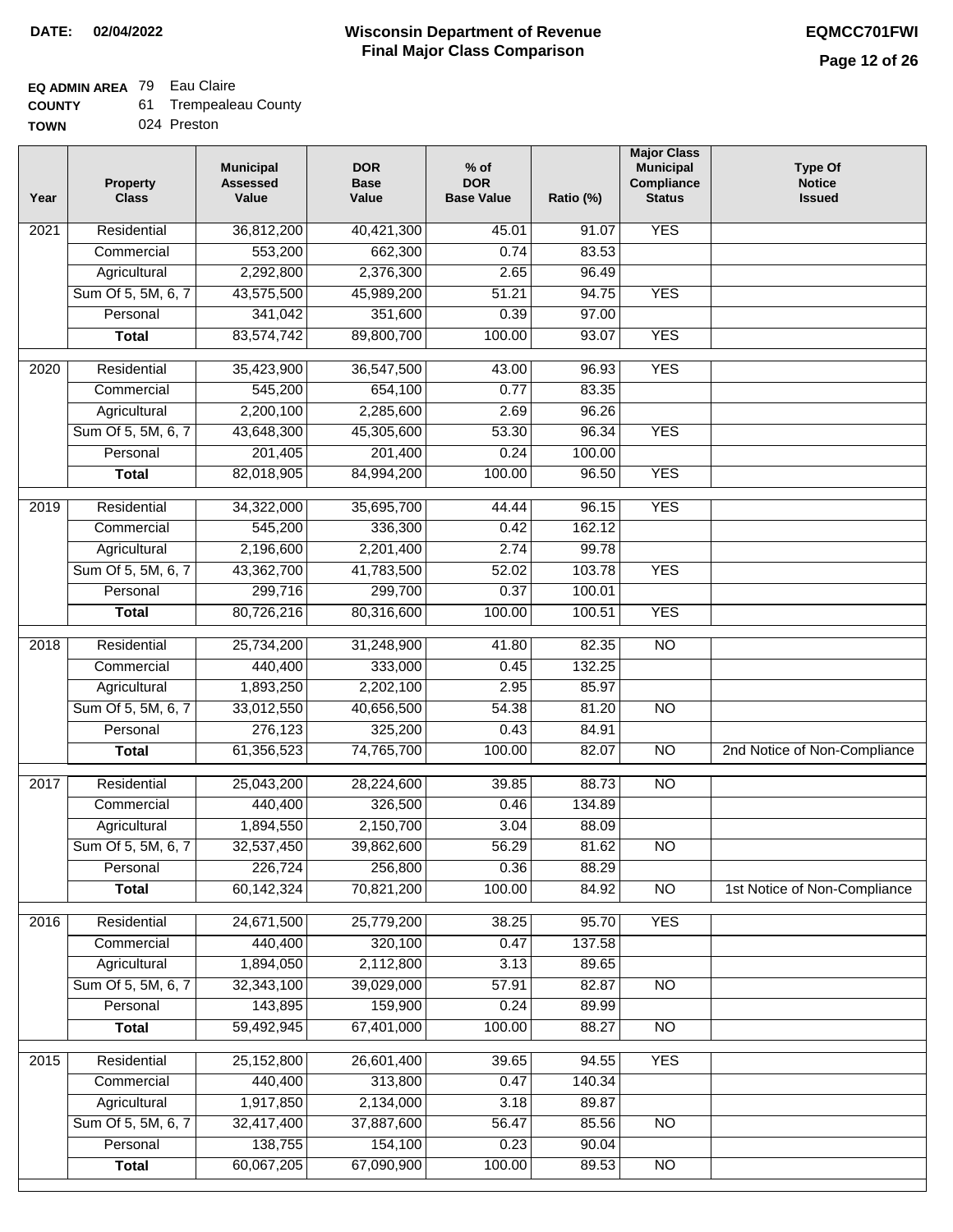## **EQ ADMIN AREA** 79 Eau Claire

| 61.<br><b>COUNTY</b> | Trempealeau County |
|----------------------|--------------------|
|----------------------|--------------------|

**TOWN** 026 Sumner

| Year | <b>Property</b><br><b>Class</b> | <b>Municipal</b><br><b>Assessed</b><br>Value | <b>DOR</b><br><b>Base</b><br>Value | $%$ of<br><b>DOR</b><br><b>Base Value</b> | Ratio (%)      | <b>Major Class</b><br><b>Municipal</b><br>Compliance<br><b>Status</b> | <b>Type Of</b><br><b>Notice</b><br><b>Issued</b> |
|------|---------------------------------|----------------------------------------------|------------------------------------|-------------------------------------------|----------------|-----------------------------------------------------------------------|--------------------------------------------------|
| 2021 | Residential                     | 58,083,200                                   | 62,243,200                         | 75.72                                     | 93.32          | <b>YES</b>                                                            |                                                  |
|      | Commercial                      | 5,652,900                                    | 5,328,300                          | 6.48                                      | 106.09         |                                                                       |                                                  |
|      | Agricultural                    | 1,816,100                                    | 1,977,500                          | 2.41                                      | 91.84          |                                                                       |                                                  |
|      | Sum Of 5, 5M, 6, 7              | 11,873,000                                   | 12,513,800                         | 15.22                                     | 94.88          | <b>YES</b>                                                            |                                                  |
|      | Personal                        | 129,700                                      | 141,000                            | 0.17                                      | 91.99          |                                                                       |                                                  |
|      | <b>Total</b>                    | 77,554,900                                   | 82,203,800                         | 100.00                                    | 94.34          | <b>YES</b>                                                            |                                                  |
| 2020 | Residential                     | 57,466,000                                   | 61,566,300                         | 75.91                                     | 93.34          | <b>YES</b>                                                            |                                                  |
|      | Commercial                      | 5,525,700                                    | 5,190,000                          | 6.40                                      | 106.47         |                                                                       |                                                  |
|      | Agricultural                    | 1,825,600                                    | 1,900,500                          | 2.34                                      | 96.06          |                                                                       |                                                  |
|      | Sum Of 5, 5M, 6, 7              | 11,838,100                                   | 12,292,000                         | 15.16                                     | 96.31          | <b>YES</b>                                                            |                                                  |
|      | Personal                        | 148,800                                      | 155,000                            | 0.19                                      | 96.00          |                                                                       |                                                  |
|      | <b>Total</b>                    | 76,804,200                                   | 81,103,800                         | 100.00                                    | 94.70          | <b>YES</b>                                                            |                                                  |
| 2019 | Residential                     | 55,997,500                                   | 55,300,600                         | 73.81                                     | 101.26         | <b>YES</b>                                                            |                                                  |
|      | Commercial                      | 5,593,100                                    | 5,649,500                          | 7.54                                      | 99.00          |                                                                       |                                                  |
|      | Agricultural                    | 1,824,700                                    | 1,822,700                          | 2.43                                      | 100.11         |                                                                       |                                                  |
|      | Sum Of 5, 5M, 6, 7              | 11,980,100                                   | 12,005,400                         | 16.02                                     | 99.79          | <b>YES</b>                                                            |                                                  |
|      | Personal                        | 149,500                                      | 149,500                            | 0.20                                      | 100.00         |                                                                       |                                                  |
|      | <b>Total</b>                    | 75,544,900                                   | 74,927,700                         | 100.00                                    | 100.82         | <b>YES</b>                                                            |                                                  |
|      |                                 |                                              |                                    |                                           |                |                                                                       |                                                  |
| 2018 | Residential<br>Commercial       | 43,875,900<br>4,783,600                      | 55,452,200<br>5,579,000            | 73.62<br>7.41                             | 79.12<br>85.74 | $\overline{10}$                                                       |                                                  |
|      | Agricultural                    | 1,543,500                                    | 1,766,400                          | 2.35                                      | 87.38          |                                                                       |                                                  |
|      | Sum Of 5, 5M, 6, 7              | 10,351,400                                   | 12,315,100                         | 16.35                                     | 84.05          | $\overline{3}$                                                        |                                                  |
|      | Personal                        | 172,400                                      | 207,700                            | 0.28                                      | 83.00          |                                                                       |                                                  |
|      | <b>Total</b>                    | 60,726,800                                   | 75,320,400                         | 100.00                                    | 80.62          | <b>NO</b>                                                             | 1st Notice of Non-Compliance                     |
|      |                                 |                                              |                                    |                                           |                |                                                                       |                                                  |
| 2017 | Residential                     | 43,398,500                                   | 50,349,100                         | 77.85                                     | 86.20          | $\overline{NO}$                                                       |                                                  |
|      | Commercial                      | 1,435,800                                    | 1,476,400                          | 2.28                                      | 97.25          |                                                                       |                                                  |
|      | Agricultural                    | 1,543,100                                    | 1,722,300                          | 2.66                                      | 89.60          |                                                                       |                                                  |
|      | Sum Of 5, 5M, 6, 7              | 10,035,200                                   | 10,999,100                         | 17.01                                     | 91.24          | <b>YES</b>                                                            |                                                  |
|      | Personal                        | 118,500                                      | 131,600                            | 0.20                                      | 90.05          |                                                                       |                                                  |
|      | <b>Total</b>                    | 56,531,100                                   | 64,678,500                         | 100.00                                    | 87.40          | <b>NO</b>                                                             |                                                  |
| 2016 | Residential                     | 42,358,300                                   | 45,184,800                         | 75.83                                     | 93.74          | <b>YES</b>                                                            |                                                  |
|      | Commercial                      | 1,328,300                                    | 1,330,400                          | 2.23                                      | 99.84          |                                                                       |                                                  |
|      | Agricultural                    | 1,759,700                                    | 1,707,600                          | 2.87                                      | 103.05         |                                                                       |                                                  |
|      | Sum Of 5, 5M, 6, 7              | 9,881,200                                    | 11,225,700                         | 18.84                                     | 88.02          | N <sub>O</sub>                                                        |                                                  |
|      | Personal                        | 129,700                                      | 136,500                            | 0.23                                      | 95.02          |                                                                       |                                                  |
|      | <b>Total</b>                    | 55,457,200                                   | 59,585,000                         | 100.00                                    | 93.07          | $\overline{NO}$                                                       |                                                  |
| 2015 | Residential                     | 40,973,500                                   | 41,240,600                         | 73.95                                     | 99.35          | <b>YES</b>                                                            |                                                  |
|      | Commercial                      | 1,321,300                                    | 1,293,000                          | 2.32                                      | 102.19         |                                                                       |                                                  |
|      | Agricultural                    | 1,750,300                                    | 1,677,100                          | 3.01                                      | 104.36         |                                                                       |                                                  |
|      | Sum Of 5, 5M, 6, 7              | 10,162,800                                   | 11,408,200                         | 20.46                                     | 89.08          | <b>NO</b>                                                             |                                                  |
|      | Personal                        | 145,400                                      | 151,400                            | 0.27                                      | 96.04          |                                                                       |                                                  |
|      | <b>Total</b>                    | 54,353,300                                   | 55,770,300                         | 100.00                                    | 97.46          | N <sub>O</sub>                                                        |                                                  |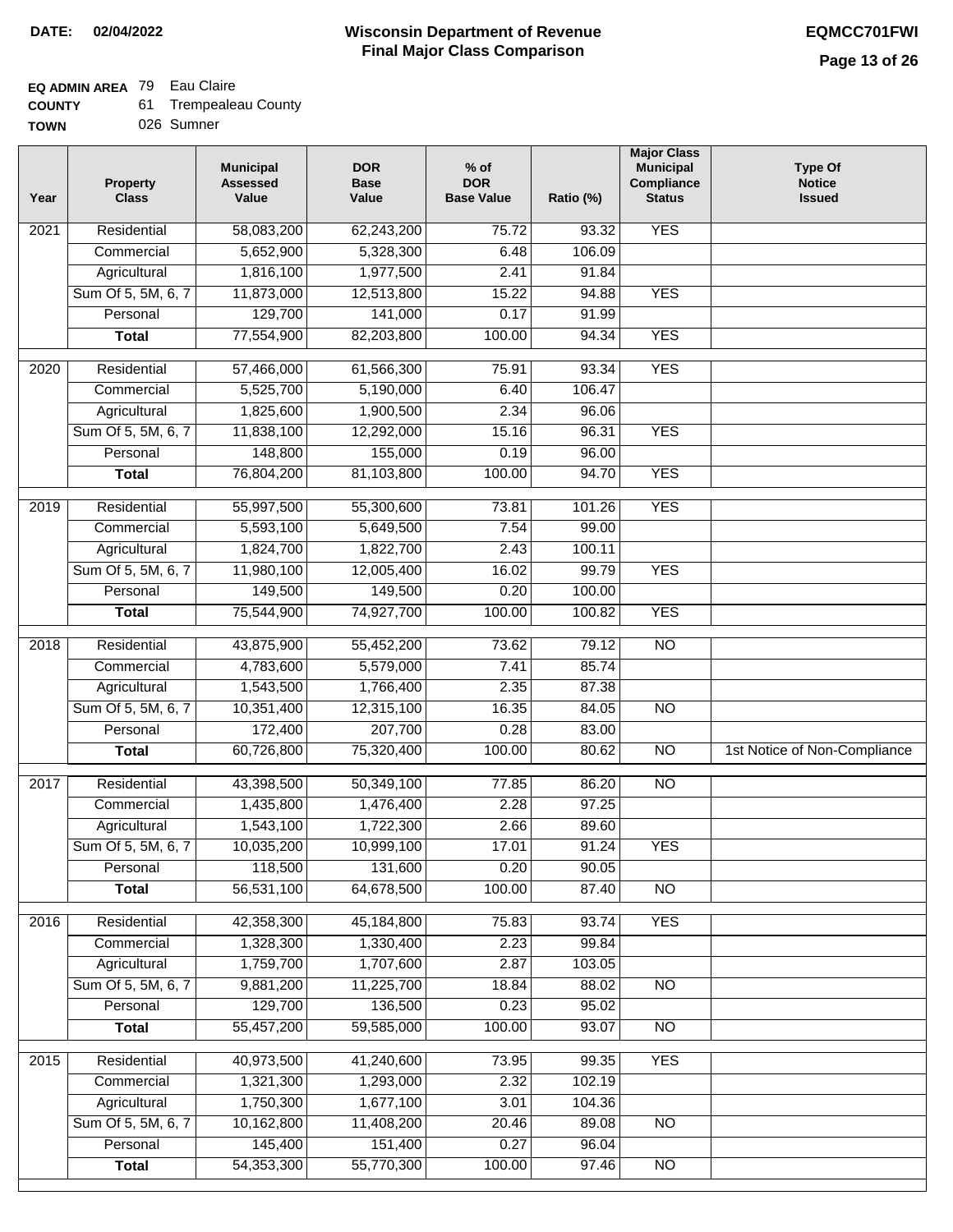**TOWN**

#### **Wisconsin Department of Revenue Final Major Class Comparison DATE: 02/04/2022 EQMCC701FWI**

## **EQ ADMIN AREA** 79 Eau Claire

| <b>COUNTY</b> |  | <b>Trempealeau County</b> |  |
|---------------|--|---------------------------|--|
|---------------|--|---------------------------|--|

028 Trempealeau

| Year             | <b>Property</b><br><b>Class</b>    | <b>Municipal</b><br><b>Assessed</b><br>Value | <b>DOR</b><br><b>Base</b><br>Value | $%$ of<br><b>DOR</b><br><b>Base Value</b> | Ratio (%) | <b>Major Class</b><br><b>Municipal</b><br>Compliance<br><b>Status</b> | <b>Type Of</b><br><b>Notice</b><br><b>Issued</b> |
|------------------|------------------------------------|----------------------------------------------|------------------------------------|-------------------------------------------|-----------|-----------------------------------------------------------------------|--------------------------------------------------|
| 2021             | Residential                        | 156,585,200                                  | 190,918,300                        | 84.58                                     | 82.02     | <b>NO</b>                                                             |                                                  |
|                  | Commercial                         | 6,572,100                                    | 6,521,700                          | 2.89                                      | 100.77    |                                                                       |                                                  |
|                  | Agricultural                       | 2,366,100                                    | 2,955,900                          | 1.31                                      | 80.05     |                                                                       |                                                  |
|                  | Sum Of 5, 5M, 6, 7                 | 22,334,800                                   | 24,998,800                         | 11.07                                     | 89.34     | $\overline{NO}$                                                       |                                                  |
|                  | Personal                           | 265,600                                      | 332,000                            | 0.15                                      | 80.00     |                                                                       |                                                  |
|                  | <b>Total</b>                       | 188,123,800                                  | 225,726,700                        | 100.00                                    | 83.34     | $\overline{NO}$                                                       |                                                  |
| 2020             | Residential                        | 152,340,500                                  | 178,475,100                        | 83.83                                     | 85.36     | $\overline{NO}$                                                       |                                                  |
|                  | Commercial                         | 6,487,600                                    | 6,416,100                          | 3.01                                      | 101.11    |                                                                       |                                                  |
|                  | Agricultural                       | 2,563,400                                    | 2,844,000                          | 1.34                                      | 90.13     |                                                                       |                                                  |
|                  | Sum Of 5, 5M, 6, 7                 | 22,232,400                                   | 24,799,100                         | 11.65                                     | 89.65     | <b>NO</b>                                                             |                                                  |
|                  | Personal                           | 326,500                                      | 362,800                            | 0.17                                      | 89.99     |                                                                       |                                                  |
|                  | <b>Total</b>                       | 183,950,400                                  | 212,897,100                        | 100.00                                    | 86.40     | <b>NO</b>                                                             |                                                  |
|                  |                                    |                                              |                                    |                                           |           |                                                                       |                                                  |
| $\frac{1}{2019}$ | Residential                        | 149,304,900                                  | 154,959,700                        | 84.13                                     | 96.35     | <b>YES</b>                                                            |                                                  |
|                  | Commercial                         | 6,383,100                                    | 5,511,700                          | 2.99                                      | 115.81    |                                                                       |                                                  |
|                  | Agricultural                       | 2,602,600                                    | 2,740,000                          | 1.49                                      | 94.99     |                                                                       |                                                  |
|                  | Sum Of 5, 5M, 6, 7                 | 21,890,600                                   | 20,800,600                         | 11.29                                     | 105.24    | <b>YES</b>                                                            |                                                  |
|                  | Personal                           | 170,700                                      | 179,700                            | 0.10                                      | 94.99     |                                                                       |                                                  |
|                  | <b>Total</b>                       | 180,351,900                                  | 184, 191, 700                      | 100.00                                    | 97.92     | <b>YES</b>                                                            |                                                  |
| 2018             | Residential                        | 145,959,200                                  | 137,676,100                        | 82.82                                     | 106.02    | <b>YES</b>                                                            |                                                  |
|                  | Commercial                         | 6,330,500                                    | 5,402,300                          | 3.25                                      | 117.18    |                                                                       |                                                  |
|                  | Agricultural                       | 2,663,100                                    | 2,665,500                          | 1.60                                      | 99.91     |                                                                       |                                                  |
|                  | Sum Of 5, 5M, 6, 7                 | 21,433,400                                   | 20,306,700                         | 12.22                                     | 105.55    | <b>YES</b>                                                            |                                                  |
|                  | Personal                           | 177,300                                      | 177,300                            | 0.11                                      | 100.00    |                                                                       |                                                  |
|                  | <b>Total</b>                       | 176,563,500                                  | 166,227,900                        | 100.00                                    | 106.22    | <b>YES</b>                                                            |                                                  |
| 2017             | Residential                        | 117,465,500                                  | 137, 166, 300                      | 82.57                                     | 85.64     | N <sub>O</sub>                                                        |                                                  |
|                  | Commercial                         | 5,712,900                                    | 5,295,900                          | 3.19                                      | 107.87    |                                                                       |                                                  |
|                  | Agricultural                       | 2,209,900                                    | 2,600,500                          | 1.57                                      | 84.98     |                                                                       |                                                  |
|                  | Sum Of 5, 5M, 6, 7                 | 17,361,900                                   | 20,156,200                         | 12.13                                     | 86.14     | <b>NO</b>                                                             |                                                  |
|                  | Personal                           | 761,800                                      | 896,200                            | 0.54                                      | 85.00     |                                                                       |                                                  |
|                  | <b>Total</b>                       | 143,512,000                                  | 166,115,100                        | 100.00                                    | 86.39     | $\overline{3}$                                                        |                                                  |
| 2016             | Residential                        | 114,093,300                                  | 134,497,800                        | 83.54                                     | 84.83     | N <sub>O</sub>                                                        |                                                  |
|                  | Commercial                         | 5,682,700                                    | 5,206,300                          | 3.23                                      | 109.15    |                                                                       |                                                  |
|                  | Agricultural                       | 2,302,800                                    | 2,560,800                          | 1.59                                      | 89.93     |                                                                       |                                                  |
|                  | Sum Of 5, 5M, 6, 7                 | 16,768,100                                   | 18,131,900                         | 11.26                                     | 92.48     | <b>YES</b>                                                            |                                                  |
|                  | Personal                           | 543,900                                      | 604,300                            | 0.38                                      | 90.00     |                                                                       |                                                  |
|                  | <b>Total</b>                       | 139,390,800                                  | 161,001,100                        | 100.00                                    | 86.58     | $\overline{NO}$                                                       |                                                  |
| 2015             | Residential                        | 112,191,700                                  | 121,458,300                        | 82.76                                     | 92.37     | <b>YES</b>                                                            |                                                  |
|                  | Commercial                         | 5,704,300                                    | 5,125,900                          | 3.49                                      | 111.28    |                                                                       |                                                  |
|                  |                                    | 2,533,900                                    | 2,533,100                          | 1.73                                      | 100.03    |                                                                       |                                                  |
|                  | Agricultural<br>Sum Of 5, 5M, 6, 7 | 16,603,400                                   | 17,103,300                         |                                           | 97.08     | <b>YES</b>                                                            |                                                  |
|                  | Personal                           | 540,500                                      | 540,500                            | 11.65<br>0.37                             | 100.00    |                                                                       |                                                  |
|                  | <b>Total</b>                       | 137,573,800                                  | 146,761,100                        | 100.00                                    | 93.74     | <b>YES</b>                                                            |                                                  |
|                  |                                    |                                              |                                    |                                           |           |                                                                       |                                                  |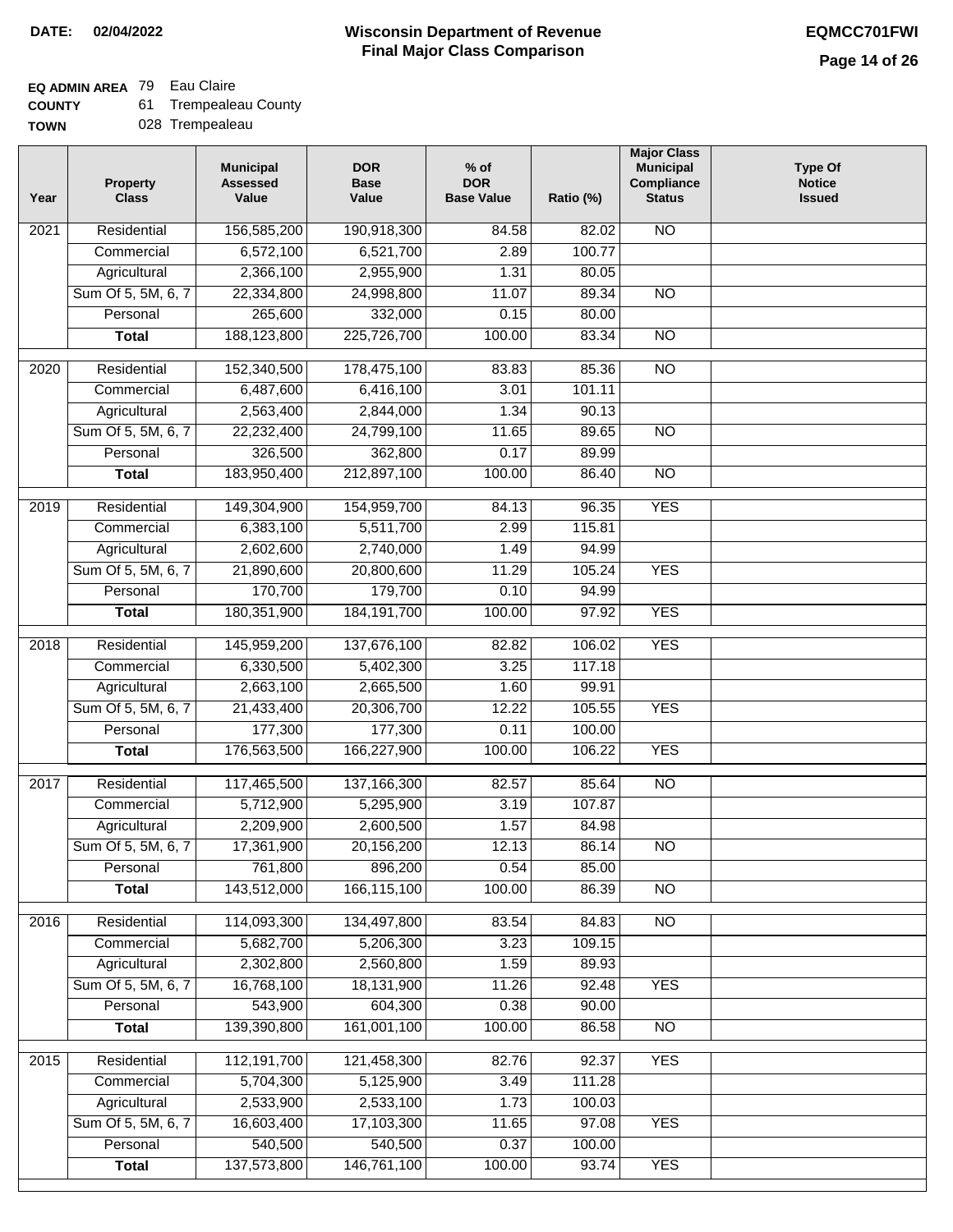#### **Wisconsin Department of Revenue Final Major Class Comparison DATE: 02/04/2022 EQMCC701FWI**

┑

# **EQ ADMIN AREA** 79 Eau Claire

| <b>COUNTY</b> | 61. | Trempealeau County |
|---------------|-----|--------------------|
| <b>TOWN</b>   |     | 030 Unity          |

| Year | <b>Property</b><br><b>Class</b> | <b>Municipal</b><br><b>Assessed</b><br>Value | <b>DOR</b><br><b>Base</b><br>Value | $%$ of<br><b>DOR</b><br><b>Base Value</b> | Ratio (%)        | <b>Major Class</b><br><b>Municipal</b><br>Compliance<br><b>Status</b> | <b>Type Of</b><br><b>Notice</b><br><b>Issued</b> |
|------|---------------------------------|----------------------------------------------|------------------------------------|-------------------------------------------|------------------|-----------------------------------------------------------------------|--------------------------------------------------|
| 2021 | Residential                     | 29,264,200                                   | 35,788,700                         | 69.25                                     | 81.77            | $\overline{NO}$                                                       |                                                  |
|      | Commercial                      | 255,900                                      | 273,000                            | 0.53                                      | 93.74            |                                                                       |                                                  |
|      | Agricultural                    | 1,570,610                                    | 1,564,500                          | 3.03                                      | 100.39           |                                                                       |                                                  |
|      | Sum Of 5, 5M, 6, 7              | 12,818,100                                   | 13,856,400                         | 26.81                                     | 92.51            | <b>YES</b>                                                            |                                                  |
|      | Personal                        | 176,100                                      | 195,700                            | 0.38                                      | 89.98            |                                                                       |                                                  |
|      | <b>Total</b>                    | 44,084,910                                   | 51,678,300                         | 100.00                                    | 85.31            | $\overline{NO}$                                                       |                                                  |
| 2020 | Residential                     | 28,489,100                                   | 32,340,300                         | 68.28                                     | 88.09            | $\overline{NO}$                                                       |                                                  |
|      | Commercial                      | 235,900                                      | 250,800                            | 0.53                                      | 94.06            |                                                                       |                                                  |
|      | Agricultural                    | 1,596,610                                    | 1,511,400                          | 3.19                                      | 105.64           |                                                                       |                                                  |
|      | Sum Of 5, 5M, 6, 7              | 12,327,600                                   | 13,083,700                         | 27.62                                     | 94.22            | <b>YES</b>                                                            |                                                  |
|      | Personal                        | 176,700                                      | 176,700                            | 0.37                                      | 100.00           |                                                                       |                                                  |
|      | <b>Total</b>                    | 42,825,910                                   | 47,362,900                         | 100.00                                    | 90.42            | $\overline{NO}$                                                       |                                                  |
|      |                                 |                                              |                                    |                                           |                  |                                                                       |                                                  |
| 2019 | Residential                     | 28,019,100                                   | 29,688,700                         | 67.37                                     | 94.38            | <b>YES</b>                                                            |                                                  |
|      | Commercial                      | 235,900                                      | 213,200                            | 0.48                                      | 110.65           |                                                                       |                                                  |
|      | Agricultural                    | 1,597,810                                    | 1,516,900                          | 3.44                                      | 105.33           |                                                                       |                                                  |
|      | Sum Of 5, 5M, 6, 7              | 12,384,400                                   | 12,577,500                         | 28.54                                     | 98.46            | <b>YES</b>                                                            |                                                  |
|      | Personal                        | 70,800                                       | 68,700                             | 0.16                                      | 103.06           |                                                                       |                                                  |
|      | <b>Total</b>                    | 42,308,010                                   | 44,065,000                         | 100.00                                    | 96.01            | <b>YES</b>                                                            |                                                  |
| 2018 | Residential                     | 27,272,000                                   | 29,554,500                         | 65.81                                     | 92.28            | <b>YES</b>                                                            |                                                  |
|      | Commercial                      | 235,900                                      | 211,100                            | 0.47                                      | 111.75           |                                                                       |                                                  |
|      | Agricultural                    | 1,599,110                                    | 1,422,800                          | 3.17                                      | 112.39           |                                                                       |                                                  |
|      | Sum Of 5, 5M, 6, 7              | 13,258,900                                   | 13,641,700                         | 30.38                                     | 97.19            | <b>YES</b>                                                            |                                                  |
|      | Personal                        | 71,400                                       | 78,400                             | 0.17                                      | 91.07            |                                                                       |                                                  |
|      | <b>Total</b>                    | 42,437,310                                   | 44,908,500                         | 100.00                                    | 94.50            | <b>YES</b>                                                            |                                                  |
| 2017 | Residential                     | 27,014,000                                   | 26,854,000                         | 63.73                                     | 100.60           | <b>YES</b>                                                            |                                                  |
|      | Commercial                      | 235,900                                      | 206,900                            | 0.49                                      | 114.02           |                                                                       |                                                  |
|      | Agricultural                    | 1,599,710                                    | 1,388,600                          | 3.30                                      | 115.20           |                                                                       |                                                  |
|      | Sum Of 5, 5M, 6, 7              | 13,028,700                                   | 13,353,900                         | 31.69                                     | 97.56            | <b>YES</b>                                                            |                                                  |
|      | Personal                        | 334,000                                      | 334,000                            | 0.79                                      | 100.00           |                                                                       |                                                  |
|      | <b>Total</b>                    | 42,212,310                                   | 42,137,400                         | 100.00                                    | 100.18           | <b>YES</b>                                                            |                                                  |
|      | Residential                     |                                              |                                    |                                           |                  |                                                                       |                                                  |
| 2016 |                                 | 26,301,300<br>235,900                        | 25,211,300<br>202,900              | 62.45<br>0.50                             | 104.32<br>116.26 | <b>YES</b>                                                            |                                                  |
|      | Commercial<br>Agricultural      | 1,604,210                                    | 1,368,000                          | 3.39                                      | 117.27           |                                                                       |                                                  |
|      | Sum Of 5, 5M, 6, 7              | 13,432,100                                   | 13,175,600                         | 32.64                                     | 101.95           | <b>YES</b>                                                            |                                                  |
|      | Personal                        | 410,000                                      | 410,000                            | 1.02                                      | 100.00           |                                                                       |                                                  |
|      | <b>Total</b>                    | 41,983,510                                   | 40,367,800                         | 100.00                                    | 104.00           | <b>YES</b>                                                            |                                                  |
|      |                                 |                                              |                                    |                                           |                  |                                                                       |                                                  |
| 2015 | Residential                     | 25,393,800                                   | 23,827,200                         | 59.02                                     | 106.57           | <b>YES</b>                                                            |                                                  |
|      | Commercial                      | 235,900                                      | 198,900                            | 0.49                                      | 118.60           |                                                                       |                                                  |
|      | Agricultural                    | 1,602,810                                    | 1,352,600                          | 3.35                                      | 118.50           |                                                                       |                                                  |
|      | Sum Of 5, 5M, 6, 7              | 13,761,700                                   | 14,631,800                         | 36.24                                     | 94.05            | <b>YES</b>                                                            |                                                  |
|      | Personal                        | 360,400                                      | 360,400                            | 0.89                                      | 100.00           |                                                                       |                                                  |
|      | <b>Total</b>                    | 41,354,610                                   | 40,370,900                         | 100.00                                    | 102.44           | <b>YES</b>                                                            |                                                  |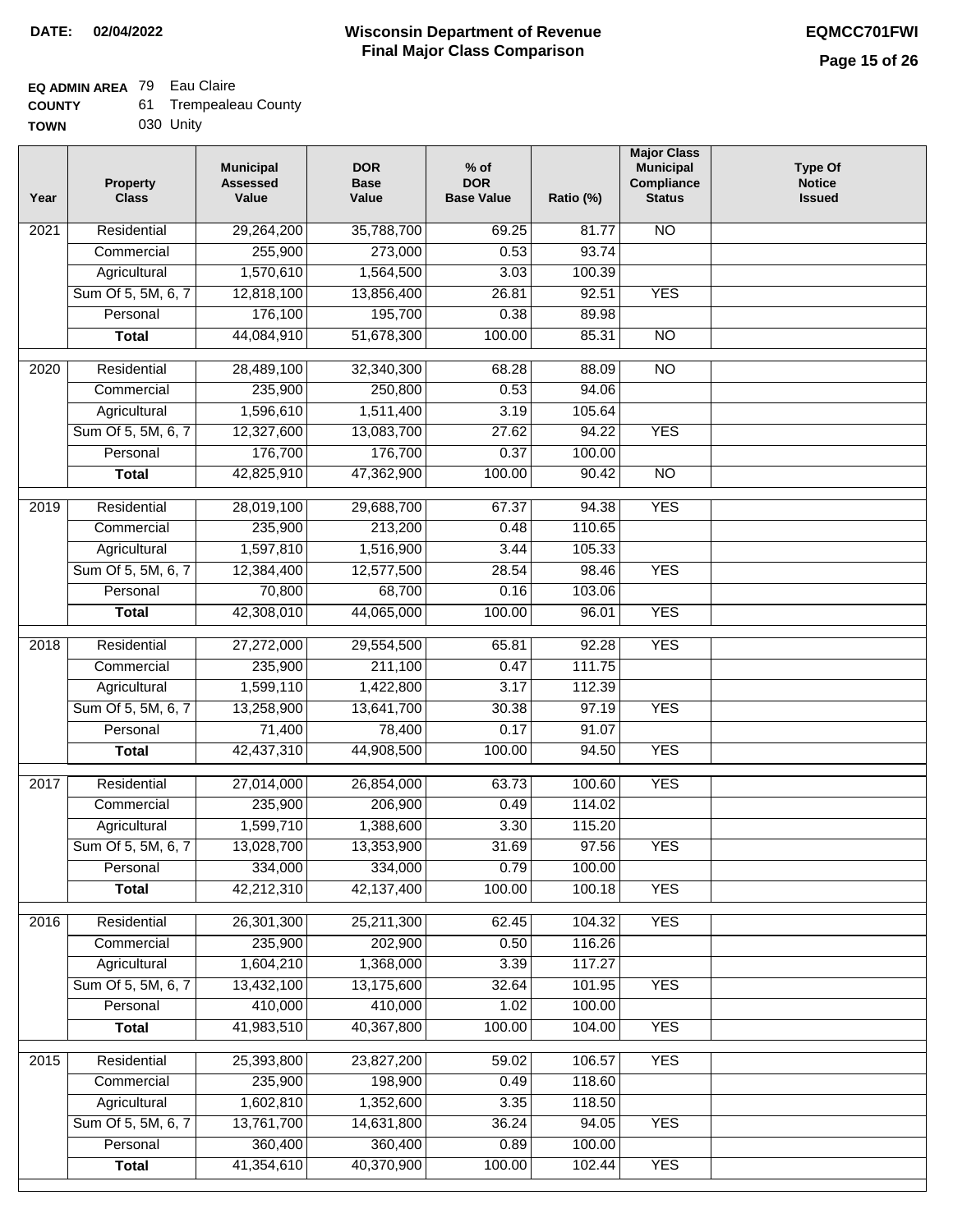# **EQ ADMIN AREA** 79 Eau Claire

| 61.<br><b>COUNTY</b> | <b>Trempealeau County</b> |  |
|----------------------|---------------------------|--|
|----------------------|---------------------------|--|

**VILLAGE** 121 Eleva

| <b>YES</b><br>Residential<br>36,451,000<br>33,907,100<br>107.50<br>2021<br>85.95<br><b>YES</b><br>4,869,900<br>12.38<br>99.74<br>Commercial<br>4,882,500<br>6,900<br>Agricultural<br>7,000<br>0.02<br>101.45<br>Sum Of 5, 5M, 6, 7<br>620,700<br>503,600<br>1.28<br>123.25<br>148,000<br>Personal<br>148,000<br>0.38<br>100.00<br>42,096,600<br>100.00<br>106.71<br><b>YES</b><br>39,448,100<br><b>Total</b><br>$\overline{NO}$<br>Residential<br>24,687,900<br>30,740,900<br>87.09<br>80.31<br>2020<br>$\overline{NO}$<br>Commercial<br>3,006,400<br>3,892,100<br>11.03<br>77.24<br>0.02<br>87.34<br>Agricultural<br>6,900<br>7,900<br>395,700<br>485,400<br>Sum Of 5, 5M, 6, 7<br>1.38<br>81.52<br>Personal<br>148,100<br>170,300<br>0.48<br>86.96<br>28,245,000<br>35,296,600<br>100.00<br>80.02<br>$\overline{NO}$<br>1st Notice of Non-Compliance<br><b>Total</b><br>$\overline{NO}$<br>Residential<br>24,385,900<br>29,254,600<br>87.87<br>2019<br>83.36<br>$\overline{NO}$<br>Commercial<br>2,995,500<br>3,486,800<br>10.47<br>85.91<br>Agricultural<br>6,600<br>7,400<br>0.02<br>89.19<br>Sum Of 5, 5M, 6, 7<br>399,500<br>370,000<br>107.97<br>1.11<br>154,700<br>Personal<br>173,800<br>0.52<br>89.01 |  |
|-----------------------------------------------------------------------------------------------------------------------------------------------------------------------------------------------------------------------------------------------------------------------------------------------------------------------------------------------------------------------------------------------------------------------------------------------------------------------------------------------------------------------------------------------------------------------------------------------------------------------------------------------------------------------------------------------------------------------------------------------------------------------------------------------------------------------------------------------------------------------------------------------------------------------------------------------------------------------------------------------------------------------------------------------------------------------------------------------------------------------------------------------------------------------------------------------------------------|--|
|                                                                                                                                                                                                                                                                                                                                                                                                                                                                                                                                                                                                                                                                                                                                                                                                                                                                                                                                                                                                                                                                                                                                                                                                                 |  |
|                                                                                                                                                                                                                                                                                                                                                                                                                                                                                                                                                                                                                                                                                                                                                                                                                                                                                                                                                                                                                                                                                                                                                                                                                 |  |
|                                                                                                                                                                                                                                                                                                                                                                                                                                                                                                                                                                                                                                                                                                                                                                                                                                                                                                                                                                                                                                                                                                                                                                                                                 |  |
|                                                                                                                                                                                                                                                                                                                                                                                                                                                                                                                                                                                                                                                                                                                                                                                                                                                                                                                                                                                                                                                                                                                                                                                                                 |  |
|                                                                                                                                                                                                                                                                                                                                                                                                                                                                                                                                                                                                                                                                                                                                                                                                                                                                                                                                                                                                                                                                                                                                                                                                                 |  |
|                                                                                                                                                                                                                                                                                                                                                                                                                                                                                                                                                                                                                                                                                                                                                                                                                                                                                                                                                                                                                                                                                                                                                                                                                 |  |
|                                                                                                                                                                                                                                                                                                                                                                                                                                                                                                                                                                                                                                                                                                                                                                                                                                                                                                                                                                                                                                                                                                                                                                                                                 |  |
|                                                                                                                                                                                                                                                                                                                                                                                                                                                                                                                                                                                                                                                                                                                                                                                                                                                                                                                                                                                                                                                                                                                                                                                                                 |  |
|                                                                                                                                                                                                                                                                                                                                                                                                                                                                                                                                                                                                                                                                                                                                                                                                                                                                                                                                                                                                                                                                                                                                                                                                                 |  |
|                                                                                                                                                                                                                                                                                                                                                                                                                                                                                                                                                                                                                                                                                                                                                                                                                                                                                                                                                                                                                                                                                                                                                                                                                 |  |
|                                                                                                                                                                                                                                                                                                                                                                                                                                                                                                                                                                                                                                                                                                                                                                                                                                                                                                                                                                                                                                                                                                                                                                                                                 |  |
|                                                                                                                                                                                                                                                                                                                                                                                                                                                                                                                                                                                                                                                                                                                                                                                                                                                                                                                                                                                                                                                                                                                                                                                                                 |  |
|                                                                                                                                                                                                                                                                                                                                                                                                                                                                                                                                                                                                                                                                                                                                                                                                                                                                                                                                                                                                                                                                                                                                                                                                                 |  |
|                                                                                                                                                                                                                                                                                                                                                                                                                                                                                                                                                                                                                                                                                                                                                                                                                                                                                                                                                                                                                                                                                                                                                                                                                 |  |
|                                                                                                                                                                                                                                                                                                                                                                                                                                                                                                                                                                                                                                                                                                                                                                                                                                                                                                                                                                                                                                                                                                                                                                                                                 |  |
|                                                                                                                                                                                                                                                                                                                                                                                                                                                                                                                                                                                                                                                                                                                                                                                                                                                                                                                                                                                                                                                                                                                                                                                                                 |  |
|                                                                                                                                                                                                                                                                                                                                                                                                                                                                                                                                                                                                                                                                                                                                                                                                                                                                                                                                                                                                                                                                                                                                                                                                                 |  |
|                                                                                                                                                                                                                                                                                                                                                                                                                                                                                                                                                                                                                                                                                                                                                                                                                                                                                                                                                                                                                                                                                                                                                                                                                 |  |
| 100.00<br>$\overline{NO}$<br><b>Total</b><br>27,942,200<br>33,292,600<br>83.93                                                                                                                                                                                                                                                                                                                                                                                                                                                                                                                                                                                                                                                                                                                                                                                                                                                                                                                                                                                                                                                                                                                                  |  |
| 31,086,500<br>$\overline{NO}$<br>2018<br>Residential<br>24,349,600<br>88.67<br>78.33                                                                                                                                                                                                                                                                                                                                                                                                                                                                                                                                                                                                                                                                                                                                                                                                                                                                                                                                                                                                                                                                                                                            |  |
| 3,013,800<br>3,397,800<br>9.69<br>88.70<br>Commercial                                                                                                                                                                                                                                                                                                                                                                                                                                                                                                                                                                                                                                                                                                                                                                                                                                                                                                                                                                                                                                                                                                                                                           |  |
| 6,000<br>7,200<br>0.02<br>83.33<br>Agricultural                                                                                                                                                                                                                                                                                                                                                                                                                                                                                                                                                                                                                                                                                                                                                                                                                                                                                                                                                                                                                                                                                                                                                                 |  |
| Sum Of 5, 5M, 6, 7<br>399,500<br>370,000<br>107.97<br>1.06                                                                                                                                                                                                                                                                                                                                                                                                                                                                                                                                                                                                                                                                                                                                                                                                                                                                                                                                                                                                                                                                                                                                                      |  |
| 160,100<br>195,300<br>0.56<br>Personal<br>81.98                                                                                                                                                                                                                                                                                                                                                                                                                                                                                                                                                                                                                                                                                                                                                                                                                                                                                                                                                                                                                                                                                                                                                                 |  |
| 27,929,000<br>35,056,800<br>100.00<br>79.67<br><b>NO</b><br><b>Total</b>                                                                                                                                                                                                                                                                                                                                                                                                                                                                                                                                                                                                                                                                                                                                                                                                                                                                                                                                                                                                                                                                                                                                        |  |
| N <sub>O</sub><br>2017<br>Residential<br>24,115,300<br>27,750,900<br>87.12<br>86.90                                                                                                                                                                                                                                                                                                                                                                                                                                                                                                                                                                                                                                                                                                                                                                                                                                                                                                                                                                                                                                                                                                                             |  |
| 3,013,800<br>3,331,200<br><b>YES</b><br>10.46<br>90.47<br>Commercial                                                                                                                                                                                                                                                                                                                                                                                                                                                                                                                                                                                                                                                                                                                                                                                                                                                                                                                                                                                                                                                                                                                                            |  |
| 0.02<br>6,500<br>7,000<br>92.86<br>Agricultural                                                                                                                                                                                                                                                                                                                                                                                                                                                                                                                                                                                                                                                                                                                                                                                                                                                                                                                                                                                                                                                                                                                                                                 |  |
| Sum Of 5, 5M, 6, 7<br>400,500<br>369,600<br>1.16<br>108.36                                                                                                                                                                                                                                                                                                                                                                                                                                                                                                                                                                                                                                                                                                                                                                                                                                                                                                                                                                                                                                                                                                                                                      |  |
| 362,700<br>394,300<br>1.24<br>91.99<br>Personal                                                                                                                                                                                                                                                                                                                                                                                                                                                                                                                                                                                                                                                                                                                                                                                                                                                                                                                                                                                                                                                                                                                                                                 |  |
| 27,898,800<br>31,853,000<br>100.00<br>87.59<br>$\overline{N}$<br><b>Total</b>                                                                                                                                                                                                                                                                                                                                                                                                                                                                                                                                                                                                                                                                                                                                                                                                                                                                                                                                                                                                                                                                                                                                   |  |
| Residential<br>23,729,000<br>86.00<br>96.97<br><b>YES</b><br>2016<br>24,469,200                                                                                                                                                                                                                                                                                                                                                                                                                                                                                                                                                                                                                                                                                                                                                                                                                                                                                                                                                                                                                                                                                                                                 |  |
| <b>YES</b><br>3,013,300<br>11.47<br>92.34<br>Commercial<br>3,263,300                                                                                                                                                                                                                                                                                                                                                                                                                                                                                                                                                                                                                                                                                                                                                                                                                                                                                                                                                                                                                                                                                                                                            |  |
| 7,000<br>6,900<br>101.45<br>Agricultural<br>0.02                                                                                                                                                                                                                                                                                                                                                                                                                                                                                                                                                                                                                                                                                                                                                                                                                                                                                                                                                                                                                                                                                                                                                                |  |
| 400,500<br>369,600<br>Sum Of 5, 5M, 6, 7<br>1.30<br>108.36                                                                                                                                                                                                                                                                                                                                                                                                                                                                                                                                                                                                                                                                                                                                                                                                                                                                                                                                                                                                                                                                                                                                                      |  |
| Personal<br>342,900<br>342,900<br>1.21<br>100.00                                                                                                                                                                                                                                                                                                                                                                                                                                                                                                                                                                                                                                                                                                                                                                                                                                                                                                                                                                                                                                                                                                                                                                |  |
| 27,492,700<br>100.00<br><b>YES</b><br>28,451,900<br>96.63<br><b>Total</b>                                                                                                                                                                                                                                                                                                                                                                                                                                                                                                                                                                                                                                                                                                                                                                                                                                                                                                                                                                                                                                                                                                                                       |  |
| 23,791,800<br><b>YES</b><br>2015<br>Residential<br>24,032,000<br>85.62<br>99.00                                                                                                                                                                                                                                                                                                                                                                                                                                                                                                                                                                                                                                                                                                                                                                                                                                                                                                                                                                                                                                                                                                                                 |  |
| Commercial<br>3,106,200<br>3,299,100<br>11.75<br>94.15<br><b>YES</b>                                                                                                                                                                                                                                                                                                                                                                                                                                                                                                                                                                                                                                                                                                                                                                                                                                                                                                                                                                                                                                                                                                                                            |  |
| Agricultural<br>7,600<br>7,400<br>0.03<br>102.70                                                                                                                                                                                                                                                                                                                                                                                                                                                                                                                                                                                                                                                                                                                                                                                                                                                                                                                                                                                                                                                                                                                                                                |  |
| Sum Of 5, 5M, 6, 7<br>400,500<br>359,600<br>1.28<br>111.37                                                                                                                                                                                                                                                                                                                                                                                                                                                                                                                                                                                                                                                                                                                                                                                                                                                                                                                                                                                                                                                                                                                                                      |  |
| Personal<br>371,300<br>371,300<br>1.32<br>100.00                                                                                                                                                                                                                                                                                                                                                                                                                                                                                                                                                                                                                                                                                                                                                                                                                                                                                                                                                                                                                                                                                                                                                                |  |
| 27,677,400<br>28,069,400<br><b>YES</b><br><b>Total</b><br>100.00<br>98.60                                                                                                                                                                                                                                                                                                                                                                                                                                                                                                                                                                                                                                                                                                                                                                                                                                                                                                                                                                                                                                                                                                                                       |  |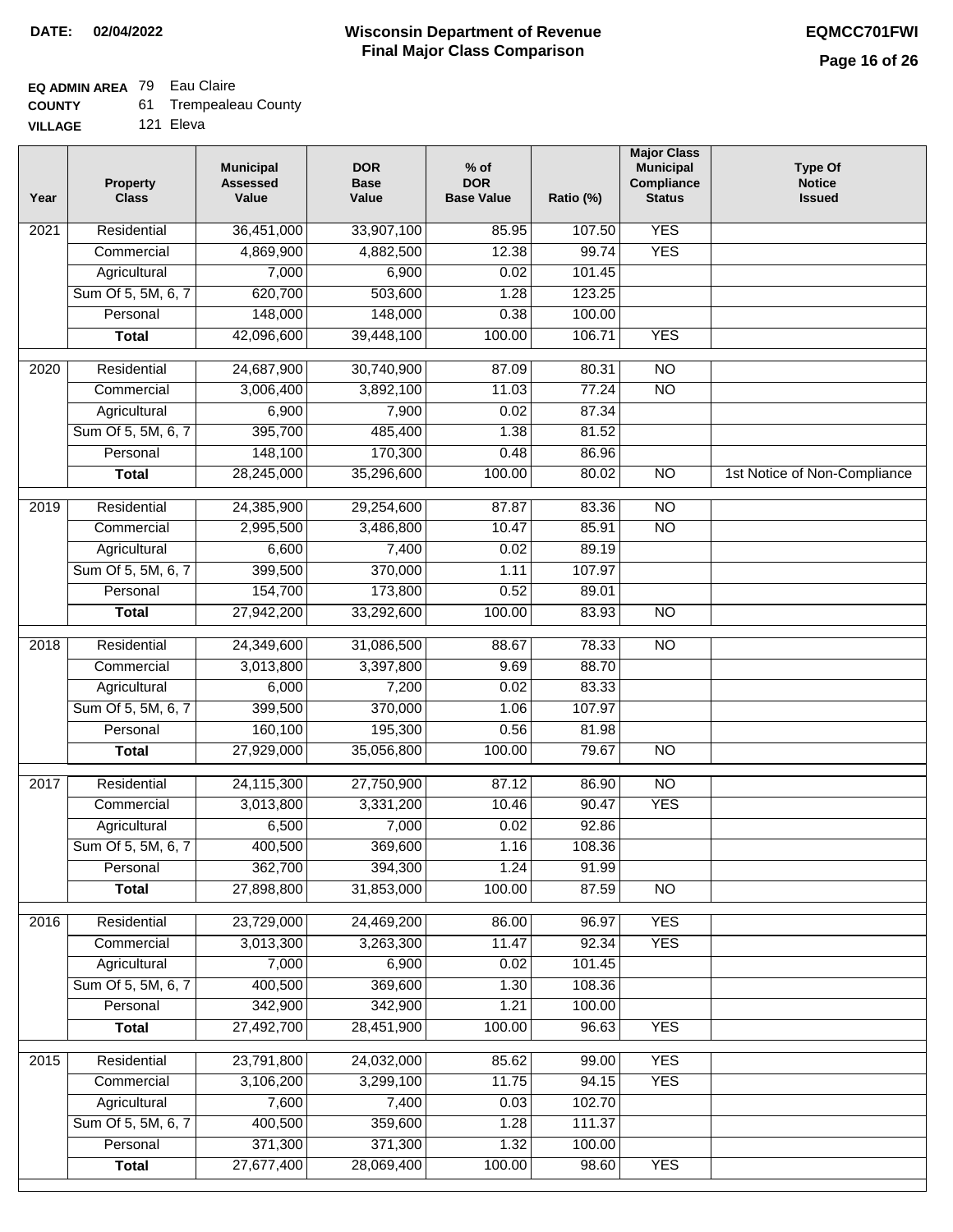## **EQ ADMIN AREA** 79 Eau Claire

| <b>COUNTY</b> |  | <b>Trempealeau County</b> |  |
|---------------|--|---------------------------|--|
|---------------|--|---------------------------|--|

**VILLAGE** 122 Ettrick

| Year              | <b>Property</b><br><b>Class</b> | <b>Municipal</b><br><b>Assessed</b><br>Value | <b>DOR</b><br><b>Base</b><br>Value | $%$ of<br><b>DOR</b><br><b>Base Value</b> | Ratio (%) | <b>Major Class</b><br><b>Municipal</b><br>Compliance<br><b>Status</b> | <b>Type Of</b><br><b>Notice</b><br><b>Issued</b> |
|-------------------|---------------------------------|----------------------------------------------|------------------------------------|-------------------------------------------|-----------|-----------------------------------------------------------------------|--------------------------------------------------|
| $\overline{202}1$ | Residential                     | 20,367,500                                   | 26,845,300                         | 82.60                                     | 75.87     | N <sub>O</sub>                                                        |                                                  |
|                   | Commercial                      | 3,813,600                                    | 5,109,500                          | 15.72                                     | 74.64     | $\overline{NO}$                                                       |                                                  |
|                   | Agricultural                    | 16,700                                       | 16,700                             | 0.05                                      | 100.00    |                                                                       |                                                  |
|                   | Sum Of 5, 5M, 6, 7              | 353,300                                      | 400,500                            | 1.23                                      | 88.21     |                                                                       |                                                  |
|                   | Personal                        | 114,100                                      | 126,800                            | 0.39                                      | 89.98     |                                                                       |                                                  |
|                   | <b>Total</b>                    | 24,665,200                                   | 32,498,800                         | 100.00                                    | 75.90     | $\overline{NO}$                                                       | 1st Notice of Non-Compliance                     |
| $\overline{2020}$ | Residential                     | 20,154,100                                   | 25,833,200                         | 82.91                                     | 78.02     | $\overline{10}$                                                       |                                                  |
|                   | Commercial                      | 3,843,400                                    | 4,775,200                          | 15.33                                     | 80.49     | $\overline{NO}$                                                       |                                                  |
|                   | Agricultural                    | 16,700                                       | 14,800                             | 0.05                                      | 112.84    |                                                                       |                                                  |
|                   | Sum Of 5, 5M, 6, 7              | 352,000                                      | 398,000                            | 1.28                                      | 88.44     |                                                                       |                                                  |
|                   | Personal                        | 137,100                                      | 137,100                            | 0.44                                      | 100.00    |                                                                       |                                                  |
|                   | <b>Total</b>                    | 24,503,300                                   | 31,158,300                         | 100.00                                    | 78.64     | $\overline{NO}$                                                       |                                                  |
| 2019              | Residential                     | 20,121,000                                   | 24,330,700                         | 83.70                                     | 82.70     | $\overline{10}$                                                       |                                                  |
|                   | Commercial                      | 3,876,700                                    | 4,228,600                          | 14.55                                     | 91.68     | <b>YES</b>                                                            |                                                  |
|                   | Agricultural                    | 16,700                                       | 15,700                             | 0.05                                      | 106.37    |                                                                       |                                                  |
|                   | Sum Of 5, 5M, 6, 7              | 352,000                                      | 378,200                            | 1.30                                      | 93.07     |                                                                       |                                                  |
|                   | Personal                        | 116,200                                      | 116,200                            | 0.40                                      | 100.00    |                                                                       |                                                  |
|                   | <b>Total</b>                    | 24,482,600                                   | 29,069,400                         | 100.00                                    | 84.22     | $\overline{NO}$                                                       |                                                  |
| 2018              | Residential                     | 20,061,500                                   | 23,115,400                         | 83.33                                     | 86.79     | $\overline{10}$                                                       |                                                  |
|                   | Commercial                      | 3,876,700                                    | 4,105,400                          | 14.80                                     | 94.43     | <b>YES</b>                                                            |                                                  |
|                   | Agricultural                    | 16,700                                       | 13,800                             | 0.05                                      | 121.01    |                                                                       |                                                  |
|                   | Sum Of 5, 5M, 6, 7              | 352,000                                      | 373,700                            | 1.35                                      | 94.19     |                                                                       |                                                  |
|                   | Personal                        | 130,900                                      | 130,900                            | 0.47                                      | 100.00    |                                                                       |                                                  |
|                   | <b>Total</b>                    | 24,437,800                                   | 27,739,200                         | 100.00                                    | 88.10     | $\overline{10}$                                                       |                                                  |
| 2017              | Residential                     | 19,834,000                                   | 20,435,700                         | 82.70                                     | 97.06     | <b>YES</b>                                                            |                                                  |
|                   | Commercial                      | 3,813,100                                    | 3,608,700                          | 14.60                                     | 105.66    | <b>YES</b>                                                            |                                                  |
|                   | Agricultural                    | 16,700                                       | 13,500                             | 0.05                                      | 123.70    |                                                                       |                                                  |
|                   | Sum Of 5, 5M, 6, 7              | 352,000                                      | 383,800                            | 1.55                                      | 91.71     |                                                                       |                                                  |
|                   | Personal                        | 269,100                                      | 269,100                            | 1.09                                      | 100.00    |                                                                       |                                                  |
|                   | <b>Total</b>                    | 24,284,900                                   | 24,710,800                         | 100.00                                    | 98.28     | <b>YES</b>                                                            |                                                  |
| 2016              | Residential                     | 17,555,300                                   | 20,313,800                         | 82.50                                     | 86.42     | $\overline{NO}$                                                       |                                                  |
|                   | Commercial                      | 3,835,600                                    | 3,572,900                          | 14.51                                     | 107.35    | <b>YES</b>                                                            |                                                  |
|                   | Agricultural                    | 16,700                                       | 13,300                             | 0.05                                      | 125.56    |                                                                       |                                                  |
|                   | Sum Of 5, 5M, 6, 7              | 352,000                                      | 378,000                            | 1.54                                      | 93.12     |                                                                       |                                                  |
|                   | Personal                        | 343,800                                      | 343,800                            | 1.40                                      | 100.00    |                                                                       |                                                  |
|                   | <b>Total</b>                    | 22,103,400                                   | 24,621,800                         | 100.00                                    | 89.77     | <b>NO</b>                                                             | 2nd Notice of Non-Compliance                     |
| 2015              | Residential                     | 17,265,300                                   | 18,702,600                         | 82.01                                     | 92.31     | <b>YES</b>                                                            |                                                  |
|                   | Commercial                      | 3,811,000                                    | 3,411,800                          | 14.96                                     | 111.70    | $\overline{NO}$                                                       |                                                  |
|                   | Agricultural                    | 16,700                                       | 13,000                             | 0.06                                      | 128.46    |                                                                       |                                                  |
|                   | Sum Of 5, 5M, 6, 7              | 356,000                                      | 364,400                            | 1.60                                      | 97.69     |                                                                       |                                                  |
|                   | Personal                        | 313,800                                      | 313,800                            | 1.38                                      | 100.00    |                                                                       |                                                  |
|                   | <b>Total</b>                    | 21,762,800                                   | 22,805,600                         | 100.00                                    | 95.43     | NO                                                                    | <b>Non-Compliance Notice</b>                     |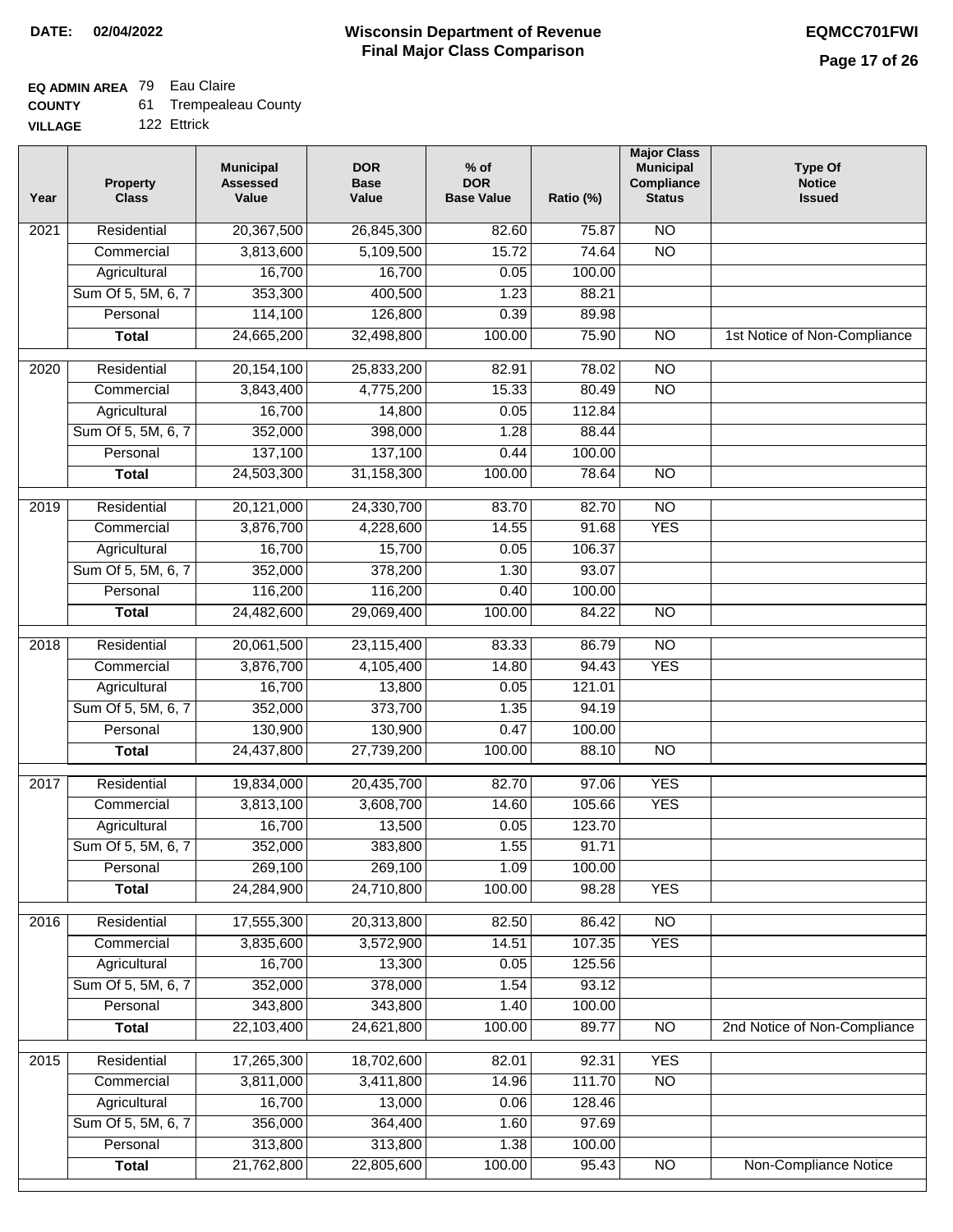٦

## **EQ ADMIN AREA** 79 Eau Claire

| <b>COUNTY</b> |  | <b>Trempealeau County</b> |  |
|---------------|--|---------------------------|--|
|---------------|--|---------------------------|--|

| <b>VILLAGE</b> |  | 173 Pigeon Falls |
|----------------|--|------------------|
|----------------|--|------------------|

| 14,784,800<br>$\overline{NO}$<br>2021<br>Residential<br>17,408,800<br>86.29<br>84.93<br>2,217,300<br>2,487,100<br>12.33<br>$\overline{NO}$<br>Commercial<br>89.15<br>Agricultural<br>12,800<br>14,200<br>0.07<br>90.14<br>Sum Of 5, 5M, 6, 7<br>119,100<br>114,400<br>0.57<br>104.11<br>135,800<br>149,200<br>0.74<br>Personal<br>91.02<br>17,269,800<br>20,173,700<br>100.00<br>85.61<br>$\overline{NO}$<br><b>Total</b><br><b>YES</b><br>Residential<br>14,742,800<br>16,379,800<br>86.37<br>90.01<br>2020<br><b>YES</b><br>2,217,300<br>2,324,400<br>12.26<br>95.39<br>Commercial<br>98.53<br>13,400<br>13,600<br>0.07<br>Agricultural<br>Sum Of 5, 5M, 6, 7<br>119,100<br>116,000<br>0.61<br>102.67<br>129,200<br>130,500<br>Personal<br>0.69<br>99.00<br><b>YES</b><br>17,221,800<br>18,964,300<br>100.00<br>90.81<br><b>Total</b><br><b>YES</b><br>Residential<br>14,823,800<br>14,996,300<br>85.93<br>98.85<br>2019<br>2,217,300<br><b>YES</b><br>Commercial<br>2,171,800<br>12.44<br>102.10<br>13,100<br>96.18<br>Agricultural<br>12,600<br>0.08<br>119,100<br>153,400<br>Sum Of 5, 5M, 6, 7<br>0.88<br>77.64<br>Personal<br>110,800<br>116,600<br>0.67<br>95.03<br>17,283,600<br>17,451,200<br>100.00<br>99.04<br><b>YES</b><br><b>Total</b><br><b>YES</b><br>2018<br>Residential<br>14,786,600<br>96.88<br>15,262,400<br>86.45<br>2,217,300<br><b>YES</b><br>Commercial<br>2,108,600<br>11.94<br>105.16<br>12,700<br>0.07<br>Agricultural<br>12,600<br>99.21<br>119,100<br>Sum Of 5, 5M, 6, 7<br>153,400<br>0.87<br>77.64<br>118,300<br>Personal<br>118,300<br>0.67<br>100.00<br><b>YES</b><br>17,253,900<br>17,655,400<br>100.00<br>97.73<br><b>Total</b><br><b>YES</b><br>2017<br>Residential<br>14,747,700<br>15,223,500<br>85.93<br>96.87<br>11.70<br><b>YES</b><br>2,222,400<br>2,072,500<br>107.23<br>Commercial<br>Agricultural<br>12,600<br>12,300<br>0.07<br>102.44<br>Sum Of 5, 5M, 6, 7<br>119,100<br>0.87<br>153,400<br>77.64<br>254,700<br>254,700<br>1.44<br>100.00<br>Personal<br>17,356,500<br>17,716,400<br><b>YES</b><br>100.00<br>97.97<br><b>Total</b> |  |
|--------------------------------------------------------------------------------------------------------------------------------------------------------------------------------------------------------------------------------------------------------------------------------------------------------------------------------------------------------------------------------------------------------------------------------------------------------------------------------------------------------------------------------------------------------------------------------------------------------------------------------------------------------------------------------------------------------------------------------------------------------------------------------------------------------------------------------------------------------------------------------------------------------------------------------------------------------------------------------------------------------------------------------------------------------------------------------------------------------------------------------------------------------------------------------------------------------------------------------------------------------------------------------------------------------------------------------------------------------------------------------------------------------------------------------------------------------------------------------------------------------------------------------------------------------------------------------------------------------------------------------------------------------------------------------------------------------------------------------------------------------------------------------------------------------------------------------------------------------------------------------------------------------------------------------------------------------------------------------------------------------------------------------------------------------------------------------------|--|
|                                                                                                                                                                                                                                                                                                                                                                                                                                                                                                                                                                                                                                                                                                                                                                                                                                                                                                                                                                                                                                                                                                                                                                                                                                                                                                                                                                                                                                                                                                                                                                                                                                                                                                                                                                                                                                                                                                                                                                                                                                                                                      |  |
|                                                                                                                                                                                                                                                                                                                                                                                                                                                                                                                                                                                                                                                                                                                                                                                                                                                                                                                                                                                                                                                                                                                                                                                                                                                                                                                                                                                                                                                                                                                                                                                                                                                                                                                                                                                                                                                                                                                                                                                                                                                                                      |  |
|                                                                                                                                                                                                                                                                                                                                                                                                                                                                                                                                                                                                                                                                                                                                                                                                                                                                                                                                                                                                                                                                                                                                                                                                                                                                                                                                                                                                                                                                                                                                                                                                                                                                                                                                                                                                                                                                                                                                                                                                                                                                                      |  |
|                                                                                                                                                                                                                                                                                                                                                                                                                                                                                                                                                                                                                                                                                                                                                                                                                                                                                                                                                                                                                                                                                                                                                                                                                                                                                                                                                                                                                                                                                                                                                                                                                                                                                                                                                                                                                                                                                                                                                                                                                                                                                      |  |
|                                                                                                                                                                                                                                                                                                                                                                                                                                                                                                                                                                                                                                                                                                                                                                                                                                                                                                                                                                                                                                                                                                                                                                                                                                                                                                                                                                                                                                                                                                                                                                                                                                                                                                                                                                                                                                                                                                                                                                                                                                                                                      |  |
|                                                                                                                                                                                                                                                                                                                                                                                                                                                                                                                                                                                                                                                                                                                                                                                                                                                                                                                                                                                                                                                                                                                                                                                                                                                                                                                                                                                                                                                                                                                                                                                                                                                                                                                                                                                                                                                                                                                                                                                                                                                                                      |  |
|                                                                                                                                                                                                                                                                                                                                                                                                                                                                                                                                                                                                                                                                                                                                                                                                                                                                                                                                                                                                                                                                                                                                                                                                                                                                                                                                                                                                                                                                                                                                                                                                                                                                                                                                                                                                                                                                                                                                                                                                                                                                                      |  |
|                                                                                                                                                                                                                                                                                                                                                                                                                                                                                                                                                                                                                                                                                                                                                                                                                                                                                                                                                                                                                                                                                                                                                                                                                                                                                                                                                                                                                                                                                                                                                                                                                                                                                                                                                                                                                                                                                                                                                                                                                                                                                      |  |
|                                                                                                                                                                                                                                                                                                                                                                                                                                                                                                                                                                                                                                                                                                                                                                                                                                                                                                                                                                                                                                                                                                                                                                                                                                                                                                                                                                                                                                                                                                                                                                                                                                                                                                                                                                                                                                                                                                                                                                                                                                                                                      |  |
|                                                                                                                                                                                                                                                                                                                                                                                                                                                                                                                                                                                                                                                                                                                                                                                                                                                                                                                                                                                                                                                                                                                                                                                                                                                                                                                                                                                                                                                                                                                                                                                                                                                                                                                                                                                                                                                                                                                                                                                                                                                                                      |  |
|                                                                                                                                                                                                                                                                                                                                                                                                                                                                                                                                                                                                                                                                                                                                                                                                                                                                                                                                                                                                                                                                                                                                                                                                                                                                                                                                                                                                                                                                                                                                                                                                                                                                                                                                                                                                                                                                                                                                                                                                                                                                                      |  |
|                                                                                                                                                                                                                                                                                                                                                                                                                                                                                                                                                                                                                                                                                                                                                                                                                                                                                                                                                                                                                                                                                                                                                                                                                                                                                                                                                                                                                                                                                                                                                                                                                                                                                                                                                                                                                                                                                                                                                                                                                                                                                      |  |
|                                                                                                                                                                                                                                                                                                                                                                                                                                                                                                                                                                                                                                                                                                                                                                                                                                                                                                                                                                                                                                                                                                                                                                                                                                                                                                                                                                                                                                                                                                                                                                                                                                                                                                                                                                                                                                                                                                                                                                                                                                                                                      |  |
|                                                                                                                                                                                                                                                                                                                                                                                                                                                                                                                                                                                                                                                                                                                                                                                                                                                                                                                                                                                                                                                                                                                                                                                                                                                                                                                                                                                                                                                                                                                                                                                                                                                                                                                                                                                                                                                                                                                                                                                                                                                                                      |  |
|                                                                                                                                                                                                                                                                                                                                                                                                                                                                                                                                                                                                                                                                                                                                                                                                                                                                                                                                                                                                                                                                                                                                                                                                                                                                                                                                                                                                                                                                                                                                                                                                                                                                                                                                                                                                                                                                                                                                                                                                                                                                                      |  |
|                                                                                                                                                                                                                                                                                                                                                                                                                                                                                                                                                                                                                                                                                                                                                                                                                                                                                                                                                                                                                                                                                                                                                                                                                                                                                                                                                                                                                                                                                                                                                                                                                                                                                                                                                                                                                                                                                                                                                                                                                                                                                      |  |
|                                                                                                                                                                                                                                                                                                                                                                                                                                                                                                                                                                                                                                                                                                                                                                                                                                                                                                                                                                                                                                                                                                                                                                                                                                                                                                                                                                                                                                                                                                                                                                                                                                                                                                                                                                                                                                                                                                                                                                                                                                                                                      |  |
|                                                                                                                                                                                                                                                                                                                                                                                                                                                                                                                                                                                                                                                                                                                                                                                                                                                                                                                                                                                                                                                                                                                                                                                                                                                                                                                                                                                                                                                                                                                                                                                                                                                                                                                                                                                                                                                                                                                                                                                                                                                                                      |  |
|                                                                                                                                                                                                                                                                                                                                                                                                                                                                                                                                                                                                                                                                                                                                                                                                                                                                                                                                                                                                                                                                                                                                                                                                                                                                                                                                                                                                                                                                                                                                                                                                                                                                                                                                                                                                                                                                                                                                                                                                                                                                                      |  |
|                                                                                                                                                                                                                                                                                                                                                                                                                                                                                                                                                                                                                                                                                                                                                                                                                                                                                                                                                                                                                                                                                                                                                                                                                                                                                                                                                                                                                                                                                                                                                                                                                                                                                                                                                                                                                                                                                                                                                                                                                                                                                      |  |
|                                                                                                                                                                                                                                                                                                                                                                                                                                                                                                                                                                                                                                                                                                                                                                                                                                                                                                                                                                                                                                                                                                                                                                                                                                                                                                                                                                                                                                                                                                                                                                                                                                                                                                                                                                                                                                                                                                                                                                                                                                                                                      |  |
|                                                                                                                                                                                                                                                                                                                                                                                                                                                                                                                                                                                                                                                                                                                                                                                                                                                                                                                                                                                                                                                                                                                                                                                                                                                                                                                                                                                                                                                                                                                                                                                                                                                                                                                                                                                                                                                                                                                                                                                                                                                                                      |  |
|                                                                                                                                                                                                                                                                                                                                                                                                                                                                                                                                                                                                                                                                                                                                                                                                                                                                                                                                                                                                                                                                                                                                                                                                                                                                                                                                                                                                                                                                                                                                                                                                                                                                                                                                                                                                                                                                                                                                                                                                                                                                                      |  |
|                                                                                                                                                                                                                                                                                                                                                                                                                                                                                                                                                                                                                                                                                                                                                                                                                                                                                                                                                                                                                                                                                                                                                                                                                                                                                                                                                                                                                                                                                                                                                                                                                                                                                                                                                                                                                                                                                                                                                                                                                                                                                      |  |
|                                                                                                                                                                                                                                                                                                                                                                                                                                                                                                                                                                                                                                                                                                                                                                                                                                                                                                                                                                                                                                                                                                                                                                                                                                                                                                                                                                                                                                                                                                                                                                                                                                                                                                                                                                                                                                                                                                                                                                                                                                                                                      |  |
|                                                                                                                                                                                                                                                                                                                                                                                                                                                                                                                                                                                                                                                                                                                                                                                                                                                                                                                                                                                                                                                                                                                                                                                                                                                                                                                                                                                                                                                                                                                                                                                                                                                                                                                                                                                                                                                                                                                                                                                                                                                                                      |  |
|                                                                                                                                                                                                                                                                                                                                                                                                                                                                                                                                                                                                                                                                                                                                                                                                                                                                                                                                                                                                                                                                                                                                                                                                                                                                                                                                                                                                                                                                                                                                                                                                                                                                                                                                                                                                                                                                                                                                                                                                                                                                                      |  |
|                                                                                                                                                                                                                                                                                                                                                                                                                                                                                                                                                                                                                                                                                                                                                                                                                                                                                                                                                                                                                                                                                                                                                                                                                                                                                                                                                                                                                                                                                                                                                                                                                                                                                                                                                                                                                                                                                                                                                                                                                                                                                      |  |
|                                                                                                                                                                                                                                                                                                                                                                                                                                                                                                                                                                                                                                                                                                                                                                                                                                                                                                                                                                                                                                                                                                                                                                                                                                                                                                                                                                                                                                                                                                                                                                                                                                                                                                                                                                                                                                                                                                                                                                                                                                                                                      |  |
|                                                                                                                                                                                                                                                                                                                                                                                                                                                                                                                                                                                                                                                                                                                                                                                                                                                                                                                                                                                                                                                                                                                                                                                                                                                                                                                                                                                                                                                                                                                                                                                                                                                                                                                                                                                                                                                                                                                                                                                                                                                                                      |  |
|                                                                                                                                                                                                                                                                                                                                                                                                                                                                                                                                                                                                                                                                                                                                                                                                                                                                                                                                                                                                                                                                                                                                                                                                                                                                                                                                                                                                                                                                                                                                                                                                                                                                                                                                                                                                                                                                                                                                                                                                                                                                                      |  |
|                                                                                                                                                                                                                                                                                                                                                                                                                                                                                                                                                                                                                                                                                                                                                                                                                                                                                                                                                                                                                                                                                                                                                                                                                                                                                                                                                                                                                                                                                                                                                                                                                                                                                                                                                                                                                                                                                                                                                                                                                                                                                      |  |
| <b>YES</b><br>Residential<br>14,736,100<br>15,223,500<br>85.07<br>96.80<br>2016                                                                                                                                                                                                                                                                                                                                                                                                                                                                                                                                                                                                                                                                                                                                                                                                                                                                                                                                                                                                                                                                                                                                                                                                                                                                                                                                                                                                                                                                                                                                                                                                                                                                                                                                                                                                                                                                                                                                                                                                      |  |
| 2,222,400<br>12.73<br>2,277,500<br>97.58<br><b>YES</b><br>Commercial                                                                                                                                                                                                                                                                                                                                                                                                                                                                                                                                                                                                                                                                                                                                                                                                                                                                                                                                                                                                                                                                                                                                                                                                                                                                                                                                                                                                                                                                                                                                                                                                                                                                                                                                                                                                                                                                                                                                                                                                                 |  |
| 12,600<br>12,100<br>Agricultural<br>0.07<br>104.13                                                                                                                                                                                                                                                                                                                                                                                                                                                                                                                                                                                                                                                                                                                                                                                                                                                                                                                                                                                                                                                                                                                                                                                                                                                                                                                                                                                                                                                                                                                                                                                                                                                                                                                                                                                                                                                                                                                                                                                                                                   |  |
| Sum Of 5, 5M, 6, 7<br>119,100<br>153,400<br>0.86<br>77.64                                                                                                                                                                                                                                                                                                                                                                                                                                                                                                                                                                                                                                                                                                                                                                                                                                                                                                                                                                                                                                                                                                                                                                                                                                                                                                                                                                                                                                                                                                                                                                                                                                                                                                                                                                                                                                                                                                                                                                                                                            |  |
| 229,700<br>229,700<br>Personal<br>1.28<br>100.00                                                                                                                                                                                                                                                                                                                                                                                                                                                                                                                                                                                                                                                                                                                                                                                                                                                                                                                                                                                                                                                                                                                                                                                                                                                                                                                                                                                                                                                                                                                                                                                                                                                                                                                                                                                                                                                                                                                                                                                                                                     |  |
| 17,319,900<br>17,896,200<br>100.00<br>96.78<br><b>YES</b><br><b>Total</b>                                                                                                                                                                                                                                                                                                                                                                                                                                                                                                                                                                                                                                                                                                                                                                                                                                                                                                                                                                                                                                                                                                                                                                                                                                                                                                                                                                                                                                                                                                                                                                                                                                                                                                                                                                                                                                                                                                                                                                                                            |  |
| 14,716,000<br>14,479,400<br><b>YES</b><br>2015<br>Residential<br>85.30<br>101.63                                                                                                                                                                                                                                                                                                                                                                                                                                                                                                                                                                                                                                                                                                                                                                                                                                                                                                                                                                                                                                                                                                                                                                                                                                                                                                                                                                                                                                                                                                                                                                                                                                                                                                                                                                                                                                                                                                                                                                                                     |  |
| 2,116,300<br>2,179,400<br>97.10<br><b>YES</b><br>Commercial<br>12.84                                                                                                                                                                                                                                                                                                                                                                                                                                                                                                                                                                                                                                                                                                                                                                                                                                                                                                                                                                                                                                                                                                                                                                                                                                                                                                                                                                                                                                                                                                                                                                                                                                                                                                                                                                                                                                                                                                                                                                                                                 |  |
| 12,600<br>12,000<br>Agricultural<br>0.07<br>105.00                                                                                                                                                                                                                                                                                                                                                                                                                                                                                                                                                                                                                                                                                                                                                                                                                                                                                                                                                                                                                                                                                                                                                                                                                                                                                                                                                                                                                                                                                                                                                                                                                                                                                                                                                                                                                                                                                                                                                                                                                                   |  |
| Sum Of 5, 5M, 6, 7<br>119,100<br>149,200<br>79.83<br>0.88                                                                                                                                                                                                                                                                                                                                                                                                                                                                                                                                                                                                                                                                                                                                                                                                                                                                                                                                                                                                                                                                                                                                                                                                                                                                                                                                                                                                                                                                                                                                                                                                                                                                                                                                                                                                                                                                                                                                                                                                                            |  |
| 155,300<br>Personal<br>155,300<br>0.91<br>100.00                                                                                                                                                                                                                                                                                                                                                                                                                                                                                                                                                                                                                                                                                                                                                                                                                                                                                                                                                                                                                                                                                                                                                                                                                                                                                                                                                                                                                                                                                                                                                                                                                                                                                                                                                                                                                                                                                                                                                                                                                                     |  |
| 17,119,300<br>16,975,300<br><b>YES</b><br>100.00<br>100.85<br><b>Total</b>                                                                                                                                                                                                                                                                                                                                                                                                                                                                                                                                                                                                                                                                                                                                                                                                                                                                                                                                                                                                                                                                                                                                                                                                                                                                                                                                                                                                                                                                                                                                                                                                                                                                                                                                                                                                                                                                                                                                                                                                           |  |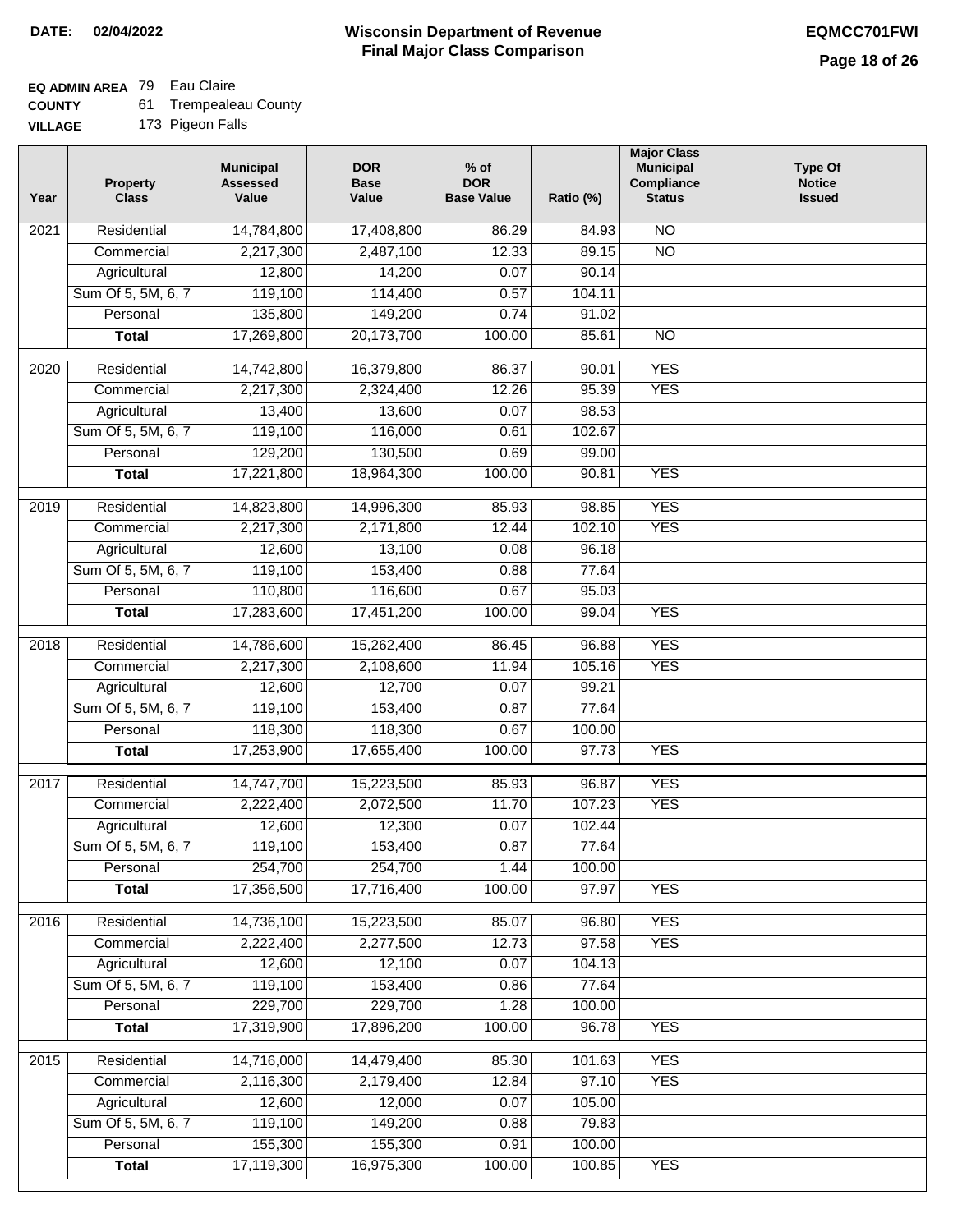# **EQ ADMIN AREA** 79 Eau Claire

| <b>COUNTY</b> | <b>Trempealeau County</b> |
|---------------|---------------------------|
|---------------|---------------------------|

**VILLAGE** 181 Strum

| Year | <b>Property</b><br><b>Class</b> | <b>Municipal</b><br><b>Assessed</b><br>Value | <b>DOR</b><br><b>Base</b><br>Value | $%$ of<br><b>DOR</b><br><b>Base Value</b> | Ratio (%) | <b>Major Class</b><br><b>Municipal</b><br>Compliance<br><b>Status</b> | <b>Type Of</b><br><b>Notice</b><br><b>Issued</b> |
|------|---------------------------------|----------------------------------------------|------------------------------------|-------------------------------------------|-----------|-----------------------------------------------------------------------|--------------------------------------------------|
| 2021 | Residential                     | 42,032,700                                   | 59,857,600                         | 90.72                                     | 70.22     | $\overline{NO}$                                                       |                                                  |
|      | Commercial                      | 5,077,100                                    | 5,501,600                          | 8.34                                      | 92.28     |                                                                       |                                                  |
|      | Agricultural                    | 23,800                                       | 19,200                             | 0.03                                      | 123.96    |                                                                       |                                                  |
|      | Sum Of 5, 5M, 6, 7              | 186,800                                      | 209,000                            | 0.32                                      | 89.38     |                                                                       |                                                  |
|      | Personal                        | 317,400                                      | 396,800                            | 0.60                                      | 79.99     |                                                                       |                                                  |
|      | <b>Total</b>                    | 47,637,800                                   | 65,984,200                         | 100.00                                    | 72.20     | $\overline{NO}$                                                       | 2nd Notice of Non-Compliance                     |
| 2020 | Residential                     | 41,552,900                                   | 55,381,200                         | 90.69                                     | 75.03     | $\overline{NO}$                                                       |                                                  |
|      | Commercial                      | 5,085,400                                    | 5,141,700                          | 8.42                                      | 98.91     |                                                                       |                                                  |
|      | Agricultural                    | 23,800                                       | 20,100                             | 0.03                                      | 118.41    |                                                                       |                                                  |
|      | Sum Of 5, 5M, 6, 7              | 186,800                                      | 199,100                            | 0.33                                      | 93.82     |                                                                       |                                                  |
|      | Personal                        | 324,500                                      | 324,500                            | 0.53                                      | 100.00    |                                                                       |                                                  |
|      | <b>Total</b>                    | 47,173,400                                   | 61,066,600                         | 100.00                                    | 77.25     | $\overline{NO}$                                                       | 1st Notice of Non-Compliance                     |
| 2019 | Residential                     | 41,307,700                                   | 52,044,300                         | 89.42                                     | 79.37     | $\overline{NO}$                                                       |                                                  |
|      | Commercial                      | 5,085,400                                    | 5,640,700                          | 9.69                                      | 90.16     |                                                                       |                                                  |
|      | Agricultural                    | 22,600                                       | 16,700                             | 0.03                                      | 135.33    |                                                                       |                                                  |
|      | Sum Of 5, 5M, 6, 7              | 174,800                                      | 183,900                            | 0.32                                      | 95.05     |                                                                       |                                                  |
|      | Personal                        | 319,200                                      | 319,200                            | 0.55                                      | 100.00    |                                                                       |                                                  |
|      | <b>Total</b>                    | 46,909,700                                   | 58,204,800                         | 100.00                                    | 80.59     | $\overline{NO}$                                                       |                                                  |
| 2018 | Residential                     | 40,886,800                                   | 47,360,900                         | 86.43                                     | 86.33     | $\overline{NO}$                                                       |                                                  |
|      | Commercial                      | 6,281,000                                    | 6,757,800                          | 12.33                                     | 92.94     | <b>YES</b>                                                            |                                                  |
|      | Agricultural                    | 22,600                                       | 16,300                             | 0.03                                      | 138.65    |                                                                       |                                                  |
|      | Sum Of 5, 5M, 6, 7              | 174,800                                      | 183,900                            | 0.34                                      | 95.05     |                                                                       |                                                  |
|      | Personal                        | 452,800                                      | 476,600                            | 0.87                                      | 95.01     |                                                                       |                                                  |
|      | <b>Total</b>                    | 47,818,000                                   | 54,795,500                         | 100.00                                    | 87.27     | <b>NO</b>                                                             |                                                  |
| 2017 | Residential                     | 40,593,400                                   | 45,677,600                         | 86.46                                     | 88.87     | $\overline{NO}$                                                       |                                                  |
|      | Commercial                      | 6,165,700                                    | 6,375,000                          | 12.07                                     | 96.72     | <b>YES</b>                                                            |                                                  |
|      | Agricultural                    | 22,600                                       | 15,900                             | 0.03                                      | 142.14    |                                                                       |                                                  |
|      | Sum Of 5, 5M, 6, 7              | 174,800                                      | 186,700                            | 0.35                                      | 93.63     |                                                                       |                                                  |
|      | Personal                        | 545,200                                      | 573,900                            | 1.09                                      | 95.00     |                                                                       |                                                  |
|      | <b>Total</b>                    | 47,501,700                                   | 52,829,100                         | 100.00                                    | 89.92     | <b>NO</b>                                                             |                                                  |
| 2016 | Residential                     | 40,557,900                                   | 42,737,800                         | 86.36                                     | 94.90     | <b>YES</b>                                                            |                                                  |
|      | Commercial                      | 6,149,100                                    | 6,004,200                          | 12.13                                     | 102.41    | <b>YES</b>                                                            |                                                  |
|      | Agricultural                    | 22,600                                       | 15,600                             | 0.03                                      | 144.87    |                                                                       |                                                  |
|      | Sum Of 5, 5M, 6, 7              | 174,800                                      | 172,500                            | 0.35                                      | 101.33    |                                                                       |                                                  |
|      | Personal                        | 558,900                                      | 558,900                            | 1.13                                      | 100.00    |                                                                       |                                                  |
|      | <b>Total</b>                    | 47,463,300                                   | 49,489,000                         | 100.00                                    | 95.91     | <b>YES</b>                                                            |                                                  |
| 2015 | Residential                     | 40,133,400                                   | 40,685,900                         | 85.98                                     | 98.64     | <b>YES</b>                                                            |                                                  |
|      | Commercial                      | 6,125,000                                    | 5,862,800                          | 12.39                                     | 104.47    | <b>YES</b>                                                            |                                                  |
|      | Agricultural                    | 21,600                                       | 14,900                             | 0.03                                      | 144.97    |                                                                       |                                                  |
|      | Sum Of 5, 5M, 6, 7              | 184,800                                      | 177,600                            | 0.38                                      | 104.05    |                                                                       |                                                  |
|      | Personal                        | 579,200                                      | 579,200                            | 1.22                                      | 100.00    |                                                                       |                                                  |
|      | <b>Total</b>                    | 47,044,000                                   | 47,320,400                         | 100.00                                    | 99.42     | <b>YES</b>                                                            |                                                  |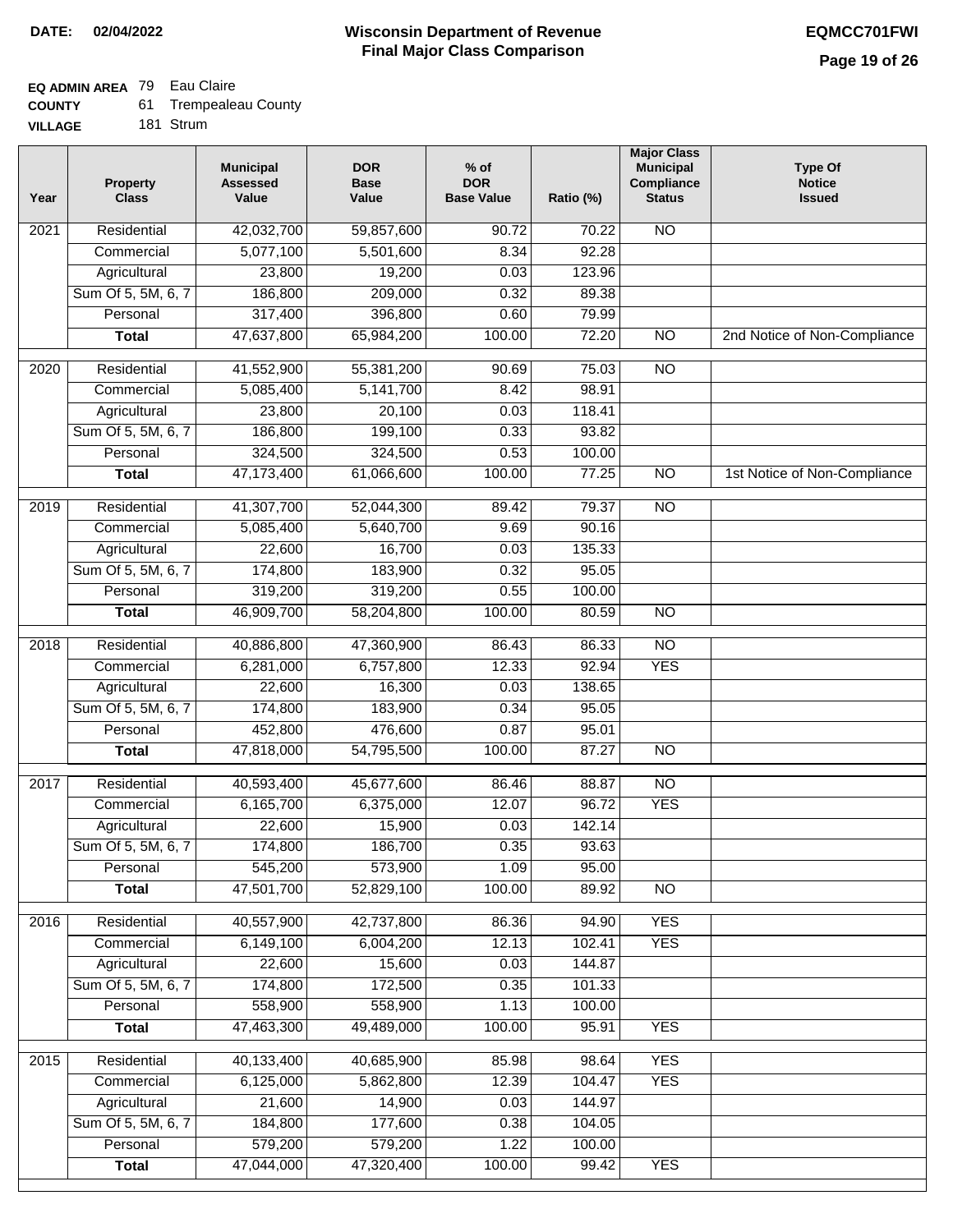## **EQ ADMIN AREA** 79 Eau Claire

| <b>COUNTY</b>  | <b>Trempealeau County</b> |
|----------------|---------------------------|
| <b>VILLAGE</b> | 186 Trempealeau           |

| Year             | <b>Property</b><br><b>Class</b> | <b>Municipal</b><br><b>Assessed</b><br>Value | <b>DOR</b><br><b>Base</b><br>Value | $%$ of<br><b>DOR</b><br><b>Base Value</b> | Ratio (%)       | <b>Major Class</b><br><b>Municipal</b><br>Compliance<br><b>Status</b> | <b>Type Of</b><br><b>Notice</b><br><b>Issued</b> |
|------------------|---------------------------------|----------------------------------------------|------------------------------------|-------------------------------------------|-----------------|-----------------------------------------------------------------------|--------------------------------------------------|
| 2021             | Residential                     | 106,667,200                                  | 133,592,000                        | 89.05                                     | 79.85           | $\overline{NO}$                                                       |                                                  |
|                  | Commercial                      | 14,886,100                                   | 16,033,900                         | 10.69                                     | 92.84           | <b>YES</b>                                                            |                                                  |
|                  | Agricultural                    | 25,400                                       | 25,300                             | 0.02                                      | 100.40          |                                                                       |                                                  |
|                  | Sum Of 5, 5M, 6, 7              | 17,100                                       | 12,300                             | 0.01                                      | 139.02          |                                                                       |                                                  |
|                  | Personal                        | 305,094                                      | 363,300                            | 0.24                                      | 83.98           |                                                                       |                                                  |
|                  | <b>Total</b>                    | 121,900,894                                  | 150,026,800                        | 100.00                                    | 81.25           | $\overline{NO}$                                                       | 1st Notice of Non-Compliance                     |
| 2020             | Residential                     | 103,915,800                                  | 126,497,200                        | 89.15                                     | 82.15           | $\overline{NO}$                                                       |                                                  |
|                  | Commercial                      | 14,886,100                                   | 14,984,900                         | 10.56                                     | 99.34           | <b>YES</b>                                                            |                                                  |
|                  | Agricultural                    | 26,550                                       | 24,200                             | 0.02                                      | 109.71          |                                                                       |                                                  |
|                  | Sum Of 5, 5M, 6, 7              | 17,100                                       | 12,300                             | 0.01                                      | 139.02          |                                                                       |                                                  |
|                  | Personal                        | 330,589                                      | 379,400                            | 0.27                                      | 87.13           |                                                                       |                                                  |
|                  | <b>Total</b>                    | 119,176,139                                  | 141,898,000                        | 100.00                                    | 83.99           | $\overline{NO}$                                                       |                                                  |
|                  |                                 |                                              |                                    |                                           |                 |                                                                       |                                                  |
| $\frac{1}{2019}$ | Residential                     | 102,772,700                                  | 119,063,600                        | 87.91                                     | 86.32           | $\overline{NO}$                                                       |                                                  |
|                  | Commercial                      | 14,854,800                                   | 15,952,800                         | 11.78                                     | 93.12           | <b>YES</b>                                                            |                                                  |
|                  | Agricultural                    | 26,350                                       | 23,000                             | 0.02                                      | 114.57          |                                                                       |                                                  |
|                  | Sum Of 5, 5M, 6, 7              | 17,100                                       | 12,100                             | 0.01                                      | 141.32          |                                                                       |                                                  |
|                  | Personal                        | 347,889                                      | 381,300                            | 0.28                                      | 91.24           |                                                                       |                                                  |
|                  | <b>Total</b>                    | 118,018,839                                  | 135,432,800                        | 100.00                                    | 87.14           | $\overline{N}$                                                        |                                                  |
| 2018             | Residential                     | 99,286,900                                   | 111,871,900                        | 87.96                                     | 88.75           | $\overline{NO}$                                                       |                                                  |
|                  | Commercial                      | 14,270,000                                   | 14,828,300                         | 11.66                                     | 96.23           | <b>YES</b>                                                            |                                                  |
|                  | Agricultural                    | 26,350                                       | 22,400                             | 0.02                                      | 117.63          |                                                                       |                                                  |
|                  | Sum Of 5, 5M, 6, 7              | 49,400                                       | 78,600                             | 0.06                                      | 62.85           |                                                                       |                                                  |
|                  | Personal                        | 372,189                                      | 390,400                            | 0.31                                      | 95.34           |                                                                       |                                                  |
|                  | <b>Total</b>                    | 114,004,839                                  | 127,191,600                        | 100.00                                    | 89.63           | <b>NO</b>                                                             |                                                  |
| 2017             | Residential                     | 97,491,700                                   | 102,693,400                        | 88.13                                     | 94.93           | <b>YES</b>                                                            |                                                  |
|                  | Commercial                      | 12,940,600                                   | 13,133,800                         | 11.27                                     | 98.53           | <b>YES</b>                                                            |                                                  |
|                  | Agricultural                    | 25,800                                       | 21,700                             | 0.02                                      | 118.89          |                                                                       |                                                  |
|                  | Sum Of 5, 5M, 6, 7              | 49,400                                       | 75,400                             | 0.06                                      | 65.52           |                                                                       |                                                  |
|                  | Personal                        | 588,451                                      | 605,100                            | 0.52                                      | 97.25           |                                                                       |                                                  |
|                  | <b>Total</b>                    | 111,095,951                                  | 116,529,400                        | 100.00                                    | 95.34           | <b>YES</b>                                                            |                                                  |
| 2016             | Residential                     | 95,952,000                                   | 99,093,100                         | 88.17                                     | 96.83           | <b>YES</b>                                                            |                                                  |
|                  | Commercial                      | 12,682,400                                   | 12,635,900                         | 11.24                                     | 100.37          | <b>YES</b>                                                            |                                                  |
|                  | Agricultural                    | 25,200                                       | 20,700                             | 0.02                                      | 121.74          |                                                                       |                                                  |
|                  | Sum Of 5, 5M, 6, 7              | 49,400                                       | 67,500                             | 0.06                                      | 73.19           |                                                                       |                                                  |
|                  | Personal                        | 584,406                                      | 573,000                            | 0.51                                      | 101.99          |                                                                       |                                                  |
|                  | <b>Total</b>                    | 109,293,406                                  | 112,390,200                        | 100.00                                    | 97.24           | <b>YES</b>                                                            |                                                  |
|                  |                                 |                                              |                                    |                                           |                 |                                                                       |                                                  |
| 2015             | Residential                     | 94,985,800                                   | 92,544,800                         | 87.96                                     | 102.64          | <b>YES</b>                                                            |                                                  |
|                  | Commercial                      | 12,203,400                                   | 11,935,600                         | 11.34                                     | 102.24          | <b>YES</b>                                                            |                                                  |
|                  | Agricultural                    | 25,200                                       | 20,400                             | 0.02                                      | 123.53          |                                                                       |                                                  |
|                  | Sum Of 5, 5M, 6, 7              | 77,400<br>646,351                            | 68,400<br>646,400                  | 0.07<br>0.61                              | 113.16<br>99.99 |                                                                       |                                                  |
|                  | Personal<br><b>Total</b>        | 107,938,151                                  | 105,215,600                        | 100.00                                    | 102.59          | <b>YES</b>                                                            |                                                  |
|                  |                                 |                                              |                                    |                                           |                 |                                                                       |                                                  |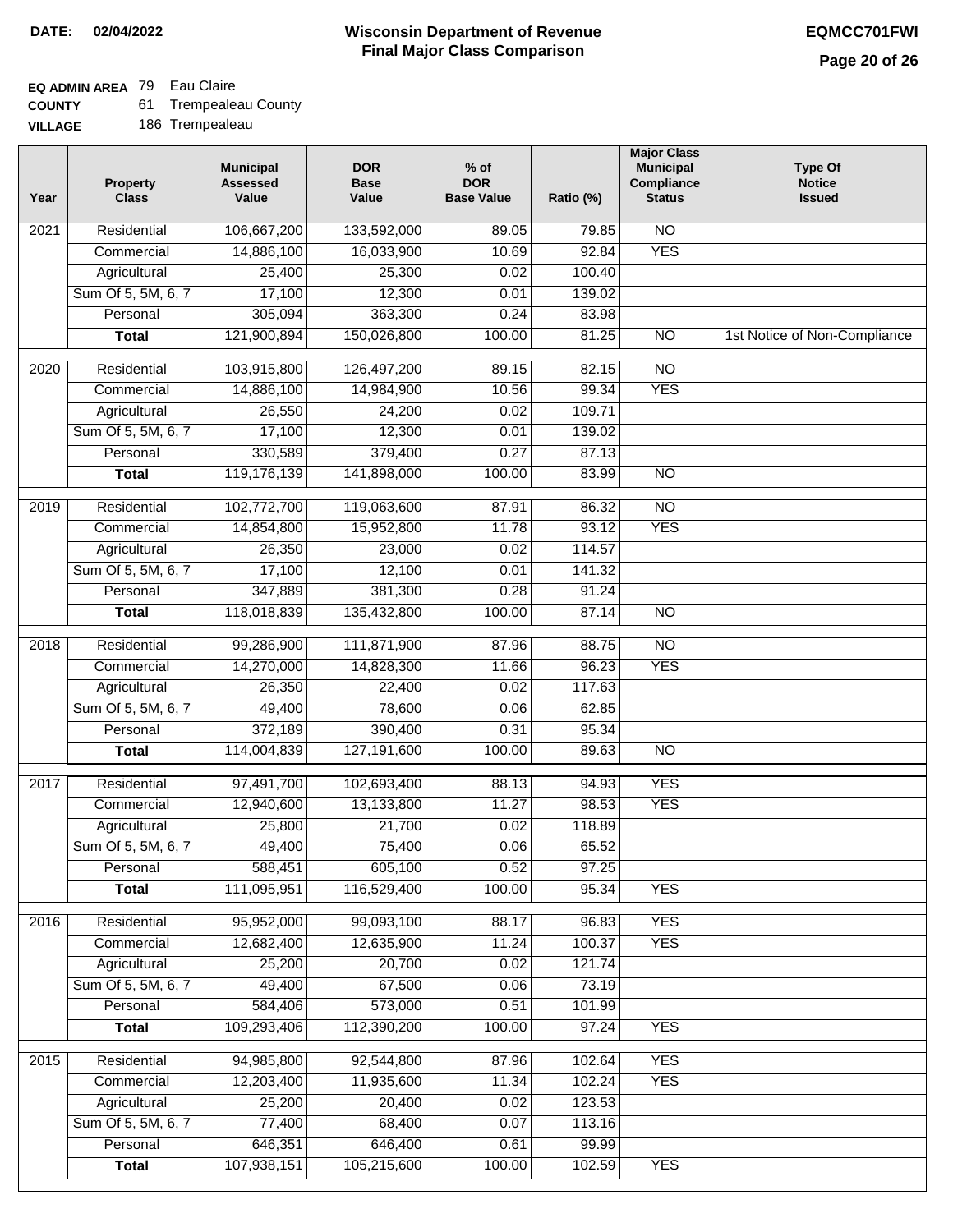# **EQ ADMIN AREA** 79 Eau Claire

| 61<br><b>COUNTY</b> | <b>Trempealeau County</b> |
|---------------------|---------------------------|
|---------------------|---------------------------|

**CITY** 201 Arcadia

| Year              | <b>Property</b><br><b>Class</b> | <b>Municipal</b><br><b>Assessed</b><br>Value | <b>DOR</b><br><b>Base</b><br>Value | % of<br><b>DOR</b><br><b>Base Value</b> | Ratio (%) | <b>Major Class</b><br><b>Municipal</b><br>Compliance<br><b>Status</b> | <b>Type Of</b><br><b>Notice</b><br><b>Issued</b> |
|-------------------|---------------------------------|----------------------------------------------|------------------------------------|-----------------------------------------|-----------|-----------------------------------------------------------------------|--------------------------------------------------|
| $\overline{202}1$ | Residential                     | 87,297,800                                   | 96,524,700                         | 59.64                                   | 90.44     | <b>YES</b>                                                            |                                                  |
|                   | Commercial                      | 60,217,000                                   | 62,087,300                         | 38.36                                   | 96.99     | <b>YES</b>                                                            |                                                  |
|                   | Agricultural                    | 52,850                                       | 52,500                             | 0.03                                    | 100.67    |                                                                       |                                                  |
|                   | Sum Of 5, 5M, 6, 7              | 518,900                                      | 359,300                            | 0.22                                    | 144.42    |                                                                       |                                                  |
|                   | Personal                        | 2,812,000                                    | 2,812,000                          | 1.74                                    | 100.00    |                                                                       |                                                  |
|                   | <b>Total</b>                    | 150,898,550                                  | 161,835,800                        | 100.00                                  | 93.24     | <b>YES</b>                                                            |                                                  |
| $\overline{2020}$ | Residential                     | 86,536,500                                   | 87,857,300                         | 59.94                                   | 98.50     | <b>YES</b>                                                            |                                                  |
|                   | Commercial                      | 57,114,300                                   | 55,192,000                         | 37.66                                   | 103.48    | <b>YES</b>                                                            |                                                  |
|                   | Agricultural                    | 51,100                                       | 50,700                             | 0.03                                    | 100.79    |                                                                       |                                                  |
|                   | Sum Of 5, 5M, 6, 7              | 467,800                                      | 330,600                            | 0.23                                    | 141.50    |                                                                       |                                                  |
|                   | Personal                        | 3,133,900                                    | 3,133,900                          | 2.14                                    | 100.00    |                                                                       |                                                  |
|                   | <b>Total</b>                    | 147,303,600                                  | 146,564,500                        | 100.00                                  | 100.50    | <b>YES</b>                                                            |                                                  |
| 2019              | Residential                     | 77,444,500                                   | 84,684,800                         | 58.18                                   | 91.45     | <b>YES</b>                                                            |                                                  |
|                   | Commercial                      | 51,718,000                                   | 57, 154, 300                       | 39.27                                   | 90.49     | <b>YES</b>                                                            |                                                  |
|                   | Agricultural                    | 55,950                                       | 60,100                             | 0.04                                    | 93.09     |                                                                       |                                                  |
|                   | Sum Of 5, 5M, 6, 7              | 281,500                                      | 238,800                            | 0.16                                    | 117.88    |                                                                       |                                                  |
|                   | Personal                        | 3,210,700                                    | 3,415,600                          | 2.35                                    | 94.00     |                                                                       |                                                  |
|                   | <b>Total</b>                    | 132,710,650                                  | 145,553,600                        | 100.00                                  | 91.18     | <b>YES</b>                                                            |                                                  |
|                   |                                 |                                              |                                    |                                         |           |                                                                       |                                                  |
| 2018              | Residential                     | 76,981,000                                   | 83,407,900                         | 58.61                                   | 92.29     | <b>YES</b>                                                            |                                                  |
|                   | Commercial                      | 50,644,200                                   | 54,617,900                         | 38.38                                   | 92.72     | <b>YES</b>                                                            |                                                  |
|                   | Agricultural                    | 50,150                                       | 52,600                             | 0.04                                    | 95.34     |                                                                       |                                                  |
|                   | Sum Of 5, 5M, 6, 7              | 277,450                                      | 233,800                            | 0.16                                    | 118.67    |                                                                       |                                                  |
|                   | Personal                        | 3,675,400                                    | 3,995,000                          | 2.81                                    | 92.00     |                                                                       |                                                  |
|                   | <b>Total</b>                    | 131,628,200                                  | 142,307,200                        | 100.00                                  | 92.50     | <b>YES</b>                                                            |                                                  |
| 2017              | Residential                     | 76,743,200                                   | 82,267,300                         | 57.35                                   | 93.29     | <b>YES</b>                                                            |                                                  |
|                   | Commercial                      | 50,337,400                                   | 53,001,800                         | 36.95                                   | 94.97     | <b>YES</b>                                                            |                                                  |
|                   | Agricultural                    | 50,150                                       | 51,300                             | 0.04                                    | 97.76     |                                                                       |                                                  |
|                   | Sum Of 5, 5M, 6, 7              | 276,550                                      | 226,400                            | 0.16                                    | 122.15    |                                                                       |                                                  |
|                   | Personal                        | 7,265,500                                    | 7,897,300                          | 5.51                                    | 92.00     |                                                                       |                                                  |
|                   | <b>Total</b>                    | 134,672,800                                  | 143,444,100                        | 100.00                                  | 93.89     | <b>YES</b>                                                            |                                                  |
| 2016              | Residential                     | 76,057,800                                   | 82,639,700                         | 59.50                                   | 92.04     | <b>YES</b>                                                            |                                                  |
|                   | Commercial                      | 46,539,200                                   | 49,007,500                         | 35.29                                   | 94.96     | <b>YES</b>                                                            |                                                  |
|                   | Agricultural                    | 51,850                                       | 52,000                             | 0.04                                    | 99.71     |                                                                       |                                                  |
|                   | Sum Of 5, 5M, 6, 7              | 330,050                                      | 287,900                            | 0.21                                    | 114.64    |                                                                       |                                                  |
|                   | Personal                        | 6,621,700                                    | 6,897,600                          | 4.97                                    | 96.00     |                                                                       |                                                  |
|                   | <b>Total</b>                    | 129,600,600                                  | 138,884,700                        | 100.00                                  | 93.32     | <b>YES</b>                                                            |                                                  |
| 2015              | Residential                     | 76,478,400                                   | 79,915,700                         | 60.95                                   | 95.70     | <b>YES</b>                                                            |                                                  |
|                   | Commercial                      | 42,026,700                                   | 43,572,200                         | 33.23                                   | 96.45     | <b>YES</b>                                                            |                                                  |
|                   | Agricultural                    | 50,750                                       | 50,700                             | 0.04                                    | 100.10    |                                                                       |                                                  |
|                   | Sum Of 5, 5M, 6, 7              | 330,750                                      | 278,400                            | 0.21                                    | 118.80    |                                                                       |                                                  |
|                   | Personal                        | 6,936,300                                    | 7,301,400                          | 5.57                                    | 95.00     | <b>YES</b>                                                            |                                                  |
|                   | <b>Total</b>                    | 125,822,900                                  | 131,118,400                        | 100.00                                  | 95.96     | <b>YES</b>                                                            |                                                  |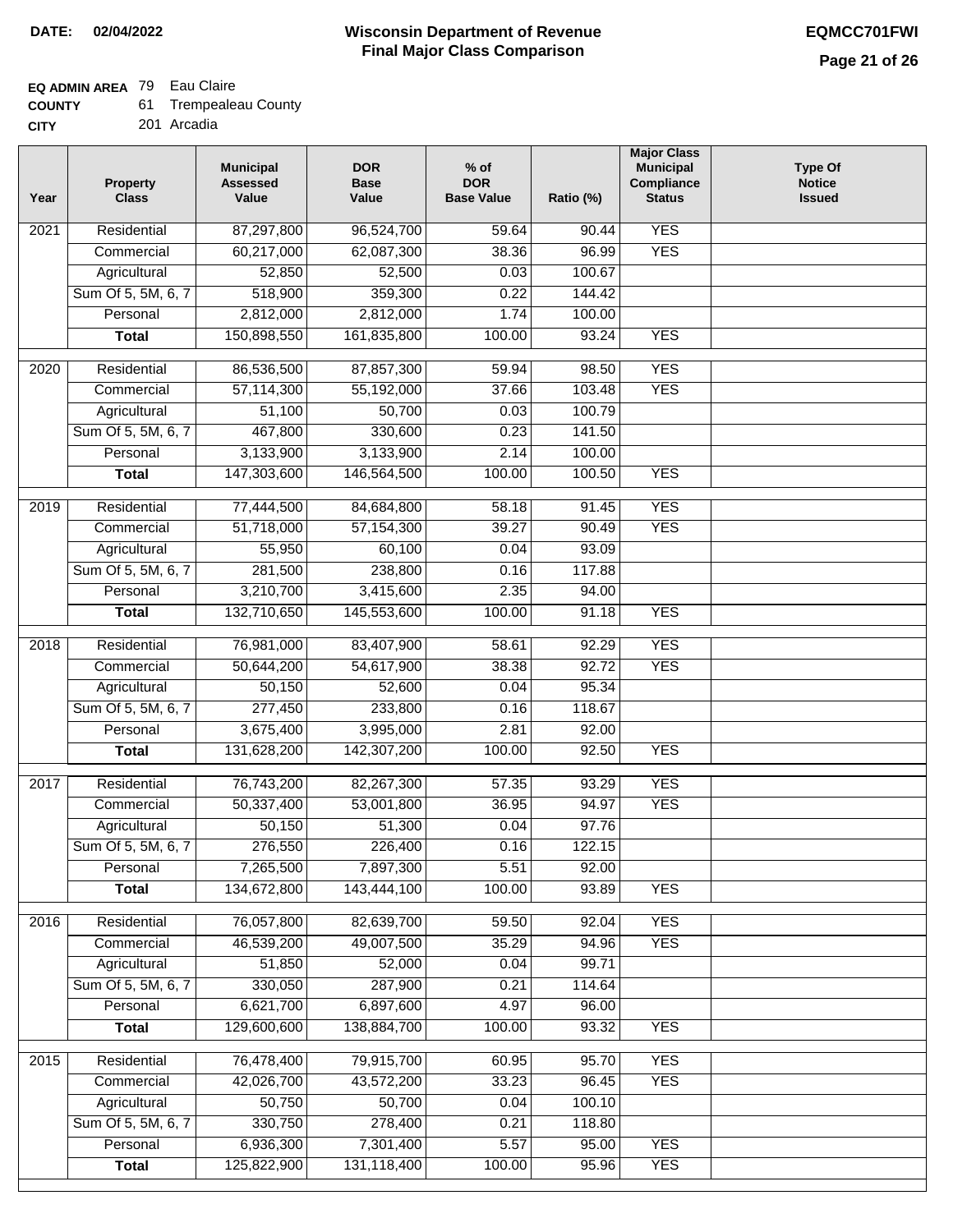### **EQ ADMIN AREA** 79 Eau Claire

| <b>COUNTY</b> |  | <b>Trempealeau County</b> |
|---------------|--|---------------------------|
|---------------|--|---------------------------|

**CITY** 206 Blair

| Year | <b>Property</b><br><b>Class</b> | <b>Municipal</b><br><b>Assessed</b><br>Value | <b>DOR</b><br><b>Base</b><br>Value | $%$ of<br><b>DOR</b><br><b>Base Value</b> | Ratio (%) | <b>Major Class</b><br><b>Municipal</b><br>Compliance<br><b>Status</b> | <b>Type Of</b><br><b>Notice</b><br><b>Issued</b> |
|------|---------------------------------|----------------------------------------------|------------------------------------|-------------------------------------------|-----------|-----------------------------------------------------------------------|--------------------------------------------------|
| 2021 | Residential                     | 36,906,800                                   | 47,606,700                         | 67.14                                     | 77.52     | N <sub>O</sub>                                                        |                                                  |
|      | Commercial                      | 19,477,800                                   | 21,217,500                         | 29.92                                     | 91.80     | <b>YES</b>                                                            |                                                  |
|      | Agricultural                    | 133,900                                      | 161,600                            | 0.23                                      | 82.86     |                                                                       |                                                  |
|      | Sum Of 5, 5M, 6, 7              | 1,004,100                                    | 1,373,200                          | 1.94                                      | 73.12     |                                                                       |                                                  |
|      | Personal                        | 449,200                                      | 547,800                            | 0.77                                      | 82.00     |                                                                       |                                                  |
|      | <b>Total</b>                    | 57,971,800                                   | 70,906,800                         | 100.00                                    | 81.76     | $\overline{NO}$                                                       |                                                  |
| 2020 | Residential                     | 36,682,600                                   | 42,643,100                         | 65.99                                     | 86.02     | $\overline{NO}$                                                       |                                                  |
|      | Commercial                      | 19,576,900                                   | 19,930,200                         | 30.84                                     | 98.23     | <b>YES</b>                                                            |                                                  |
|      | Agricultural                    | 141,600                                      | 155,800                            | 0.24                                      | 90.89     |                                                                       |                                                  |
|      | Sum Of 5, 5M, 6, 7              | 1,004,100                                    | 1,327,700                          | 2.05                                      | 75.63     |                                                                       |                                                  |
|      | Personal                        | 510,600                                      | 567,300                            | 0.88                                      | 90.01     |                                                                       |                                                  |
|      | <b>Total</b>                    | 57,915,800                                   | 64,624,100                         | 100.00                                    | 89.62     | $\overline{NO}$                                                       |                                                  |
| 2019 | Residential                     | 36,527,900                                   | 45,183,200                         | 66.56                                     | 80.84     | $\overline{3}$                                                        |                                                  |
|      | Commercial                      | 19,567,200                                   | 20,594,800                         | 30.34                                     | 95.01     | <b>YES</b>                                                            |                                                  |
|      | Agricultural                    | 131,200                                      | 149,400                            | 0.22                                      | 87.82     |                                                                       |                                                  |
|      | Sum Of 5, 5M, 6, 7              | 1,004,100                                    | 1,365,200                          | 2.01                                      | 73.55     |                                                                       |                                                  |
|      | Personal                        | 528,800                                      | 587,500                            | 0.87                                      | 90.01     |                                                                       |                                                  |
|      | <b>Total</b>                    | 57,759,200                                   | 67,880,100                         | 100.00                                    | 85.09     | $\overline{NO}$                                                       |                                                  |
|      |                                 |                                              |                                    |                                           |           |                                                                       |                                                  |
| 2018 | Residential                     | 36,409,600                                   | 40,227,200                         | 63.91                                     | 90.51     | <b>YES</b>                                                            |                                                  |
|      | Commercial                      | 19,528,900                                   | 20,549,800                         | 32.65                                     | 95.03     | <b>YES</b>                                                            |                                                  |
|      | Agricultural                    | 131,250                                      | 145,500                            | 0.23                                      | 90.21     |                                                                       |                                                  |
|      | Sum Of 5, 5M, 6, 7              | 1,004,100                                    | 1,399,000                          | 2.22                                      | 71.77     |                                                                       |                                                  |
|      | Personal                        | 583,100                                      | 620,400                            | 0.99                                      | 93.99     |                                                                       |                                                  |
|      | <b>Total</b>                    | 57,656,950                                   | 62,941,900                         | 100.00                                    | 91.60     | <b>YES</b>                                                            |                                                  |
| 2017 | Residential                     | 36,096,000                                   | 38,731,800                         | 63.15                                     | 93.19     | <b>YES</b>                                                            |                                                  |
|      | Commercial                      | 19,596,000                                   | 20,216,100                         | 32.96                                     | 96.93     | <b>YES</b>                                                            |                                                  |
|      | Agricultural                    | 131,300                                      | 142,000                            | 0.23                                      | 92.46     |                                                                       |                                                  |
|      | Sum Of 5, 5M, 6, 7              | 1,003,500                                    | 1,343,800                          | 2.19                                      | 74.68     |                                                                       |                                                  |
|      | Personal                        | 897,900                                      | 897,900                            | 1.46                                      | 100.00    |                                                                       |                                                  |
|      | <b>Total</b>                    | 57,724,700                                   | 61,331,600                         | 100.00                                    | 94.12     | <b>YES</b>                                                            |                                                  |
| 2016 | Residential                     | 35,968,900                                   | 38,605,900                         | 69.54                                     | 93.17     | <b>YES</b>                                                            |                                                  |
|      | Commercial                      | 14,215,700                                   | 14,554,500                         | 26.22                                     | 97.67     | <b>YES</b>                                                            |                                                  |
|      | Agricultural                    | 136,050                                      | 140,200                            | 0.25                                      | 97.04     |                                                                       |                                                  |
|      | Sum Of 5, 5M, 6, 7              | 1,003,800                                    | 1,295,200                          | 2.33                                      | 77.50     |                                                                       |                                                  |
|      | Personal                        | 919,100                                      | 919,100                            | 1.66                                      | 100.00    |                                                                       |                                                  |
|      | <b>Total</b>                    | 52,243,550                                   | 55,514,900                         | 100.00                                    | 94.11     | <b>YES</b>                                                            |                                                  |
| 2015 | Residential                     | 35,469,800                                   | 35,649,700                         | 68.90                                     | 99.50     | <b>YES</b>                                                            |                                                  |
|      | Commercial                      | 13,925,500                                   | 13,994,300                         | 27.05                                     | 99.51     | <b>YES</b>                                                            |                                                  |
|      | Agricultural                    | 119,150                                      | 121,200                            | 0.23                                      | 98.31     |                                                                       |                                                  |
|      | Sum Of 5, 5M, 6, 7              | 759,700                                      | 975,800                            | 1.89                                      | 77.85     |                                                                       |                                                  |
|      | Personal                        | 998,800                                      | 998,800                            | 1.93                                      | 100.00    |                                                                       |                                                  |
|      | <b>Total</b>                    | 51,272,950                                   | 51,739,800                         | 100.00                                    | 99.10     | <b>YES</b>                                                            |                                                  |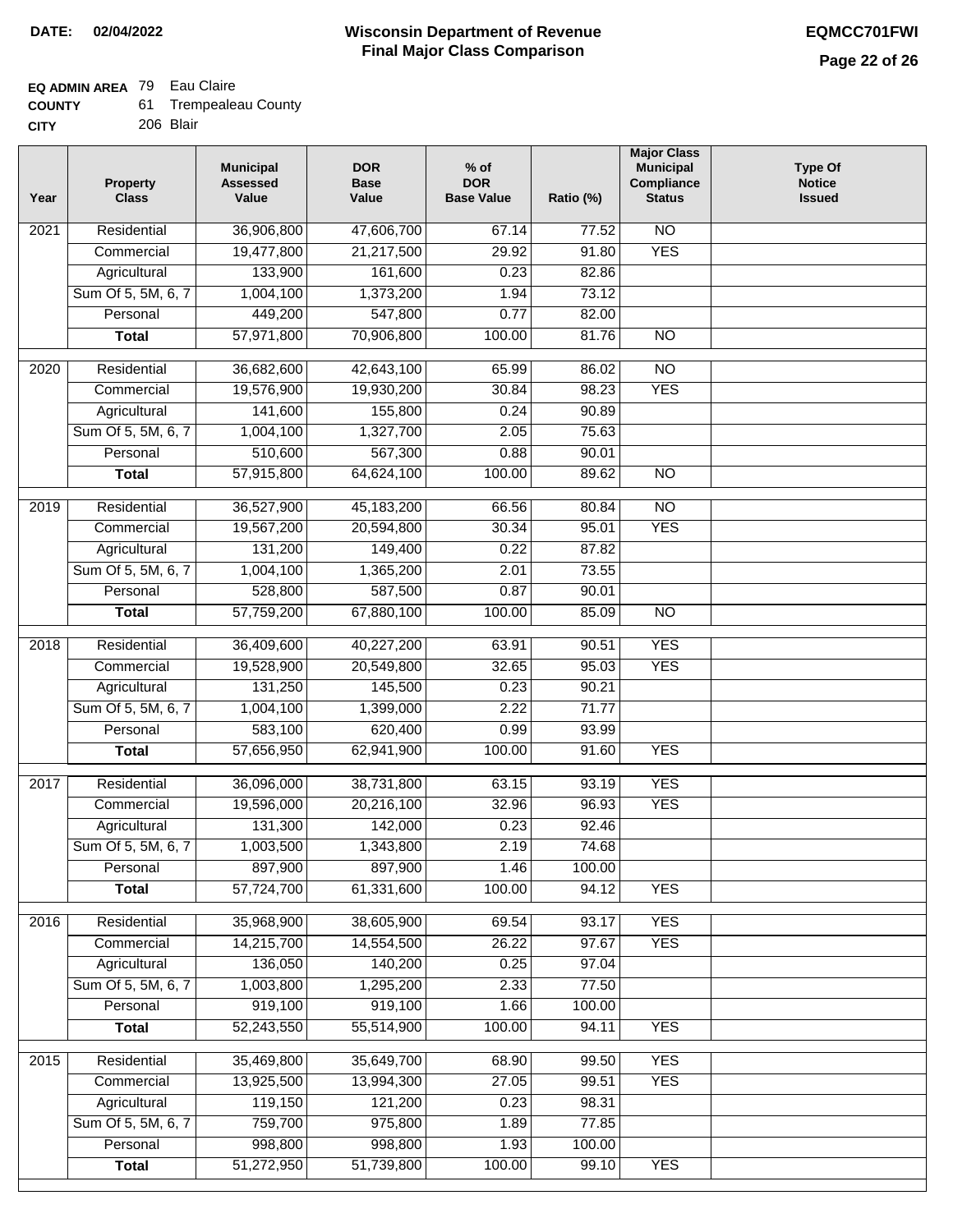## **EQ ADMIN AREA** 79 Eau Claire

| <b>COUNTY</b> | 61 | <b>Trempealeau County</b> |
|---------------|----|---------------------------|
| CITY          |    | 231 Galesville            |

| CITY | 231 |
|------|-----|
|------|-----|

| Year | <b>Property</b><br><b>Class</b>    | <b>Municipal</b><br><b>Assessed</b><br>Value | <b>DOR</b><br><b>Base</b><br>Value | $%$ of<br><b>DOR</b><br><b>Base Value</b> | Ratio (%)       | <b>Major Class</b><br><b>Municipal</b><br>Compliance<br><b>Status</b> | <b>Type Of</b><br><b>Notice</b><br><b>Issued</b> |
|------|------------------------------------|----------------------------------------------|------------------------------------|-------------------------------------------|-----------------|-----------------------------------------------------------------------|--------------------------------------------------|
| 2021 | Residential                        | 92,407,000                                   | 90,829,900                         | 83.58                                     | 101.74          | <b>YES</b>                                                            |                                                  |
|      | Commercial                         | 17,606,500                                   | 17,235,100                         | 15.86                                     | 102.15          | <b>YES</b>                                                            |                                                  |
|      | Agricultural                       | 13,400                                       | 12,700                             | 0.01                                      | 105.51          |                                                                       |                                                  |
|      | Sum Of 5, 5M, 6, 7                 | 3,300                                        | 2,500                              | 0.00                                      | 132.00          |                                                                       |                                                  |
|      | Personal                           | 597,629                                      | 597,600                            | 0.55                                      | 100.00          |                                                                       |                                                  |
|      | <b>Total</b>                       | 110,627,829                                  | 108,677,800                        | 100.00                                    | 101.79          | <b>YES</b>                                                            |                                                  |
| 2020 | Residential                        | 63,532,800                                   | 86,748,300                         | 83.78                                     | 73.24           | $\overline{NO}$                                                       |                                                  |
|      | Commercial                         | 16,524,200                                   | 16,196,200                         | 15.64                                     | 102.03          | <b>YES</b>                                                            |                                                  |
|      | Agricultural                       | 12,800                                       | 12,100                             | 0.01                                      | 105.79          |                                                                       |                                                  |
|      | Sum Of 5, 5M, 6, 7                 | 8,400                                        | 1,800                              | 0.00                                      | 466.67          |                                                                       |                                                  |
|      | Personal                           | 588,800                                      | 588,800                            | 0.57                                      | 100.00          |                                                                       |                                                  |
|      | <b>Total</b>                       | 80,667,000                                   | 103,547,200                        | 100.00                                    | 77.90           | $\overline{NO}$                                                       | 1st Notice of Non-Compliance                     |
| 2019 | Residential                        | 62,311,800                                   | 84,594,600                         | 82.04                                     | 73.66           | $\overline{NO}$                                                       |                                                  |
|      | Commercial                         | 16,470,400                                   | 17,850,300                         | 17.31                                     | 92.27           | <b>YES</b>                                                            |                                                  |
|      | Agricultural                       | 11,900                                       | 11,700                             | 0.01                                      | 101.71          |                                                                       |                                                  |
|      | Sum Of 5, 5M, 6, 7                 | 8,300                                        | 1,800                              | 0.00                                      | 461.11          |                                                                       |                                                  |
|      | Personal                           | 545,831                                      | 657,600                            | 0.64                                      | 83.00           |                                                                       |                                                  |
|      | <b>Total</b>                       | 79,348,231                                   | 103,116,000                        | 100.00                                    | 76.95           | $\overline{NO}$                                                       |                                                  |
|      |                                    |                                              |                                    |                                           |                 |                                                                       |                                                  |
| 2018 | Residential                        | 61,209,500                                   | 75,711,100                         | 81.31                                     | 80.85           | $\overline{NO}$<br><b>YES</b>                                         |                                                  |
|      | Commercial                         | 15,665,300<br>12,000                         | 16,810,500<br>11,300               | 18.05<br>0.01                             | 93.19<br>106.19 |                                                                       |                                                  |
|      | Agricultural<br>Sum Of 5, 5M, 6, 7 | 8,300                                        | 1,800                              | 0.00                                      | 461.11          |                                                                       |                                                  |
|      | Personal                           | 580,396                                      | 580,400                            | 0.62                                      | 100.00          |                                                                       |                                                  |
|      | <b>Total</b>                       | 77,475,496                                   | 93,115,100                         | 100.00                                    | 83.20           | $\overline{NO}$                                                       |                                                  |
|      |                                    |                                              |                                    |                                           |                 |                                                                       |                                                  |
| 2017 | Residential                        | 61,110,000                                   | 69,337,800                         | 79.55                                     | 88.13           | $\overline{NO}$                                                       |                                                  |
|      | Commercial                         | 15,657,600                                   | 16,466,700                         | 18.89                                     | 95.09           | <b>YES</b>                                                            |                                                  |
|      | Agricultural                       | 11,400                                       | 11,100                             | 0.01                                      | 102.70          |                                                                       |                                                  |
|      | Sum Of 5, 5M, 6, 7                 | 9,300                                        | 2,100                              | 0.00                                      | 442.86          |                                                                       |                                                  |
|      | Personal                           | 1,341,343                                    | 1,341,400                          | 1.54                                      | 100.00          |                                                                       |                                                  |
|      | <b>Total</b>                       | 78,129,643                                   | 87,159,100                         | 100.00                                    | 89.64           | <b>NO</b>                                                             |                                                  |
| 2016 | Residential                        | 61,001,600                                   | 67,190,700                         | 79.69                                     | 90.79           | <b>YES</b>                                                            |                                                  |
|      | Commercial                         | 15,073,200                                   | 15,679,700                         | 18.60                                     | 96.13           | <b>YES</b>                                                            |                                                  |
|      | Agricultural                       | 12,700                                       | 12,200                             | 0.01                                      | 104.10          |                                                                       |                                                  |
|      | Sum Of 5, 5M, 6, 7                 | 9,100                                        | 2,000                              | 0.00                                      | 455.00          |                                                                       |                                                  |
|      | Personal                           | 1,425,769                                    | 1,425,800                          | 1.69                                      | 100.00          |                                                                       |                                                  |
|      | <b>Total</b>                       | 77,522,369                                   | 84,310,400                         | 100.00                                    | 91.95           | <b>YES</b>                                                            |                                                  |
| 2015 | Residential                        | 60,626,600                                   | 64,888,400                         | 79.60                                     | 93.43           | <b>YES</b>                                                            |                                                  |
|      | Commercial                         | 14,244,100                                   | 14,559,400                         | 17.86                                     | 97.83           | <b>YES</b>                                                            |                                                  |
|      | Agricultural                       | 13,300                                       | 12,700                             | 0.02                                      | 104.72          |                                                                       |                                                  |
|      | Sum Of 5, 5M, 6, 7                 | 9,100                                        | 1,800                              | 0.00                                      | 505.56          |                                                                       |                                                  |
|      | Personal                           | 2,059,557                                    | 2,059,600                          | 2.53                                      | 100.00          |                                                                       |                                                  |
|      | <b>Total</b>                       | 76,952,657                                   | 81,521,900                         | 100.00                                    | 94.40           | <b>YES</b>                                                            |                                                  |
|      |                                    |                                              |                                    |                                           |                 |                                                                       |                                                  |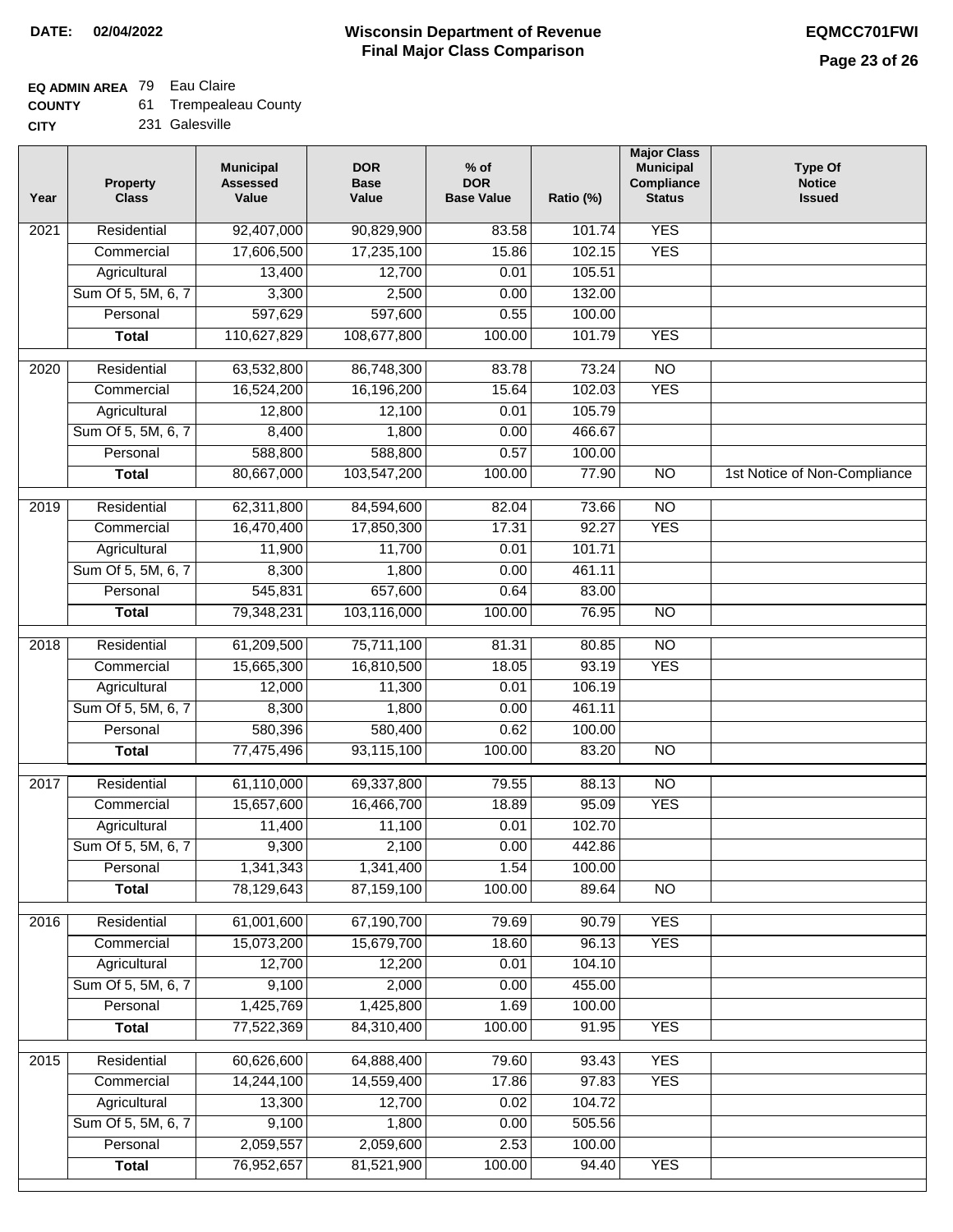### **EQ ADMIN AREA** 79 Eau Claire

| <b>COUNTY</b> | <b>Trempealeau County</b> |
|---------------|---------------------------|
|---------------|---------------------------|

Independence

| <b>CITY</b> | 241 |
|-------------|-----|
|-------------|-----|

| Year              | <b>Property</b><br><b>Class</b> | <b>Municipal</b><br><b>Assessed</b><br>Value | <b>DOR</b><br><b>Base</b><br>Value | $%$ of<br><b>DOR</b><br><b>Base Value</b> | Ratio (%) | <b>Major Class</b><br><b>Municipal</b><br>Compliance<br><b>Status</b> | <b>Type Of</b><br><b>Notice</b><br><b>Issued</b> |
|-------------------|---------------------------------|----------------------------------------------|------------------------------------|-------------------------------------------|-----------|-----------------------------------------------------------------------|--------------------------------------------------|
| $\overline{202}1$ | Residential                     | 58,220,200                                   | 60,612,400                         | 71.45                                     | 96.05     | <b>YES</b>                                                            |                                                  |
|                   | Commercial                      | 22,661,800                                   | 22,507,900                         | 26.53                                     | 100.68    | <b>YES</b>                                                            |                                                  |
|                   | Agricultural                    | 207,150                                      | 207,200                            | 0.24                                      | 99.98     |                                                                       |                                                  |
|                   | Sum Of 5, 5M, 6, 7              | 876,750                                      | 878,800                            | 1.04                                      | 99.77     |                                                                       |                                                  |
|                   | Personal                        | 625,394                                      | 625,400                            | 0.74                                      | 100.00    |                                                                       |                                                  |
|                   | <b>Total</b>                    | 82,591,294                                   | 84,831,700                         | 100.00                                    | 97.36     | <b>YES</b>                                                            |                                                  |
| 2020              | Residential                     | 44,377,600                                   | 53,940,600                         | 67.00                                     | 82.27     | $\overline{NO}$                                                       |                                                  |
|                   | Commercial                      | 22,275,000                                   | 24,983,500                         | 31.03                                     | 89.16     | $\overline{NO}$                                                       |                                                  |
|                   | Agricultural                    | 151,750                                      | 181,700                            | 0.23                                      | 83.52     |                                                                       |                                                  |
|                   | Sum Of 5, 5M, 6, 7              | 698,700                                      | 841,700                            | 1.05                                      | 83.01     |                                                                       |                                                  |
|                   | Personal                        | 492,189                                      | 559,300                            | 0.69                                      | 88.00     |                                                                       |                                                  |
|                   | <b>Total</b>                    | 67,995,239                                   | 80,506,800                         | 100.00                                    | 84.46     | $\overline{NO}$                                                       |                                                  |
| 2019              | Residential                     | 44,244,800                                   | 49,803,500                         | 64.60                                     | 88.84     | $\overline{NO}$                                                       |                                                  |
|                   | Commercial                      | 22,250,300                                   | 25,746,600                         | 33.40                                     | 86.42     | $\overline{NO}$                                                       |                                                  |
|                   | Agricultural                    | 153,550                                      | 176,200                            | 0.23                                      | 87.15     |                                                                       |                                                  |
|                   | Sum Of 5, 5M, 6, 7              | 887,500                                      | 1,002,800                          | 1.30                                      | 88.50     |                                                                       |                                                  |
|                   | Personal                        | 321,512                                      | 363,900                            | 0.47                                      | 88.35     |                                                                       |                                                  |
|                   | <b>Total</b>                    | 67,857,662                                   | 77,093,000                         | 100.00                                    | 88.02     | $\overline{NO}$                                                       |                                                  |
|                   |                                 |                                              |                                    |                                           |           |                                                                       |                                                  |
| 2018              | Residential                     | 43,804,200                                   | 49,797,100                         | 65.24                                     | 87.97     | $\overline{NO}$                                                       |                                                  |
|                   | Commercial                      | 22,250,300                                   | 24,996,700                         | 32.75                                     | 89.01     | $\overline{NO}$                                                       |                                                  |
|                   | Agricultural                    | 153,550                                      | 171,400                            | 0.22                                      | 89.59     |                                                                       |                                                  |
|                   | Sum Of 5, 5M, 6, 7              | 887,500                                      | 993,900                            | 1.30                                      | 89.29     |                                                                       |                                                  |
|                   | Personal                        | 333,891                                      | 368,300                            | 0.48                                      | 90.66     |                                                                       |                                                  |
|                   | <b>Total</b>                    | 67,429,441                                   | 76,327,400                         | 100.00                                    | 88.34     | $\overline{NO}$                                                       |                                                  |
| 2017              | Residential                     | 43,607,600                                   | 48,138,600                         | 63.16                                     | 90.59     | <b>YES</b>                                                            |                                                  |
|                   | Commercial                      | 22,260,700                                   | 24,514,700                         | 32.16                                     | 90.81     | <b>YES</b>                                                            |                                                  |
|                   | Agricultural                    | 153,350                                      | 168,100                            | 0.22                                      | 91.23     |                                                                       |                                                  |
|                   | Sum Of 5, 5M, 6, 7              | 887,500                                      | 1,005,000                          | 1.32                                      | 88.31     |                                                                       |                                                  |
|                   | Personal                        | 2,185,033                                    | 2,393,600                          | 3.14                                      | 91.29     |                                                                       |                                                  |
|                   | <b>Total</b>                    | 69,094,183                                   | 76,220,000                         | 100.00                                    | 90.65     | <b>YES</b>                                                            |                                                  |
| 2016              | Residential                     | 43,461,200                                   | 47,503,300                         | 70.58                                     | 91.49     | <b>YES</b>                                                            |                                                  |
|                   | Commercial                      | 14,695,800                                   | 16,228,100                         | 24.11                                     | 90.56     | <b>YES</b>                                                            |                                                  |
|                   | Agricultural                    | 153,450                                      | 164,700                            | 0.24                                      | 93.17     |                                                                       |                                                  |
|                   | Sum Of 5, 5M, 6, 7              | 887,500                                      | 994,400                            | 1.48                                      | 89.25     |                                                                       |                                                  |
|                   | Personal                        | 2,245,167                                    | 2,414,200                          | 3.59                                      | 93.00     |                                                                       |                                                  |
|                   | <b>Total</b>                    | 61,443,117                                   | 67,304,700                         | 100.00                                    | 91.29     | <b>YES</b>                                                            |                                                  |
| 2015              | Residential                     | 43,497,000                                   | 46, 154, 300                       | 69.25                                     | 94.24     | <b>YES</b>                                                            |                                                  |
|                   | Commercial                      | 14,731,500                                   | 16,267,600                         | 24.41                                     | 90.56     | <b>YES</b>                                                            |                                                  |
|                   | Agricultural                    | 140,650                                      | 153,400                            | 0.23                                      | 91.69     |                                                                       |                                                  |
|                   | Sum Of 5, 5M, 6, 7              | 899,200                                      | 995,200                            | 1.49                                      | 90.35     |                                                                       |                                                  |
|                   | Personal                        | 2,833,623                                    | 3,080,100                          | 4.62                                      | 92.00     |                                                                       |                                                  |
|                   | <b>Total</b>                    | 62,101,973                                   | 66,650,600                         | 100.00                                    | 93.18     | <b>YES</b>                                                            |                                                  |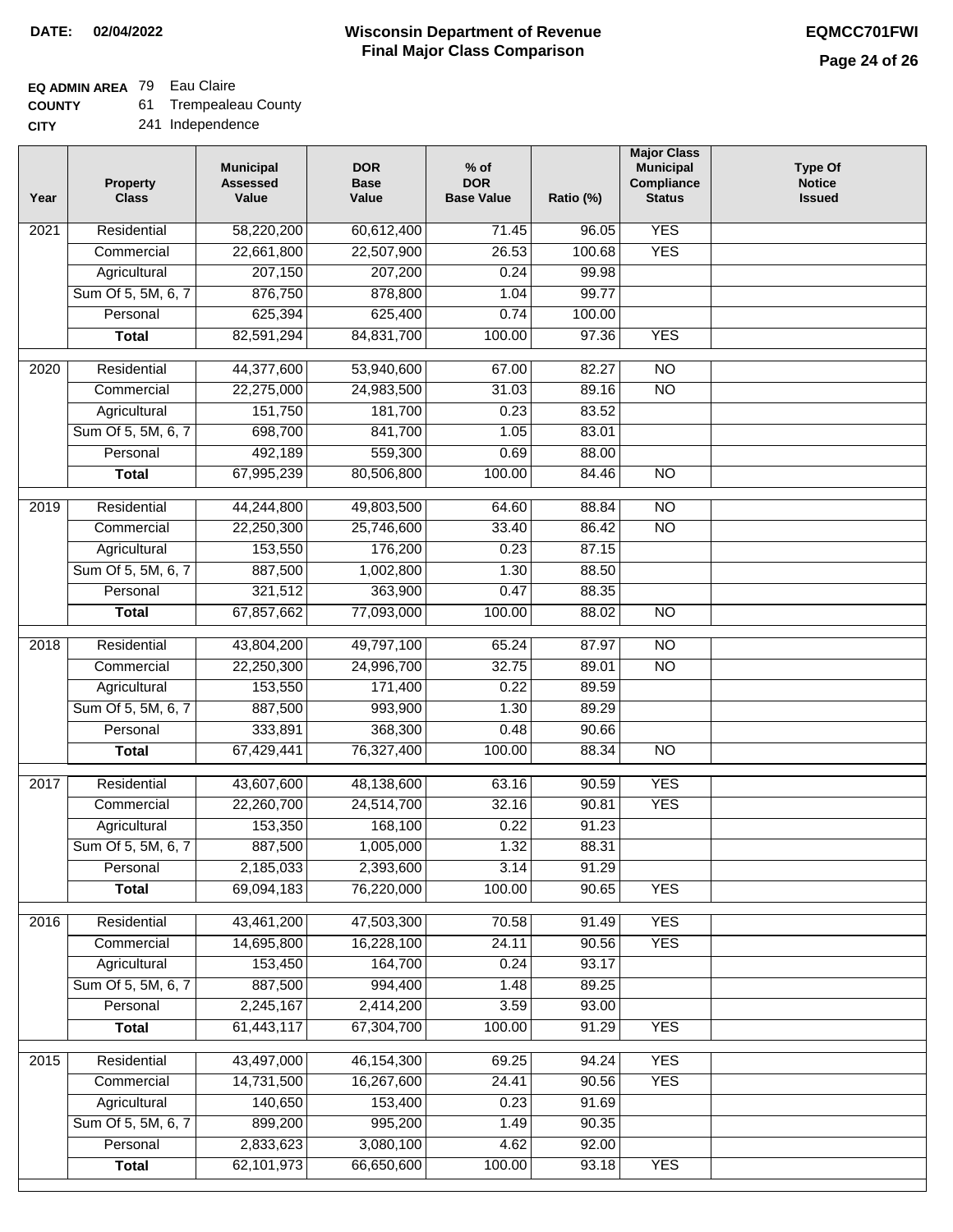# **EQ ADMIN AREA** 79 Eau Claire

| <b>COUNTY</b> | <b>Trempealeau County</b> |
|---------------|---------------------------|
|---------------|---------------------------|

**CITY** 265 Osseo

| <b>YES</b><br>Residential<br>93,586,100<br>96,968,300<br>65.20<br>96.51<br>2021<br><b>YES</b><br>48,662,100<br>49,064,000<br>32.99<br>99.18<br>Commercial<br>Agricultural<br>19,600<br>20,100<br>0.01<br>97.51<br>Sum Of 5, 5M, 6, 7<br>107,600<br>108.74<br>117,000<br>0.07<br>2,553,200<br>2,553,200<br>Personal<br>1.72<br>100.00<br>144,938,000<br>148,713,200<br>100.00<br>97.46<br><b>YES</b><br><b>Total</b><br><b>YES</b><br>Residential<br>92,748,200<br>88,183,700<br>65.34<br>105.18<br>2020<br><b>YES</b><br>Commercial<br>48,707,300<br>44,608,400<br>33.05<br>109.19<br>19,800<br>19,400<br>0.01<br>102.06<br>Agricultural<br>Sum Of 5, 5M, 6, 7<br>117,100<br>104,100<br>0.08<br>112.49<br>2,204,700<br>2,041,400<br>1.51<br>Personal<br>108.00<br><b>YES</b><br>143,797,100<br>134,957,000<br>100.00<br>106.55<br><b>Total</b><br>66,155,800<br>78,188,600<br>2019<br>Residential<br>63.76<br>84.61<br>$\overline{10}$<br><b>YES</b><br>41,849,600<br>34.13<br>92.35<br>Commercial<br>38,648,500<br>20,700<br>95.17<br>19,700<br>0.02<br>Agricultural<br>370,200<br>419,500<br>Sum Of 5, 5M, 6, 7<br>0.34<br>88.25<br>Personal<br>1,820,900<br>2,142,300<br>1.75<br>85.00<br>107,015,100<br>122,620,700<br>100.00<br>87.27<br>$\overline{NO}$<br><b>Total</b><br>Residential<br>65,122,700<br>72,892,800<br>62.61<br>89.34<br>$\overline{10}$<br>2018<br><b>YES</b><br>Commercial<br>38,951,600<br>40,944,400<br>35.17<br>95.13<br>99.51<br>Agricultural<br>20,300<br>20,400<br>0.02<br>Sum Of 5, 5M, 6, 7<br>370,200<br>419,500<br>0.36<br>88.25<br>Personal<br>2,011,600<br>2,140,000<br>1.84<br>94.00<br>106,476,400<br>116,417,100<br>100.00<br>$\overline{NO}$<br><b>Total</b><br>91.46<br><b>YES</b><br>Residential<br>65,143,100<br>70,780,700<br>92.04<br>2017<br>61.96<br><b>YES</b><br>Commercial<br>38,531,600<br>38,614,700<br>33.80<br>99.78<br>Agricultural<br>20,100<br>20,000<br>0.02<br>100.50<br>370,200<br>92.83<br>Sum Of 5, 5M, 6, 7<br>398,800<br>0.35<br>3.87<br>Personal<br>4,200,300<br>4,421,300<br>95.00<br>108,265,300<br>114,235,500<br>100.00<br>94.77<br><b>YES</b><br><b>Total</b><br><b>YES</b><br>2016<br>Residential<br>64,738,700<br>64,563,700<br>64.65<br>100.27<br>31,459,400<br>30,778,100<br>30.82<br>102.21<br><b>YES</b><br>Commercial<br>22,100<br>21,300<br>103.76<br>Agricultural<br>0.02<br>Sum Of 5, 5M, 6, 7<br>397,200<br>437,200<br>0.44<br>90.85<br>4,139,900<br>4,058,700<br>102.00<br>Personal<br>4.06<br>100,757,300<br><b>YES</b><br>99,859,000<br>100.00<br>100.90<br><b>Total</b><br>64,041,500<br><b>YES</b><br>Residential<br>65,948,000<br>66.14<br>97.11<br>2015<br>29,847,100<br>31,126,200<br>29.93<br>104.29<br><b>YES</b><br>Commercial<br>Agricultural<br>23,100<br>22,200<br>0.02<br>104.05<br>Sum Of 5, 5M, 6, 7<br>397,100<br>430,400<br>92.26<br>0.43<br>3,467,480<br>3,467,500<br>Personal<br>3.48<br>100.00<br>99,055,380<br>99,715,200<br>100.00<br><b>YES</b><br><b>Total</b><br>99.34 | Year | <b>Property</b><br><b>Class</b> | <b>Municipal</b><br><b>Assessed</b><br>Value | <b>DOR</b><br><b>Base</b><br>Value | $%$ of<br><b>DOR</b><br><b>Base Value</b> | Ratio (%) | <b>Major Class</b><br><b>Municipal</b><br>Compliance<br><b>Status</b> | <b>Type Of</b><br><b>Notice</b><br><b>Issued</b> |
|-----------------------------------------------------------------------------------------------------------------------------------------------------------------------------------------------------------------------------------------------------------------------------------------------------------------------------------------------------------------------------------------------------------------------------------------------------------------------------------------------------------------------------------------------------------------------------------------------------------------------------------------------------------------------------------------------------------------------------------------------------------------------------------------------------------------------------------------------------------------------------------------------------------------------------------------------------------------------------------------------------------------------------------------------------------------------------------------------------------------------------------------------------------------------------------------------------------------------------------------------------------------------------------------------------------------------------------------------------------------------------------------------------------------------------------------------------------------------------------------------------------------------------------------------------------------------------------------------------------------------------------------------------------------------------------------------------------------------------------------------------------------------------------------------------------------------------------------------------------------------------------------------------------------------------------------------------------------------------------------------------------------------------------------------------------------------------------------------------------------------------------------------------------------------------------------------------------------------------------------------------------------------------------------------------------------------------------------------------------------------------------------------------------------------------------------------------------------------------------------------------------------------------------------------------------------------------------------------------------------------------------------------------------------------------------------------------------------------------------------------------------------------------------------------------------------------------------------------------------------------------------------------------------------------------------------------------------------------------------|------|---------------------------------|----------------------------------------------|------------------------------------|-------------------------------------------|-----------|-----------------------------------------------------------------------|--------------------------------------------------|
|                                                                                                                                                                                                                                                                                                                                                                                                                                                                                                                                                                                                                                                                                                                                                                                                                                                                                                                                                                                                                                                                                                                                                                                                                                                                                                                                                                                                                                                                                                                                                                                                                                                                                                                                                                                                                                                                                                                                                                                                                                                                                                                                                                                                                                                                                                                                                                                                                                                                                                                                                                                                                                                                                                                                                                                                                                                                                                                                                                                   |      |                                 |                                              |                                    |                                           |           |                                                                       |                                                  |
|                                                                                                                                                                                                                                                                                                                                                                                                                                                                                                                                                                                                                                                                                                                                                                                                                                                                                                                                                                                                                                                                                                                                                                                                                                                                                                                                                                                                                                                                                                                                                                                                                                                                                                                                                                                                                                                                                                                                                                                                                                                                                                                                                                                                                                                                                                                                                                                                                                                                                                                                                                                                                                                                                                                                                                                                                                                                                                                                                                                   |      |                                 |                                              |                                    |                                           |           |                                                                       |                                                  |
|                                                                                                                                                                                                                                                                                                                                                                                                                                                                                                                                                                                                                                                                                                                                                                                                                                                                                                                                                                                                                                                                                                                                                                                                                                                                                                                                                                                                                                                                                                                                                                                                                                                                                                                                                                                                                                                                                                                                                                                                                                                                                                                                                                                                                                                                                                                                                                                                                                                                                                                                                                                                                                                                                                                                                                                                                                                                                                                                                                                   |      |                                 |                                              |                                    |                                           |           |                                                                       |                                                  |
|                                                                                                                                                                                                                                                                                                                                                                                                                                                                                                                                                                                                                                                                                                                                                                                                                                                                                                                                                                                                                                                                                                                                                                                                                                                                                                                                                                                                                                                                                                                                                                                                                                                                                                                                                                                                                                                                                                                                                                                                                                                                                                                                                                                                                                                                                                                                                                                                                                                                                                                                                                                                                                                                                                                                                                                                                                                                                                                                                                                   |      |                                 |                                              |                                    |                                           |           |                                                                       |                                                  |
|                                                                                                                                                                                                                                                                                                                                                                                                                                                                                                                                                                                                                                                                                                                                                                                                                                                                                                                                                                                                                                                                                                                                                                                                                                                                                                                                                                                                                                                                                                                                                                                                                                                                                                                                                                                                                                                                                                                                                                                                                                                                                                                                                                                                                                                                                                                                                                                                                                                                                                                                                                                                                                                                                                                                                                                                                                                                                                                                                                                   |      |                                 |                                              |                                    |                                           |           |                                                                       |                                                  |
|                                                                                                                                                                                                                                                                                                                                                                                                                                                                                                                                                                                                                                                                                                                                                                                                                                                                                                                                                                                                                                                                                                                                                                                                                                                                                                                                                                                                                                                                                                                                                                                                                                                                                                                                                                                                                                                                                                                                                                                                                                                                                                                                                                                                                                                                                                                                                                                                                                                                                                                                                                                                                                                                                                                                                                                                                                                                                                                                                                                   |      |                                 |                                              |                                    |                                           |           |                                                                       |                                                  |
|                                                                                                                                                                                                                                                                                                                                                                                                                                                                                                                                                                                                                                                                                                                                                                                                                                                                                                                                                                                                                                                                                                                                                                                                                                                                                                                                                                                                                                                                                                                                                                                                                                                                                                                                                                                                                                                                                                                                                                                                                                                                                                                                                                                                                                                                                                                                                                                                                                                                                                                                                                                                                                                                                                                                                                                                                                                                                                                                                                                   |      |                                 |                                              |                                    |                                           |           |                                                                       |                                                  |
|                                                                                                                                                                                                                                                                                                                                                                                                                                                                                                                                                                                                                                                                                                                                                                                                                                                                                                                                                                                                                                                                                                                                                                                                                                                                                                                                                                                                                                                                                                                                                                                                                                                                                                                                                                                                                                                                                                                                                                                                                                                                                                                                                                                                                                                                                                                                                                                                                                                                                                                                                                                                                                                                                                                                                                                                                                                                                                                                                                                   |      |                                 |                                              |                                    |                                           |           |                                                                       |                                                  |
|                                                                                                                                                                                                                                                                                                                                                                                                                                                                                                                                                                                                                                                                                                                                                                                                                                                                                                                                                                                                                                                                                                                                                                                                                                                                                                                                                                                                                                                                                                                                                                                                                                                                                                                                                                                                                                                                                                                                                                                                                                                                                                                                                                                                                                                                                                                                                                                                                                                                                                                                                                                                                                                                                                                                                                                                                                                                                                                                                                                   |      |                                 |                                              |                                    |                                           |           |                                                                       |                                                  |
|                                                                                                                                                                                                                                                                                                                                                                                                                                                                                                                                                                                                                                                                                                                                                                                                                                                                                                                                                                                                                                                                                                                                                                                                                                                                                                                                                                                                                                                                                                                                                                                                                                                                                                                                                                                                                                                                                                                                                                                                                                                                                                                                                                                                                                                                                                                                                                                                                                                                                                                                                                                                                                                                                                                                                                                                                                                                                                                                                                                   |      |                                 |                                              |                                    |                                           |           |                                                                       |                                                  |
|                                                                                                                                                                                                                                                                                                                                                                                                                                                                                                                                                                                                                                                                                                                                                                                                                                                                                                                                                                                                                                                                                                                                                                                                                                                                                                                                                                                                                                                                                                                                                                                                                                                                                                                                                                                                                                                                                                                                                                                                                                                                                                                                                                                                                                                                                                                                                                                                                                                                                                                                                                                                                                                                                                                                                                                                                                                                                                                                                                                   |      |                                 |                                              |                                    |                                           |           |                                                                       |                                                  |
|                                                                                                                                                                                                                                                                                                                                                                                                                                                                                                                                                                                                                                                                                                                                                                                                                                                                                                                                                                                                                                                                                                                                                                                                                                                                                                                                                                                                                                                                                                                                                                                                                                                                                                                                                                                                                                                                                                                                                                                                                                                                                                                                                                                                                                                                                                                                                                                                                                                                                                                                                                                                                                                                                                                                                                                                                                                                                                                                                                                   |      |                                 |                                              |                                    |                                           |           |                                                                       |                                                  |
|                                                                                                                                                                                                                                                                                                                                                                                                                                                                                                                                                                                                                                                                                                                                                                                                                                                                                                                                                                                                                                                                                                                                                                                                                                                                                                                                                                                                                                                                                                                                                                                                                                                                                                                                                                                                                                                                                                                                                                                                                                                                                                                                                                                                                                                                                                                                                                                                                                                                                                                                                                                                                                                                                                                                                                                                                                                                                                                                                                                   |      |                                 |                                              |                                    |                                           |           |                                                                       |                                                  |
|                                                                                                                                                                                                                                                                                                                                                                                                                                                                                                                                                                                                                                                                                                                                                                                                                                                                                                                                                                                                                                                                                                                                                                                                                                                                                                                                                                                                                                                                                                                                                                                                                                                                                                                                                                                                                                                                                                                                                                                                                                                                                                                                                                                                                                                                                                                                                                                                                                                                                                                                                                                                                                                                                                                                                                                                                                                                                                                                                                                   |      |                                 |                                              |                                    |                                           |           |                                                                       |                                                  |
|                                                                                                                                                                                                                                                                                                                                                                                                                                                                                                                                                                                                                                                                                                                                                                                                                                                                                                                                                                                                                                                                                                                                                                                                                                                                                                                                                                                                                                                                                                                                                                                                                                                                                                                                                                                                                                                                                                                                                                                                                                                                                                                                                                                                                                                                                                                                                                                                                                                                                                                                                                                                                                                                                                                                                                                                                                                                                                                                                                                   |      |                                 |                                              |                                    |                                           |           |                                                                       |                                                  |
|                                                                                                                                                                                                                                                                                                                                                                                                                                                                                                                                                                                                                                                                                                                                                                                                                                                                                                                                                                                                                                                                                                                                                                                                                                                                                                                                                                                                                                                                                                                                                                                                                                                                                                                                                                                                                                                                                                                                                                                                                                                                                                                                                                                                                                                                                                                                                                                                                                                                                                                                                                                                                                                                                                                                                                                                                                                                                                                                                                                   |      |                                 |                                              |                                    |                                           |           |                                                                       |                                                  |
|                                                                                                                                                                                                                                                                                                                                                                                                                                                                                                                                                                                                                                                                                                                                                                                                                                                                                                                                                                                                                                                                                                                                                                                                                                                                                                                                                                                                                                                                                                                                                                                                                                                                                                                                                                                                                                                                                                                                                                                                                                                                                                                                                                                                                                                                                                                                                                                                                                                                                                                                                                                                                                                                                                                                                                                                                                                                                                                                                                                   |      |                                 |                                              |                                    |                                           |           |                                                                       |                                                  |
|                                                                                                                                                                                                                                                                                                                                                                                                                                                                                                                                                                                                                                                                                                                                                                                                                                                                                                                                                                                                                                                                                                                                                                                                                                                                                                                                                                                                                                                                                                                                                                                                                                                                                                                                                                                                                                                                                                                                                                                                                                                                                                                                                                                                                                                                                                                                                                                                                                                                                                                                                                                                                                                                                                                                                                                                                                                                                                                                                                                   |      |                                 |                                              |                                    |                                           |           |                                                                       |                                                  |
|                                                                                                                                                                                                                                                                                                                                                                                                                                                                                                                                                                                                                                                                                                                                                                                                                                                                                                                                                                                                                                                                                                                                                                                                                                                                                                                                                                                                                                                                                                                                                                                                                                                                                                                                                                                                                                                                                                                                                                                                                                                                                                                                                                                                                                                                                                                                                                                                                                                                                                                                                                                                                                                                                                                                                                                                                                                                                                                                                                                   |      |                                 |                                              |                                    |                                           |           |                                                                       |                                                  |
|                                                                                                                                                                                                                                                                                                                                                                                                                                                                                                                                                                                                                                                                                                                                                                                                                                                                                                                                                                                                                                                                                                                                                                                                                                                                                                                                                                                                                                                                                                                                                                                                                                                                                                                                                                                                                                                                                                                                                                                                                                                                                                                                                                                                                                                                                                                                                                                                                                                                                                                                                                                                                                                                                                                                                                                                                                                                                                                                                                                   |      |                                 |                                              |                                    |                                           |           |                                                                       |                                                  |
|                                                                                                                                                                                                                                                                                                                                                                                                                                                                                                                                                                                                                                                                                                                                                                                                                                                                                                                                                                                                                                                                                                                                                                                                                                                                                                                                                                                                                                                                                                                                                                                                                                                                                                                                                                                                                                                                                                                                                                                                                                                                                                                                                                                                                                                                                                                                                                                                                                                                                                                                                                                                                                                                                                                                                                                                                                                                                                                                                                                   |      |                                 |                                              |                                    |                                           |           |                                                                       |                                                  |
|                                                                                                                                                                                                                                                                                                                                                                                                                                                                                                                                                                                                                                                                                                                                                                                                                                                                                                                                                                                                                                                                                                                                                                                                                                                                                                                                                                                                                                                                                                                                                                                                                                                                                                                                                                                                                                                                                                                                                                                                                                                                                                                                                                                                                                                                                                                                                                                                                                                                                                                                                                                                                                                                                                                                                                                                                                                                                                                                                                                   |      |                                 |                                              |                                    |                                           |           |                                                                       |                                                  |
|                                                                                                                                                                                                                                                                                                                                                                                                                                                                                                                                                                                                                                                                                                                                                                                                                                                                                                                                                                                                                                                                                                                                                                                                                                                                                                                                                                                                                                                                                                                                                                                                                                                                                                                                                                                                                                                                                                                                                                                                                                                                                                                                                                                                                                                                                                                                                                                                                                                                                                                                                                                                                                                                                                                                                                                                                                                                                                                                                                                   |      |                                 |                                              |                                    |                                           |           |                                                                       |                                                  |
|                                                                                                                                                                                                                                                                                                                                                                                                                                                                                                                                                                                                                                                                                                                                                                                                                                                                                                                                                                                                                                                                                                                                                                                                                                                                                                                                                                                                                                                                                                                                                                                                                                                                                                                                                                                                                                                                                                                                                                                                                                                                                                                                                                                                                                                                                                                                                                                                                                                                                                                                                                                                                                                                                                                                                                                                                                                                                                                                                                                   |      |                                 |                                              |                                    |                                           |           |                                                                       |                                                  |
|                                                                                                                                                                                                                                                                                                                                                                                                                                                                                                                                                                                                                                                                                                                                                                                                                                                                                                                                                                                                                                                                                                                                                                                                                                                                                                                                                                                                                                                                                                                                                                                                                                                                                                                                                                                                                                                                                                                                                                                                                                                                                                                                                                                                                                                                                                                                                                                                                                                                                                                                                                                                                                                                                                                                                                                                                                                                                                                                                                                   |      |                                 |                                              |                                    |                                           |           |                                                                       |                                                  |
|                                                                                                                                                                                                                                                                                                                                                                                                                                                                                                                                                                                                                                                                                                                                                                                                                                                                                                                                                                                                                                                                                                                                                                                                                                                                                                                                                                                                                                                                                                                                                                                                                                                                                                                                                                                                                                                                                                                                                                                                                                                                                                                                                                                                                                                                                                                                                                                                                                                                                                                                                                                                                                                                                                                                                                                                                                                                                                                                                                                   |      |                                 |                                              |                                    |                                           |           |                                                                       |                                                  |
|                                                                                                                                                                                                                                                                                                                                                                                                                                                                                                                                                                                                                                                                                                                                                                                                                                                                                                                                                                                                                                                                                                                                                                                                                                                                                                                                                                                                                                                                                                                                                                                                                                                                                                                                                                                                                                                                                                                                                                                                                                                                                                                                                                                                                                                                                                                                                                                                                                                                                                                                                                                                                                                                                                                                                                                                                                                                                                                                                                                   |      |                                 |                                              |                                    |                                           |           |                                                                       |                                                  |
|                                                                                                                                                                                                                                                                                                                                                                                                                                                                                                                                                                                                                                                                                                                                                                                                                                                                                                                                                                                                                                                                                                                                                                                                                                                                                                                                                                                                                                                                                                                                                                                                                                                                                                                                                                                                                                                                                                                                                                                                                                                                                                                                                                                                                                                                                                                                                                                                                                                                                                                                                                                                                                                                                                                                                                                                                                                                                                                                                                                   |      |                                 |                                              |                                    |                                           |           |                                                                       |                                                  |
|                                                                                                                                                                                                                                                                                                                                                                                                                                                                                                                                                                                                                                                                                                                                                                                                                                                                                                                                                                                                                                                                                                                                                                                                                                                                                                                                                                                                                                                                                                                                                                                                                                                                                                                                                                                                                                                                                                                                                                                                                                                                                                                                                                                                                                                                                                                                                                                                                                                                                                                                                                                                                                                                                                                                                                                                                                                                                                                                                                                   |      |                                 |                                              |                                    |                                           |           |                                                                       |                                                  |
|                                                                                                                                                                                                                                                                                                                                                                                                                                                                                                                                                                                                                                                                                                                                                                                                                                                                                                                                                                                                                                                                                                                                                                                                                                                                                                                                                                                                                                                                                                                                                                                                                                                                                                                                                                                                                                                                                                                                                                                                                                                                                                                                                                                                                                                                                                                                                                                                                                                                                                                                                                                                                                                                                                                                                                                                                                                                                                                                                                                   |      |                                 |                                              |                                    |                                           |           |                                                                       |                                                  |
|                                                                                                                                                                                                                                                                                                                                                                                                                                                                                                                                                                                                                                                                                                                                                                                                                                                                                                                                                                                                                                                                                                                                                                                                                                                                                                                                                                                                                                                                                                                                                                                                                                                                                                                                                                                                                                                                                                                                                                                                                                                                                                                                                                                                                                                                                                                                                                                                                                                                                                                                                                                                                                                                                                                                                                                                                                                                                                                                                                                   |      |                                 |                                              |                                    |                                           |           |                                                                       |                                                  |
|                                                                                                                                                                                                                                                                                                                                                                                                                                                                                                                                                                                                                                                                                                                                                                                                                                                                                                                                                                                                                                                                                                                                                                                                                                                                                                                                                                                                                                                                                                                                                                                                                                                                                                                                                                                                                                                                                                                                                                                                                                                                                                                                                                                                                                                                                                                                                                                                                                                                                                                                                                                                                                                                                                                                                                                                                                                                                                                                                                                   |      |                                 |                                              |                                    |                                           |           |                                                                       |                                                  |
|                                                                                                                                                                                                                                                                                                                                                                                                                                                                                                                                                                                                                                                                                                                                                                                                                                                                                                                                                                                                                                                                                                                                                                                                                                                                                                                                                                                                                                                                                                                                                                                                                                                                                                                                                                                                                                                                                                                                                                                                                                                                                                                                                                                                                                                                                                                                                                                                                                                                                                                                                                                                                                                                                                                                                                                                                                                                                                                                                                                   |      |                                 |                                              |                                    |                                           |           |                                                                       |                                                  |
|                                                                                                                                                                                                                                                                                                                                                                                                                                                                                                                                                                                                                                                                                                                                                                                                                                                                                                                                                                                                                                                                                                                                                                                                                                                                                                                                                                                                                                                                                                                                                                                                                                                                                                                                                                                                                                                                                                                                                                                                                                                                                                                                                                                                                                                                                                                                                                                                                                                                                                                                                                                                                                                                                                                                                                                                                                                                                                                                                                                   |      |                                 |                                              |                                    |                                           |           |                                                                       |                                                  |
|                                                                                                                                                                                                                                                                                                                                                                                                                                                                                                                                                                                                                                                                                                                                                                                                                                                                                                                                                                                                                                                                                                                                                                                                                                                                                                                                                                                                                                                                                                                                                                                                                                                                                                                                                                                                                                                                                                                                                                                                                                                                                                                                                                                                                                                                                                                                                                                                                                                                                                                                                                                                                                                                                                                                                                                                                                                                                                                                                                                   |      |                                 |                                              |                                    |                                           |           |                                                                       |                                                  |
|                                                                                                                                                                                                                                                                                                                                                                                                                                                                                                                                                                                                                                                                                                                                                                                                                                                                                                                                                                                                                                                                                                                                                                                                                                                                                                                                                                                                                                                                                                                                                                                                                                                                                                                                                                                                                                                                                                                                                                                                                                                                                                                                                                                                                                                                                                                                                                                                                                                                                                                                                                                                                                                                                                                                                                                                                                                                                                                                                                                   |      |                                 |                                              |                                    |                                           |           |                                                                       |                                                  |
|                                                                                                                                                                                                                                                                                                                                                                                                                                                                                                                                                                                                                                                                                                                                                                                                                                                                                                                                                                                                                                                                                                                                                                                                                                                                                                                                                                                                                                                                                                                                                                                                                                                                                                                                                                                                                                                                                                                                                                                                                                                                                                                                                                                                                                                                                                                                                                                                                                                                                                                                                                                                                                                                                                                                                                                                                                                                                                                                                                                   |      |                                 |                                              |                                    |                                           |           |                                                                       |                                                  |
|                                                                                                                                                                                                                                                                                                                                                                                                                                                                                                                                                                                                                                                                                                                                                                                                                                                                                                                                                                                                                                                                                                                                                                                                                                                                                                                                                                                                                                                                                                                                                                                                                                                                                                                                                                                                                                                                                                                                                                                                                                                                                                                                                                                                                                                                                                                                                                                                                                                                                                                                                                                                                                                                                                                                                                                                                                                                                                                                                                                   |      |                                 |                                              |                                    |                                           |           |                                                                       |                                                  |
|                                                                                                                                                                                                                                                                                                                                                                                                                                                                                                                                                                                                                                                                                                                                                                                                                                                                                                                                                                                                                                                                                                                                                                                                                                                                                                                                                                                                                                                                                                                                                                                                                                                                                                                                                                                                                                                                                                                                                                                                                                                                                                                                                                                                                                                                                                                                                                                                                                                                                                                                                                                                                                                                                                                                                                                                                                                                                                                                                                                   |      |                                 |                                              |                                    |                                           |           |                                                                       |                                                  |
|                                                                                                                                                                                                                                                                                                                                                                                                                                                                                                                                                                                                                                                                                                                                                                                                                                                                                                                                                                                                                                                                                                                                                                                                                                                                                                                                                                                                                                                                                                                                                                                                                                                                                                                                                                                                                                                                                                                                                                                                                                                                                                                                                                                                                                                                                                                                                                                                                                                                                                                                                                                                                                                                                                                                                                                                                                                                                                                                                                                   |      |                                 |                                              |                                    |                                           |           |                                                                       |                                                  |
|                                                                                                                                                                                                                                                                                                                                                                                                                                                                                                                                                                                                                                                                                                                                                                                                                                                                                                                                                                                                                                                                                                                                                                                                                                                                                                                                                                                                                                                                                                                                                                                                                                                                                                                                                                                                                                                                                                                                                                                                                                                                                                                                                                                                                                                                                                                                                                                                                                                                                                                                                                                                                                                                                                                                                                                                                                                                                                                                                                                   |      |                                 |                                              |                                    |                                           |           |                                                                       |                                                  |
|                                                                                                                                                                                                                                                                                                                                                                                                                                                                                                                                                                                                                                                                                                                                                                                                                                                                                                                                                                                                                                                                                                                                                                                                                                                                                                                                                                                                                                                                                                                                                                                                                                                                                                                                                                                                                                                                                                                                                                                                                                                                                                                                                                                                                                                                                                                                                                                                                                                                                                                                                                                                                                                                                                                                                                                                                                                                                                                                                                                   |      |                                 |                                              |                                    |                                           |           |                                                                       |                                                  |
|                                                                                                                                                                                                                                                                                                                                                                                                                                                                                                                                                                                                                                                                                                                                                                                                                                                                                                                                                                                                                                                                                                                                                                                                                                                                                                                                                                                                                                                                                                                                                                                                                                                                                                                                                                                                                                                                                                                                                                                                                                                                                                                                                                                                                                                                                                                                                                                                                                                                                                                                                                                                                                                                                                                                                                                                                                                                                                                                                                                   |      |                                 |                                              |                                    |                                           |           |                                                                       |                                                  |